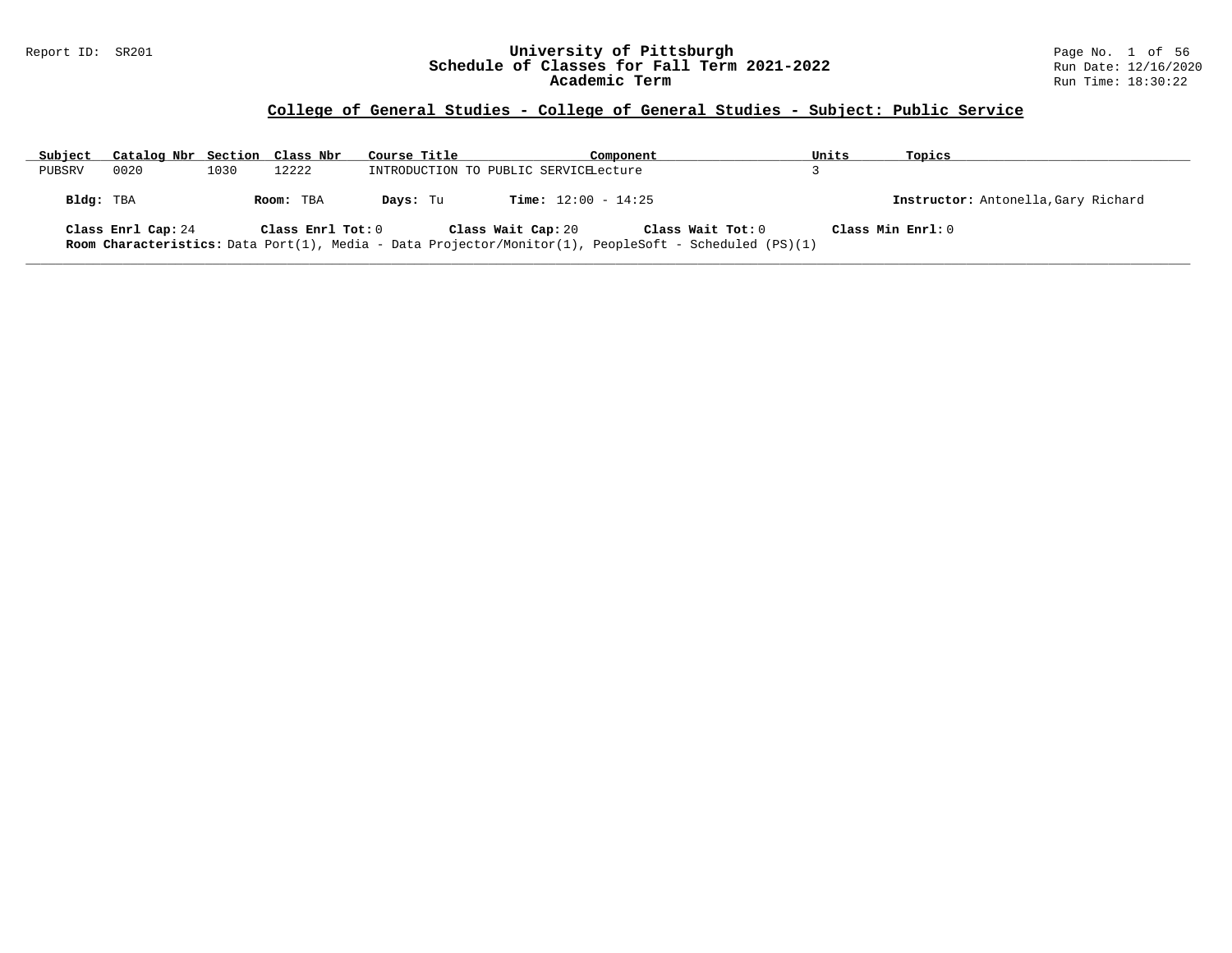### Report ID: SR201 **University of Pittsburgh** Page No. 2 of 56 **Schedule of Classes for Fall Term 2021-2022** Run Date: 12/16/2020 **Academic Term** Run Time: 18:30:22

### **College of General Studies - Certificate Programs - Subject: Career Development Accounting**

| Subject   | Catalog Nbr Section Class Nbr                        |      |                   | Course Title              |                              | Component                                                                                      | Units              | Topics                    |
|-----------|------------------------------------------------------|------|-------------------|---------------------------|------------------------------|------------------------------------------------------------------------------------------------|--------------------|---------------------------|
| CDACCT    | 6221                                                 | 1010 | 12240             | STRATEGIC COST MANAGEMENT |                              | Lecture                                                                                        |                    |                           |
| Bldg: TBA |                                                      |      | Room: TBA         | Davs: M                   | <b>Time:</b> $18:30 - 21:00$ |                                                                                                |                    | Instructor: Kart, Todd R. |
|           | Class Enrl Cap: 4                                    |      | Class Enrl Tot: 0 |                           | Class Wait Cap: 4            | Class Wait Tot: 0                                                                              | Class Min $Err1:0$ |                           |
|           |                                                      |      |                   |                           |                              | <b>Room Characteristics:</b> Media - Data Projector/Monitor(1), PeopleSoft - Scheduled (PS)(1) |                    |                           |
|           | Combined Section ID: 0682(BUSACC/1221/CDACCT/6221) - |      |                   |                           | BUSACC 1221(#12196)          |                                                                                                |                    |                           |
|           |                                                      |      |                   |                           |                              |                                                                                                |                    |                           |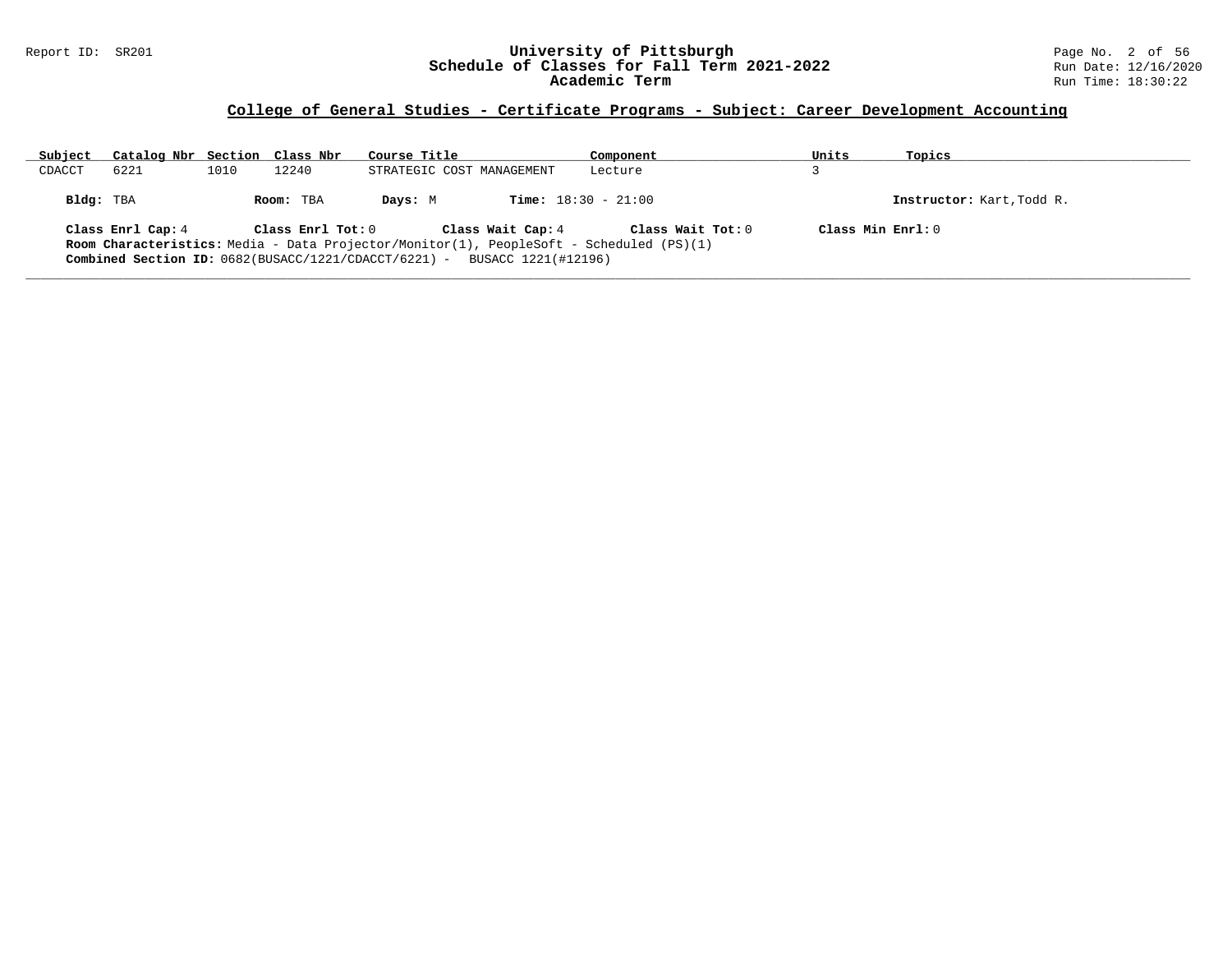#### Report ID: SR201 **University of Pittsburgh** Page No. 3 of 56 **Schedule of Classes for Fall Term 2021-2022** Run Date: 12/16/2020 **CHS** Run Time: 18:30:22

### **Dietrich Sch Arts and Sciences - College of General Studies - Subject: Leadership**

| Subject | Catalog Nbr Section Class Nbr                              |      |                   | Course Title           | Component             | Units | Topics            |
|---------|------------------------------------------------------------|------|-------------------|------------------------|-----------------------|-------|-------------------|
| LDRSHP  | 1100                                                       | 8000 | 29505             | THEORIES OF LEADERSHIP | Lecture               |       |                   |
|         | Bldg: TO BE ARRANGED                                       |      | Room: TBA         | Days: TBA              | $Time: 00:00 - 00:00$ |       | Instructor: Staff |
|         | Class Enrl Cap: 9999<br>Attributes: College In High School |      | Class Enrl Tot: 0 | Class Wait Cap: 0      | Class Wait Tot: 0     |       | Class Min Enrl: 0 |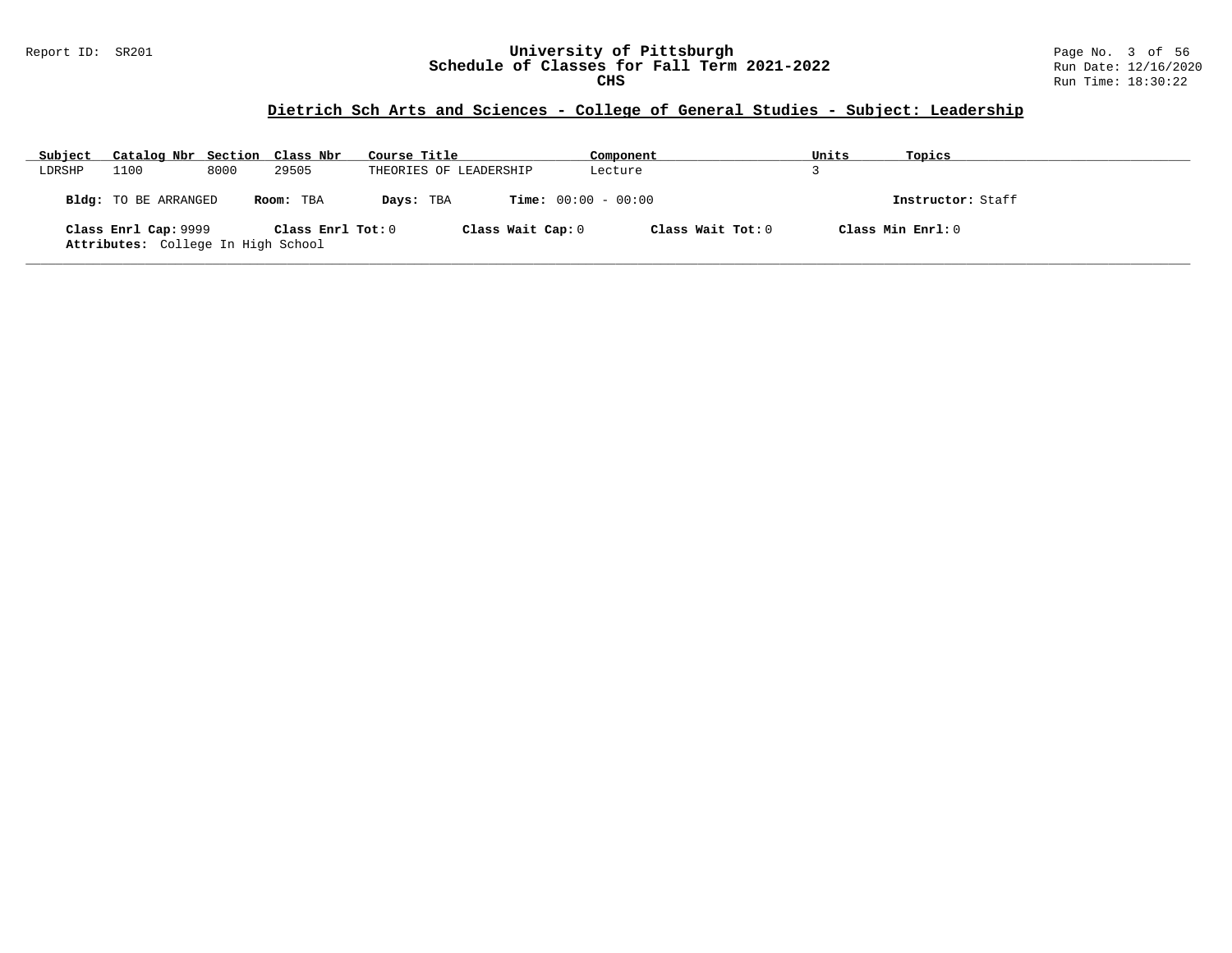### Report ID: SR201 **University of Pittsburgh** Page No. 4 of 56 **Schedule of Classes for Fall Term 2021-2022** Run Date: 12/16/2020 **Full Term Session Rundall Term Session Rundall Term Session**

# **Dietrich Sch Arts and Sciences - College of General Studies - Subject: Africana Studies**

| Subject   | Catalog Nbr Section Class Nbr |      |                   | Course Title                                                                    | Component                                                                                               | Units             | Topics                  |                                                                                                                                                              |
|-----------|-------------------------------|------|-------------------|---------------------------------------------------------------------------------|---------------------------------------------------------------------------------------------------------|-------------------|-------------------------|--------------------------------------------------------------------------------------------------------------------------------------------------------------|
| AFRCNA    | 1334                          | 7010 | 24337             | MUSIC IN AFRICA                                                                 | Lecture                                                                                                 |                   |                         |                                                                                                                                                              |
| Bldg: TBA |                               |      | Room: TBA         | Days: Tu                                                                        | <b>Time:</b> $18:00 - 20:30$                                                                            |                   | Instructor: Beeko, Eric |                                                                                                                                                              |
|           | Class Enrl Cap: 20            |      | Class Enrl Tot: 0 |                                                                                 | Class Wait Cap: 20<br>Class Wait Tot: 0                                                                 |                   | Class Min Enrl: 0       |                                                                                                                                                              |
|           |                               |      |                   |                                                                                 |                                                                                                         |                   |                         | Attributes: DSAS The Arts General Ed. Requirement, DSAS Cross-Cult. Awareness General Ed. Requirement, DSAS Diversity General Ed. Requirement, DSAS Geograph |
|           |                               |      |                   |                                                                                 | General Ed. Requirement, SCI Polymathic Contexts: Global⨯ Cul GE. Req., African Studies, Global Studies |                   |                         |                                                                                                                                                              |
|           |                               |      |                   | Room Characteristics: PeopleSoft - Scheduled (PS)(1)                            |                                                                                                         |                   |                         |                                                                                                                                                              |
|           |                               |      |                   | <b>Combined Section ID:</b> $0297(AFRCNA 1334/MUSIC 1340) - MUSIC 1340(#24339)$ |                                                                                                         |                   |                         |                                                                                                                                                              |
|           | Reserve Capacity:             |      |                   | 01-MAR-2021 College of General Studies                                          | Reserve Enrl Cap: 10                                                                                    | Reserve Enrl Tot: | 0                       |                                                                                                                                                              |
|           |                               |      | 01-AUG-2021       | College of General Studies                                                      |                                                                                                         |                   |                         |                                                                                                                                                              |
|           |                               |      |                   |                                                                                 |                                                                                                         |                   |                         |                                                                                                                                                              |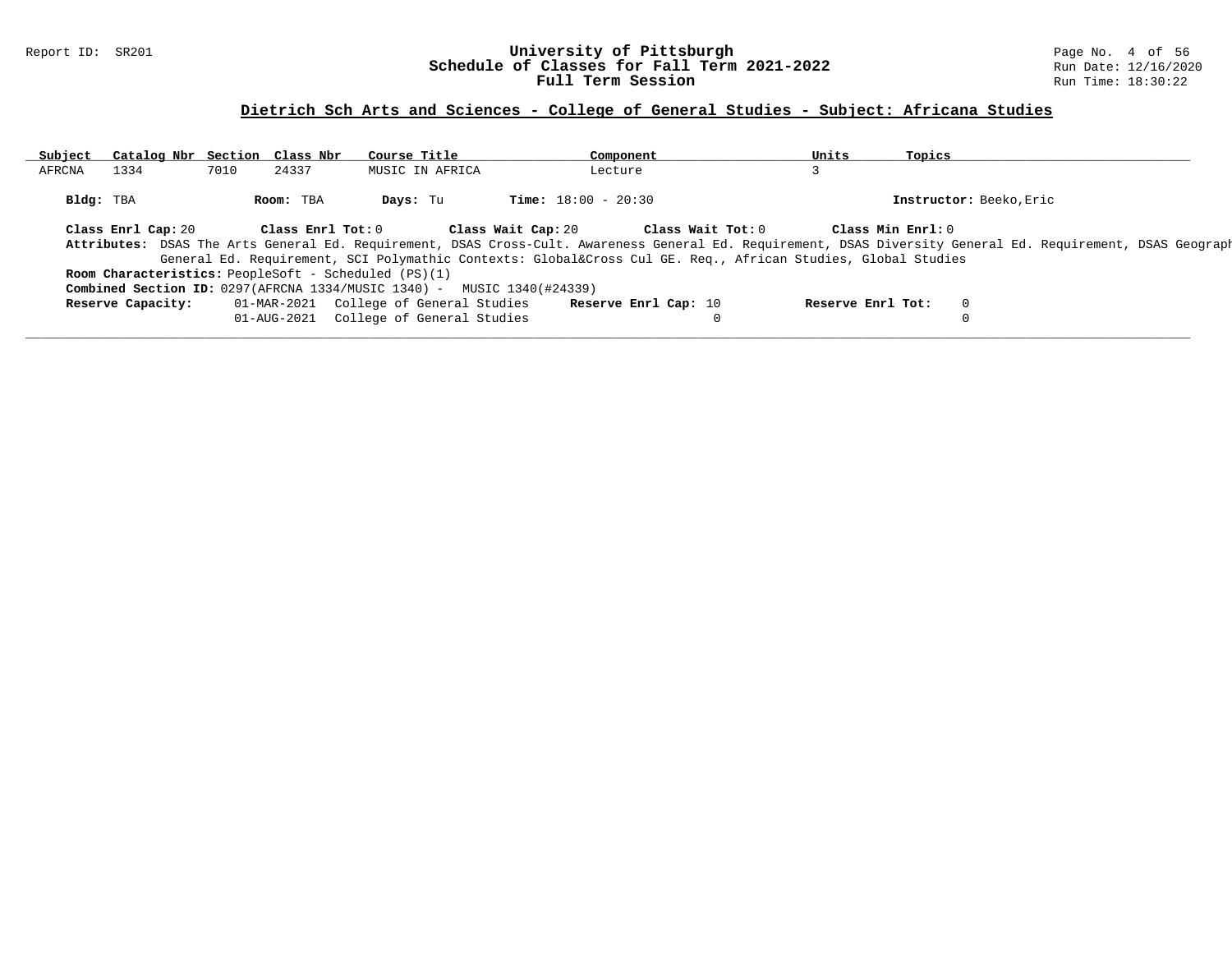### Report ID: SR201 **University of Pittsburgh** Page No. 5 of 56 **Schedule of Classes for Fall Term 2021-2022** Run Date: 12/16/2020 **Full Term Session Rundall Term Session Rundall Term Session**

# **Dietrich Sch Arts and Sciences - College of General Studies - Subject: Anthropology**

| Subject   | Catalog Nbr Section Class Nbr |      |           | Course Title                             | Component                                                                                                                                                                                                                          | Units             | Topics                          |  |
|-----------|-------------------------------|------|-----------|------------------------------------------|------------------------------------------------------------------------------------------------------------------------------------------------------------------------------------------------------------------------------------|-------------------|---------------------------------|--|
| ANTH      | 0538                          | 7010 | 26451     |                                          | THE ARCHELOGST LOOKS AT DEATH Lecture                                                                                                                                                                                              | 3                 |                                 |  |
| Bldg: TBA |                               |      | Room: TBA | Days: Th                                 | <b>Time:</b> $18:00 - 20:30$                                                                                                                                                                                                       |                   | Instructor: Ellis, Peter Daniel |  |
|           |                               |      |           |                                          | Class Enrl Cap: 35 Class Enrl Tot: 0 Class Wait Cap: 20 Class Wait Tot: 0 Class Min Enrl: 0                                                                                                                                        |                   |                                 |  |
|           |                               |      |           |                                          | Attributes: DSAS Geographic Region General Ed. Requirement, DSAS Social Science General Ed. Requirement, SCI Polymathic Contexts: Global⨯ Cul GE. Req.,                                                                            |                   |                                 |  |
|           |                               |      |           | Polymathic Contexts: Soc/Behav. GE. Req. |                                                                                                                                                                                                                                    |                   |                                 |  |
|           |                               |      |           |                                          | <b>Room Characteristics:</b> Media - Data Projector/Monitor(1), PeopleSoft - Scheduled (PS)(1)                                                                                                                                     |                   |                                 |  |
|           | Reserve Capacity:             |      |           |                                          | 01-MAR-2021 College of General Studies Reserve Enrl Cap: 10                                                                                                                                                                        | Reserve Enrl Tot: | $\Omega$                        |  |
|           |                               |      |           | 01-AUG-2021 College of General Studies   | $\Omega$                                                                                                                                                                                                                           |                   |                                 |  |
| ANTH      | 0780                          | 7010 | 26450     |                                          | INTRO TO CULTURAL ANTHROPOLOGYLecture                                                                                                                                                                                              | 3                 |                                 |  |
| Bldg: TBA |                               |      | Room: TBA | Days: M                                  | $Time: 18:00 - 20:30$                                                                                                                                                                                                              |                   | Instructor: Kojanic, Ognjen     |  |
|           |                               |      |           |                                          | Class Enrl Cap: 35 Class Enrl Tot: 0 Class Wait Cap: 20 Class Wait Tot: 0 Class Min Enrl: 0                                                                                                                                        |                   |                                 |  |
|           |                               |      |           |                                          | Attributes: DSAS Cross-Cult. Awareness General Ed. Requirement, DSAS Social Science General Ed. Requirement, SCI Polymathic Contexts: Global⨯ Cul GE. F<br>Polymathic Contexts: Soc/Behav. GE. Req., Asian Studies, Global Studies |                   |                                 |  |
|           |                               |      |           |                                          | Room Characteristics: Media - Data Projector/Monitor(1), PeopleSoft - Scheduled (PS)(1)                                                                                                                                            |                   |                                 |  |
|           | Reserve Capacity:             |      |           | 01-AUG-2021 College of General Studies   | 01-MAR-2021 College of General Studies Reserve Enrl Cap: 10<br>$\Omega$                                                                                                                                                            | Reserve Enrl Tot: | $\overline{0}$                  |  |
|           |                               |      |           |                                          |                                                                                                                                                                                                                                    |                   |                                 |  |
|           |                               |      |           |                                          |                                                                                                                                                                                                                                    |                   |                                 |  |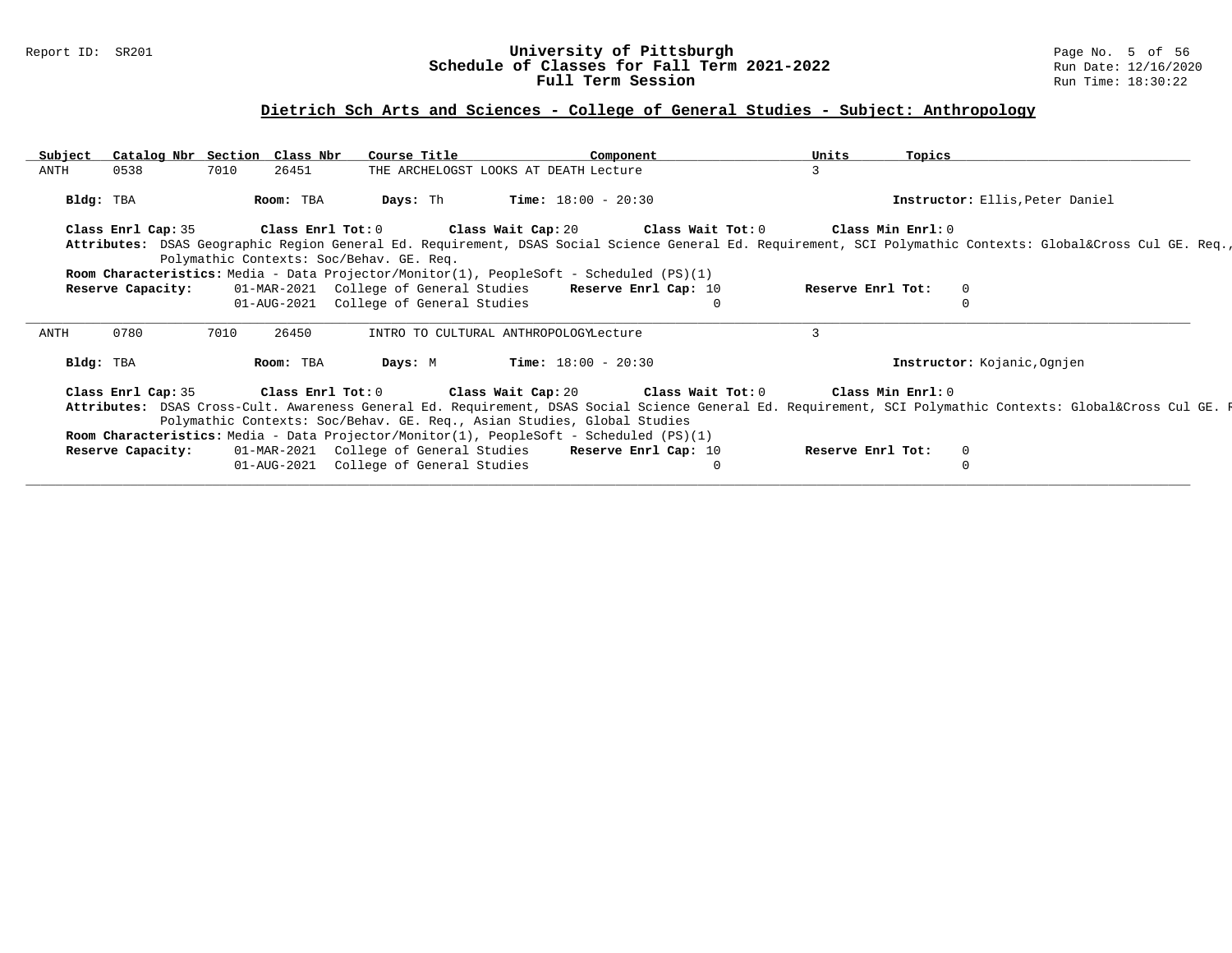### Report ID: SR201 **University of Pittsburgh** Page No. 6 of 56 **Schedule of Classes for Fall Term 2021-2022** Run Date: 12/16/2020 **Full Term Session Rundall Term Session Rundall Term Session**

# **Dietrich Sch Arts and Sciences - College of General Studies - Subject: Classics**

| Subject   |                   | Catalog Nbr Section Class Nbr                               | Course Title               | Component                                                                                         | Units             | Topics                                                                                                                                                  |
|-----------|-------------------|-------------------------------------------------------------|----------------------------|---------------------------------------------------------------------------------------------------|-------------------|---------------------------------------------------------------------------------------------------------------------------------------------------------|
| CLASS     | 1140              | 7010<br>27614                                               | GREEK TRAGEDY              | Lecture                                                                                           | 3                 |                                                                                                                                                         |
| Bldg: TBA |                   | Room: TBA                                                   | Days: Th                   | <b>Time:</b> $18:00 - 20:30$                                                                      |                   | Instructor: Scott, Wesley B                                                                                                                             |
|           |                   |                                                             |                            | Class Enrl Cap: 35 Class Enrl Tot: 0 Class Wait Cap: 20 Class Wait Tot: 0 Class Min Enrl: 0       |                   |                                                                                                                                                         |
|           |                   |                                                             |                            |                                                                                                   |                   | Attributes: DSAS Literature General Ed. Requirement, SCI Polymathic Contexts: Humanistic GE. Req., European and Eurasian Studies, West European Studies |
|           |                   | <b>Room Characteristics:</b> PeopleSoft - Scheduled (PS)(1) |                            |                                                                                                   |                   |                                                                                                                                                         |
|           | Reserve Capacity: |                                                             |                            | 01-MAR-2021 College of General Studies Reserve Enrl Cap: 20                                       | Reserve Enrl Tot: | $\mathbf{0}$                                                                                                                                            |
|           |                   | 01-AUG-2021                                                 | College of General Studies |                                                                                                   |                   |                                                                                                                                                         |
|           |                   |                                                             |                            |                                                                                                   |                   |                                                                                                                                                         |
| CLASS     | 1430              | 22624<br>7010                                               | ORIGINS OF CHRISTIANITY    | Lecture                                                                                           | 3                 |                                                                                                                                                         |
| Bldg: TBA |                   | Room: TBA                                                   | Days: Tu                   | <b>Time:</b> $18:00 - 20:30$                                                                      |                   | Instructor: Denova, Rebecca I                                                                                                                           |
|           |                   |                                                             |                            | Class Enrl Cap: 5 Class Enrl Tot: 0 Class Wait Cap: 5 Class Wait Tot: 0 Class Min Enrl: 0         |                   |                                                                                                                                                         |
|           |                   |                                                             |                            |                                                                                                   |                   | Attributes: DSAS Historical Analysis General Ed. Requirement, SCI Polymathic Contexts: Global⨯ Cul GE. Req., SCI Polymathic Contexts: Soc/Behav. GE. Re |
|           |                   | and Eurasian Studies, West European Studies                 |                            |                                                                                                   |                   |                                                                                                                                                         |
|           |                   | <b>Room Characteristics:</b> PeopleSoft - Scheduled (PS)(1) |                            |                                                                                                   |                   |                                                                                                                                                         |
|           |                   |                                                             |                            | Combined Section ID: 0094(CLASS/1430/HIST/1775/RELGST/11)- HIST 1775(#22625), RELGST 1120(#22626) |                   |                                                                                                                                                         |
|           | Reserve Capacity: |                                                             |                            | 01-MAR-2021 College of General Studies Reserve Enrl Cap: 5                                        | Reserve Enrl Tot: | 0                                                                                                                                                       |
|           |                   | 01-AUG-2021                                                 | College of General Studies |                                                                                                   |                   |                                                                                                                                                         |
|           |                   |                                                             |                            |                                                                                                   |                   |                                                                                                                                                         |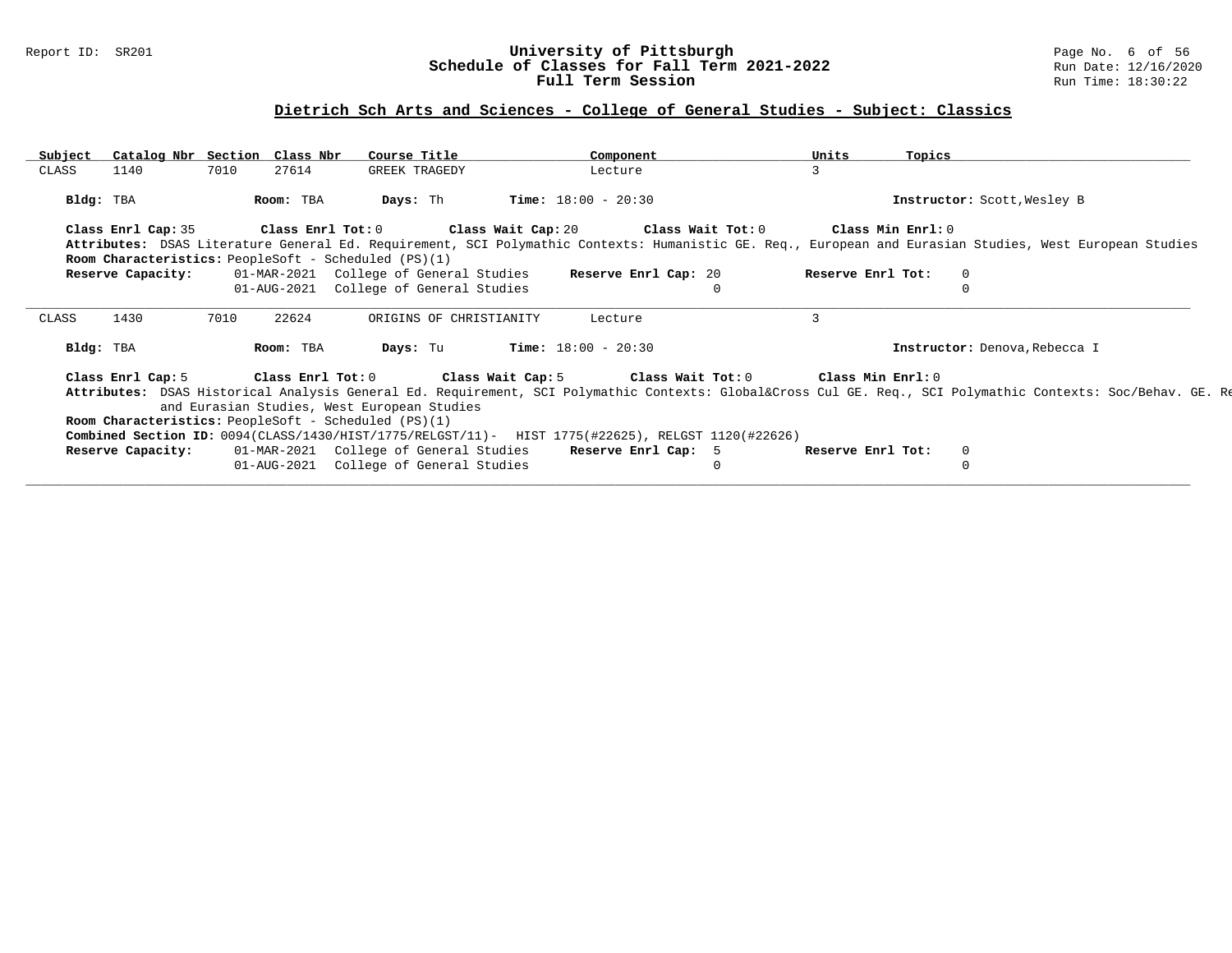### Report ID: SR201 **1988 Construment Superversity of Pittsburgh** Page No. 7 of 56 and Page No. 7 of 56 and Page No<br>**Schedule of Classes for Fall Term 2021-2022** 2011 Page 12/16/2020 **Schedule of Classes for Fall Term 2021-2022** Run Date: 12/16/2020 **Full Term Session Rundall Term Session Rundall Term Session**

### **Dietrich Sch Arts and Sciences - College of General Studies - Subject: Communication: Rhet & Comm**

| Subject                                                                                  | Catalog Nbr Section Class Nbr | Course Title                                                                     | Component                            |                                  | Units<br>Topics   |                                                                                                                                                              |
|------------------------------------------------------------------------------------------|-------------------------------|----------------------------------------------------------------------------------|--------------------------------------|----------------------------------|-------------------|--------------------------------------------------------------------------------------------------------------------------------------------------------------|
| COMMRC<br>0320<br>7510                                                                   | 22645                         | MASS COMMUNICATION PROCESS                                                       | Lecture                              |                                  | $\mathcal{L}$     |                                                                                                                                                              |
| Bldg: WEB Based Class Room: TBA                                                          |                               | Days: TBA                                                                        | <b>Time:</b> $00:00 - 00:00$         |                                  |                   | Instructor: Beaty, Joshua Lee                                                                                                                                |
| Class Enrl Cap: 25                                                                       | Class Enrl Tot: 0             | Polymathic Contexts: Soc/Behav. GE. Req.                                         | Class Wait Cap: 20                   | Class Wait Tot: 0                | Class Min Enrl: 0 | Attributes: DSAS The Arts General Ed. Requirement, DSAS Historical Analysis General Ed. Requirement, Online, SCI Polymathic Contexts: Humanistic GE. Req., S |
| Reserve Capacity:                                                                        |                               | 01-MAR-2021 College of General Studies<br>01-AUG-2021 College of General Studies |                                      | Reserve Enrl Cap: 20<br>$\Omega$ | Reserve Enrl Tot: | $\mathbf{0}$<br>$\mathbf 0$                                                                                                                                  |
| 0520<br>7710<br><b>COMMRC</b>                                                            | 22627                         | PUBLIC SPEAKING                                                                  | Lecture                              |                                  | $\overline{3}$    |                                                                                                                                                              |
| Bldg: TBA                                                                                | Room: TBA                     | Days: TBA                                                                        | Time: TBA                            |                                  | Instructor: Staff |                                                                                                                                                              |
| Class Enrl Cap: 17<br>Room Characteristics: $(1)$ , PeopleSoft - Scheduled $(PS)(1)$     | Class Enrl Tot: 0             |                                                                                  | Class Wait Cap: 10                   | Class Wait Tot: 0                | Class Min Enrl: 0 | Attributes: DSAS Creative Work General Ed. Requirement, Hybrid, SCI Expression: Communication General Ed. Req., SCI Polymathic Contexts: Humanistic GE. Req. |
| Reserve Capacity:                                                                        |                               | 01-MAR-2021 College of General Studies<br>01-AUG-2021 College of General Studies |                                      | Reserve Enrl Cap: 10<br>$\Omega$ | Reserve Enrl Tot: | $\mathbf 0$<br>$\mathbf{0}$                                                                                                                                  |
| 7510<br>COMMRC<br>0530                                                                   | 22646                         |                                                                                  | INTERPERSONAL COMMUNICATION Lecture  |                                  | $\mathbf{3}$      |                                                                                                                                                              |
| Bldg: WEB Based Class                                                                    | Room: TBA                     | Days: TBA                                                                        | <b>Time:</b> $00:00 - 00:00$         |                                  |                   | Instructor: Margolis, Katherine Ann                                                                                                                          |
| Class Enrl Cap: 20<br>Attributes: Online                                                 | Class Enrl Tot: 0             |                                                                                  | Class Wait Cap: 20                   | Class Wait Tot: 0                | Class Min Enrl: 0 |                                                                                                                                                              |
| Reserve Capacity:                                                                        |                               | 01-MAR-2021 College of General Studies                                           |                                      | Reserve Enrl Cap: 15             | Reserve Enrl Tot: | $\mathbf 0$                                                                                                                                                  |
|                                                                                          |                               | 01-AUG-2021 College of General Studies                                           |                                      | $\Omega$                         |                   | $\Omega$                                                                                                                                                     |
| 7510<br><b>COMMRC</b><br>1102                                                            | 22647                         |                                                                                  | ORGANIZATIONAL COMMUNICATION Lecture |                                  | $\overline{3}$    |                                                                                                                                                              |
| Bldg: WEB Based Class                                                                    | Room: TBA                     | Days: TBA                                                                        | <b>Time:</b> $00:00 - 00:00$         |                                  |                   | Instructor: Margolis, Katherine Ann                                                                                                                          |
| Class Enrl Cap: 20<br>Attributes: Online, SCI Expression: Communication General Ed. Req. | Class Enrl Tot: 0             |                                                                                  | Class Wait Cap: 20                   | Class Wait Tot: 0                | Class Min Enrl: 0 |                                                                                                                                                              |
| Reserve Capacity:                                                                        |                               | 01-MAR-2021 College of General Studies<br>01-AUG-2021 College of General Studies |                                      | Reserve Enrl Cap: 15<br>$\Omega$ | Reserve Enrl Tot: | $\mathbf 0$<br>$\Omega$                                                                                                                                      |
| 1106<br>7510<br><b>COMMRC</b>                                                            | 22648                         | SMALL GROUP COMMUNICATION                                                        | Lecture                              |                                  | $\overline{3}$    |                                                                                                                                                              |
|                                                                                          |                               | Days: TBA                                                                        | <b>Time:</b> $00:00 - 00:00$         |                                  |                   | Instructor: Dutcher, James Arthur                                                                                                                            |
| Bldg: WEB Based Class                                                                    | Room: TBA                     |                                                                                  |                                      |                                  |                   |                                                                                                                                                              |
| Class Enrl Cap: 25                                                                       | Class Enrl Tot: 0             |                                                                                  | Class Wait Cap: 20                   | Class Wait Tot: 0                | Class Min Enrl: 0 |                                                                                                                                                              |
| Attributes: Online<br>Reserve Capacity:                                                  |                               | 01-MAR-2021 College of General Studies<br>01-AUG-2021 College of General Studies |                                      | Reserve Enrl Cap: 15<br>$\Omega$ | Reserve Enrl Tot: | $\mathbf 0$<br>$\Omega$                                                                                                                                      |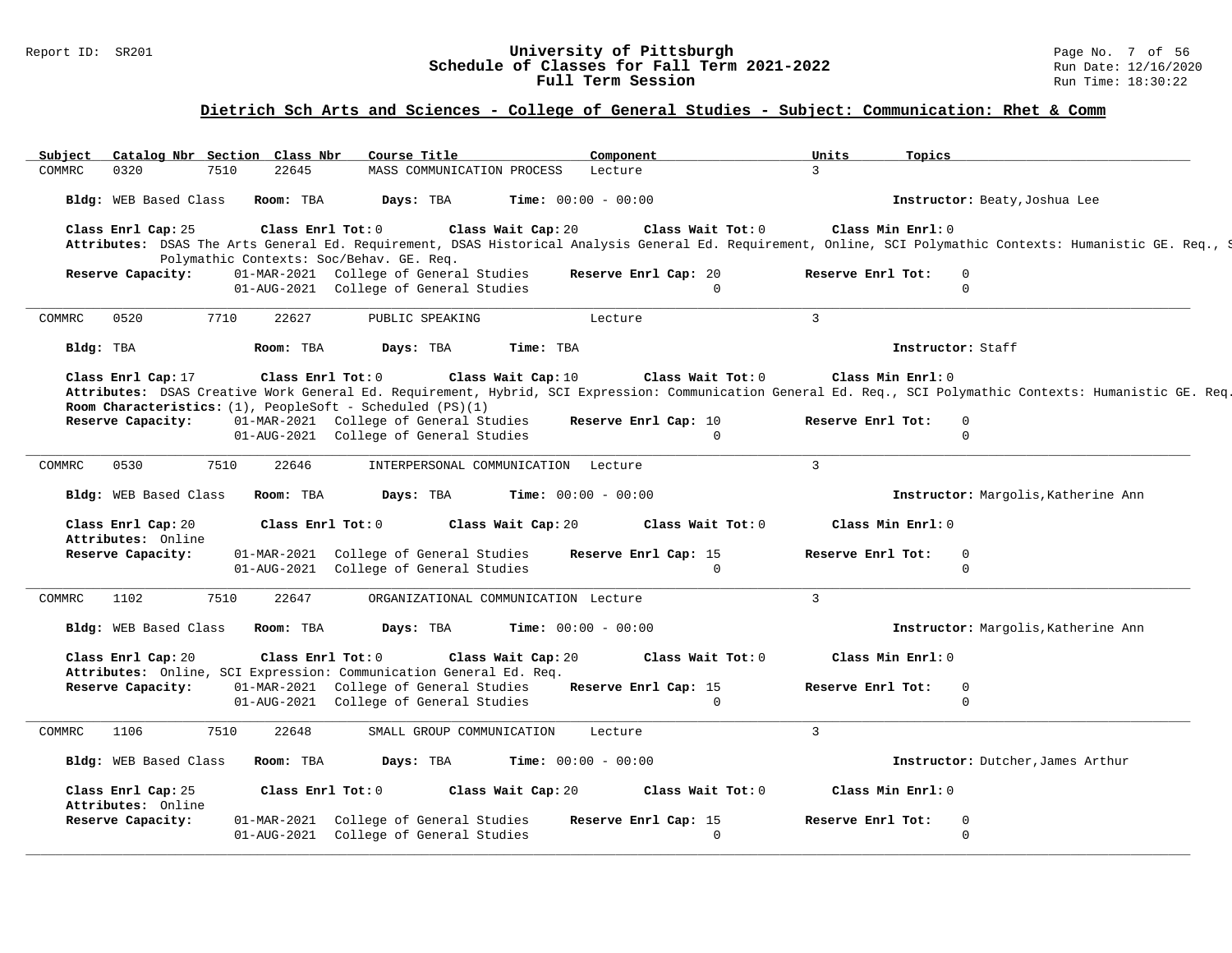### Report ID: SR201 **1988 Construment Superversity of Pittsburgh** Page No. 8 of 56 and Page No. 8 of 56 and Page No<br>**Schedule of Classes for Fall Term 2021-2022** 2011 Page 12/16/2020 **Schedule of Classes for Fall Term 2021-2022** Run Date: 12/16/2020 **Full Term Session Rundall Term Session Rundall Term Session**

# **Dietrich Sch Arts and Sciences - College of General Studies - Subject: Communication: Rhet & Comm**

| Catalog Nbr Section Class Nbr<br>Subject                 | Course Title                                                                                                                               |                                    | Component<br>Units                                                                                                                      | Topics                                       |
|----------------------------------------------------------|--------------------------------------------------------------------------------------------------------------------------------------------|------------------------------------|-----------------------------------------------------------------------------------------------------------------------------------------|----------------------------------------------|
| 1109<br>7510<br>COMMRC                                   | 22649                                                                                                                                      | NONVERBAL COMMUNICATION<br>Lecture | $\mathbf{R}$                                                                                                                            |                                              |
| Bldg: WEB Based Class Room: TBA                          | Days: TBA                                                                                                                                  | <b>Time:</b> $00:00 - 00:00$       |                                                                                                                                         | Instructor: Corder, Lloyd                    |
| Class Enrl Cap: 30<br>Attributes: Online                 | Class Enrl Tot: 0                                                                                                                          | Class Wait Cap: 20                 | Class Wait Tot: 0                                                                                                                       | Class Min Enrl: 0                            |
| Reserve Capacity:                                        | 01-MAR-2021 College of General Studies<br>01-AUG-2021 College of General Studies                                                           |                                    | Reserve Enrl Cap: 15<br>$\Omega$                                                                                                        | Reserve Enrl Tot:<br>$\mathbf 0$<br>$\Omega$ |
| 7510<br>COMMRC<br>1111                                   | 22650                                                                                                                                      | THEORIES OF PERSUASION<br>Lecture  | $\mathcal{L}$                                                                                                                           |                                              |
| Bldg: WEB Based Class                                    | Room: TBA<br>Days: TBA                                                                                                                     | <b>Time:</b> $00:00 - 00:00$       |                                                                                                                                         | Instructor: Furman, Rachel Mayer             |
| Class Enrl Cap: 20<br>Attributes: Online, Global Studies | Class Enrl Tot: 0                                                                                                                          | Class Wait Cap: 20                 | Class Wait Tot: 0                                                                                                                       | Class Min Enrl: 0                            |
| Reserve Capacity:                                        | 01-MAR-2021 College of General Studies                                                                                                     |                                    | Reserve Enrl Cap: 10                                                                                                                    | Reserve Enrl Tot:<br>$\overline{0}$          |
|                                                          | 01-AUG-2021 College of General Studies                                                                                                     |                                    | $\Omega$                                                                                                                                | $\Omega$                                     |
| 1121<br>7510<br>COMMRC                                   | 22651                                                                                                                                      | HISTORY OF MASS MEDIA<br>Lecture   | 3                                                                                                                                       |                                              |
| Bldg: WEB Based Class                                    | Room: TBA<br>Days: TBA                                                                                                                     | <b>Time:</b> $00:00 - 00:00$       |                                                                                                                                         | Instructor: Guthrie, Meredith R              |
| Class Enrl Cap: 25<br>Attributes: Online                 | Class Enrl Tot: 0                                                                                                                          | Class Wait Cap: 20                 | Class Wait Tot: 0                                                                                                                       | Class Min Enrl: 0                            |
| Reserve Capacity:                                        | 01-MAR-2021 College of General Studies<br>01-AUG-2021 College of General Studies                                                           |                                    | Reserve Enrl Cap: 25<br>$\Omega$                                                                                                        | Reserve Enrl Tot:<br>$\mathbf 0$<br>$\Omega$ |
| 1122<br>7510<br>COMMRC                                   | 22652<br>MEDIA CRITICISM                                                                                                                   | Lecture                            | $\mathbf{3}$                                                                                                                            |                                              |
| Bldg: WEB Based Class Room: TBA                          | Days: TBA                                                                                                                                  | <b>Time:</b> $00:00 - 00:00$       |                                                                                                                                         | Instructor: Beaty, Joshua Lee                |
| Class Enrl Cap: 20                                       | Class Enrl Tot: 0                                                                                                                          | Class Wait Cap: 20                 | Class Wait Tot: 0<br>Attributes: DSAS Diversity General Ed. Requirement, Online, SCI Diversity General Ed. Requirements, Global Studies | Class Min Enrl: 0                            |
| Reserve Capacity:                                        | 01-MAR-2021 College of General Studies Reserve Enrl Cap: 15                                                                                |                                    |                                                                                                                                         | Reserve Enrl Tot:<br>$\overline{0}$          |
|                                                          | 01-AUG-2021 College of General Studies                                                                                                     |                                    | $\overline{0}$                                                                                                                          | $\mathbf 0$                                  |
| 1126<br>7510<br>COMMRC                                   | 22653                                                                                                                                      | MEDIA AND CONSUMER CULTURE Lecture | $\mathbf{3}$                                                                                                                            |                                              |
| Bldg: WEB Based Class Room: TBA                          | Days: TBA                                                                                                                                  | <b>Time:</b> $00:00 - 00:00$       |                                                                                                                                         | Instructor: Marinos, Martin Yoanis           |
| Class Enrl Cap: 20                                       | Class Enrl Tot: 0 Class Wait Cap: 20<br>Attributes: DSAS Diversity General Ed. Requirement, Online, SCI Diversity General Ed. Requirements |                                    | Class Wait Tot: 0                                                                                                                       | Class Min Enrl: 0                            |
| Reserve Capacity:                                        | 01-MAR-2021 College of General Studies Reserve Enrl Cap: 15                                                                                |                                    |                                                                                                                                         | Reserve Enrl Tot:<br>$\mathbf 0$             |
|                                                          | 01-AUG-2021 College of General Studies                                                                                                     |                                    | $\Omega$                                                                                                                                | $\Omega$                                     |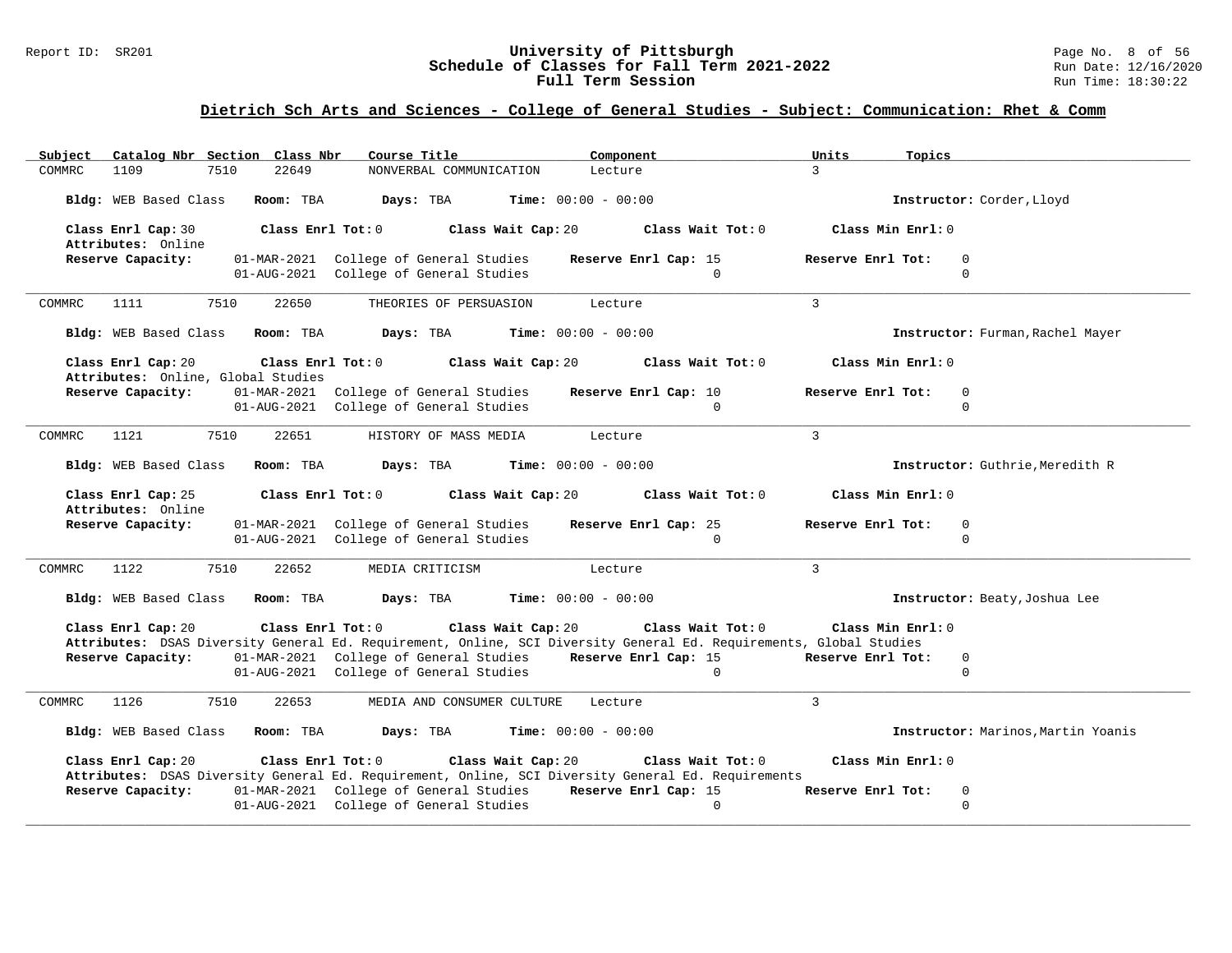#### Report ID: SR201 **1988 Constructed Supervisity of Pittsburgh** Page No. 9 of 56 **University of Pittsburgh** Page No. 9 of 56 **Schedule of Classes for Fall Term 2021-2022** Run Date: 12/16/2020 **Schedule of Classes for Fall Term 2021-2022** Run Date: 12/16/2021<br>**Full Term Session** Run Time: 18:30:22 Full Term Session

#### **Dietrich Sch Arts and Sciences - College of General Studies - Subject: Communication: Rhet & Comm**

| Subject   | Catalog Nbr Section Class Nbr |      |                                                      | Course Title                                                                                   |                                      |         | Component |                            | Units             | Topics            |                           |
|-----------|-------------------------------|------|------------------------------------------------------|------------------------------------------------------------------------------------------------|--------------------------------------|---------|-----------|----------------------------|-------------------|-------------------|---------------------------|
| COMMRC    | 1730                          | 7510 | 22654                                                |                                                                                                | SPECIAL TOPICS IN COMMUNICTN Lecture |         |           |                            | 3                 |                   |                           |
|           |                               |      |                                                      |                                                                                                |                                      |         |           |                            |                   |                   |                           |
|           | Bldg: WEB Based Class         |      | Room: TBA                                            | Days: TBA                                                                                      | <b>Time:</b> $00:00 - 00:00$         |         |           | HEALTH COMMUNICATION       |                   |                   | Instructor: Cohn, Ellen R |
|           |                               |      |                                                      |                                                                                                |                                      |         |           |                            |                   |                   |                           |
|           | Class Enrl Cap: 22            |      | $\texttt{Class}$ $\texttt{Enrl}$ $\texttt{Tot:}$ $0$ |                                                                                                | Class Wait Cap: 20                   |         |           | Class Wait Tot: 0          |                   | Class Min Enrl: 0 |                           |
|           | Attributes: Online            |      |                                                      |                                                                                                |                                      |         |           |                            |                   |                   |                           |
|           | Reserve Capacity:             |      | 01-MAR-2021                                          | RESERVED FOR CGS HLTH OR MEDIA Reserve Enrl Cap: 17                                            |                                      |         |           |                            | Reserve Enrl Tot: |                   | $\mathbf 0$               |
|           |                               |      | 01-MAR-2021                                          | RESERVED CGS HLTH&MEDIA CR1                                                                    |                                      |         |           |                            |                   |                   |                           |
|           |                               |      | 01-AUG-2021                                          | RESERVED FOR CGS HLTH OR MEDIA                                                                 |                                      |         |           |                            |                   |                   |                           |
|           |                               |      |                                                      |                                                                                                |                                      |         |           |                            |                   |                   |                           |
| COMMRC    | 1732                          | 7010 | 22628                                                |                                                                                                | SPECIAL TOPICS IN MASS COM           | Lecture |           |                            |                   |                   |                           |
|           |                               |      |                                                      |                                                                                                |                                      |         |           |                            |                   |                   |                           |
| Bldg: TBA |                               |      | Room: TBA                                            | Days: W                                                                                        | $Time: 18:00 - 20:30$                |         |           | PUBLIC AND MEDIA RELATIONS |                   | Instructor: Staff |                           |
|           |                               |      |                                                      |                                                                                                |                                      |         |           |                            |                   |                   |                           |
|           | Class Enrl Cap: 22            |      | Class Enrl Tot: 0                                    |                                                                                                | Class Wait Cap: 20                   |         |           | Class Wait Tot: 0          |                   | Class Min Enrl: 0 |                           |
|           |                               |      |                                                      | <b>Room Characteristics:</b> Media - Data Projector/Monitor(1), PeopleSoft - Scheduled (PS)(1) |                                      |         |           |                            |                   |                   |                           |
|           | Reserve Capacity:             |      |                                                      | 01-MAR-2021 College of General Studies                                                         |                                      |         |           | Reserve Enrl Cap: 20       | Reserve Enrl Tot: |                   | $\mathbf 0$               |
|           |                               |      | 01-AUG-2021                                          | College of General Studies                                                                     |                                      |         |           | 0                          |                   |                   |                           |

This course will introduce you to the business of public and media relations¿maximizing positive coverage for an organization/individual/cause in the mass media, without paying for that coverage through advertising. Public and media relations also involve anticipating, and responding to, the public¿s interest in the organization/person/cause. The class also explores how public relations relate to other disciplines in the marketing and communications field, such as branding, marketing and advertising. You¿ll learn the contemporary nomenclature of the industry and how public relations influences other creative disciplines to solve complex communications problems for companies, nonprofits and other sectors.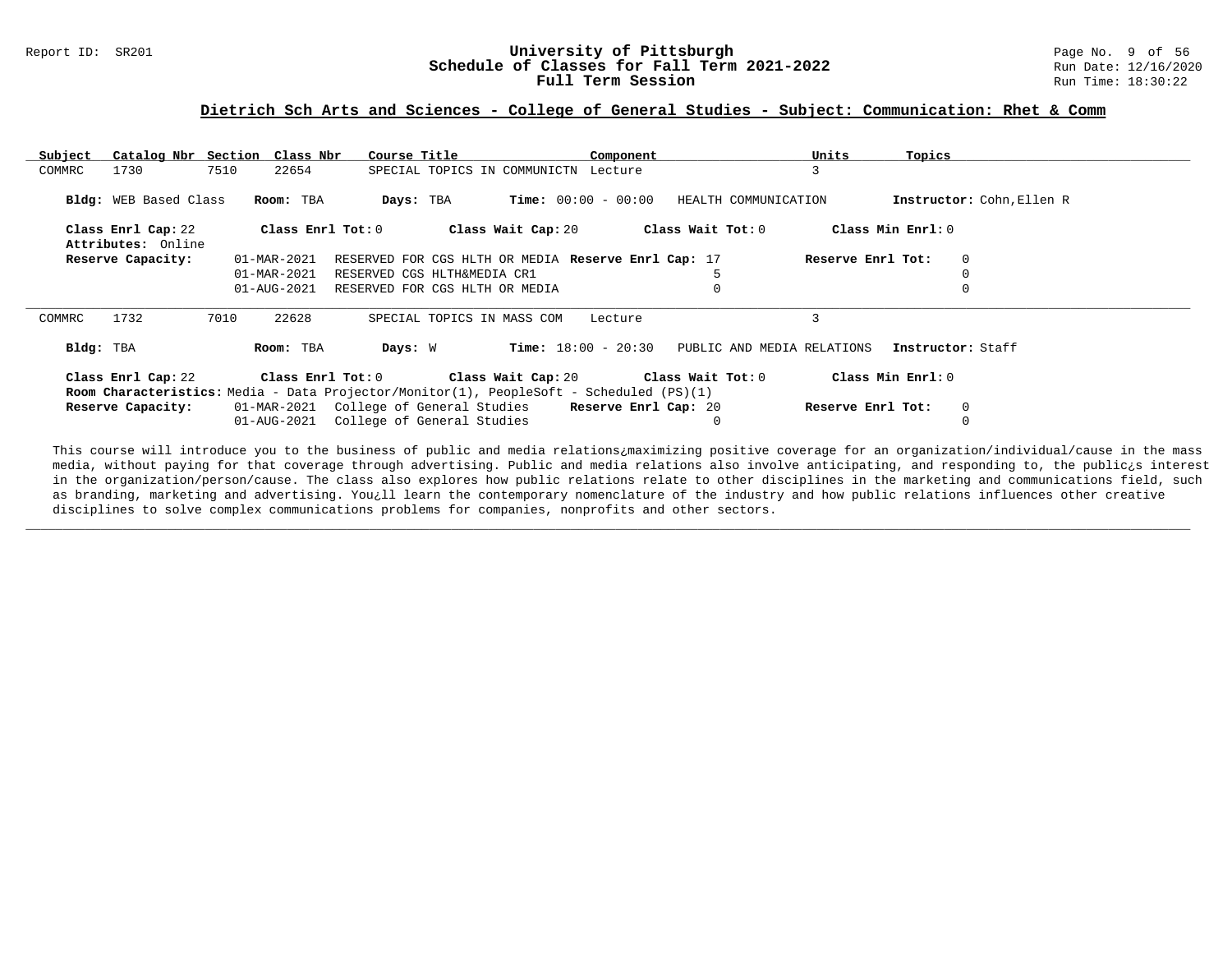### Report ID: SR201 **University of Pittsburgh** Page No. 10 of 56 **Schedule of Classes for Fall Term 2021-2022** Run Date: 12/16/2020 **Full Term Session Rundall Term Session Rundall Term Session**

# **Dietrich Sch Arts and Sciences - College of General Studies - Subject: Economics**

| Subject               | Catalog Nbr Section Class Nbr | Course Title                                                | Component                                                                                                                                                                                  | Units<br>Topics                   |  |
|-----------------------|-------------------------------|-------------------------------------------------------------|--------------------------------------------------------------------------------------------------------------------------------------------------------------------------------------------|-----------------------------------|--|
| ECON<br>0100          | 7510<br>22655                 | INTRO MICROECONOMIC THEORY                                  | Lecture                                                                                                                                                                                    | 3                                 |  |
| Bldg: WEB Based Class | Room: TBA                     | Days: TBA                                                   | $Time: 00:00 - 00:00$                                                                                                                                                                      | Instructor: Gajanan, Shailendra N |  |
| Class Enrl Cap: 25    |                               |                                                             | Class Enrl Tot: $0$ Class Wait Cap: $20$ Class Wait Tot: $0$                                                                                                                               | Class Min Enrl: 0                 |  |
|                       |                               |                                                             | Attributes: DSAS Social Science General Ed. Requirement, Online, SCI Polymathic Contexts: Soc/Behav. GE. Req.                                                                              |                                   |  |
| Reserve Capacity:     |                               | 01-MAR-2021 College of General Studies Reserve Enrl Cap: 10 |                                                                                                                                                                                            | Reserve Enrl Tot:<br>$\mathbf{0}$ |  |
|                       |                               | 01-AUG-2021 College of General Studies                      |                                                                                                                                                                                            |                                   |  |
| 0800<br>ECON          | 7510<br>26449                 | INTRODUCTION TO ECONOMICS                                   | Lecture                                                                                                                                                                                    | 3                                 |  |
| Bldg: WEB Based Class | Room: TBA                     | Days: TBA                                                   | <b>Time:</b> $00:00 - 00:00$                                                                                                                                                               | Instructor: Gajanan, Shailendra N |  |
|                       |                               |                                                             | Class Enrl Cap: 20 Class Enrl Tot: 0 Class Wait Cap: 20 Class Wait Tot: 0<br>Attributes: DSAS Social Science General Ed. Requirement, Online, SCI Polymathic Contexts: Soc/Behav. GE. Req. | Class Min Enrl: 0                 |  |
| Reserve Capacity:     |                               | 01-MAR-2021 College of General Studies Reserve Enrl Cap: 15 |                                                                                                                                                                                            | Reserve Enrl Tot:<br>$\mathbf{0}$ |  |
|                       |                               | 01-AUG-2021 College of General Studies                      |                                                                                                                                                                                            |                                   |  |
|                       |                               |                                                             |                                                                                                                                                                                            |                                   |  |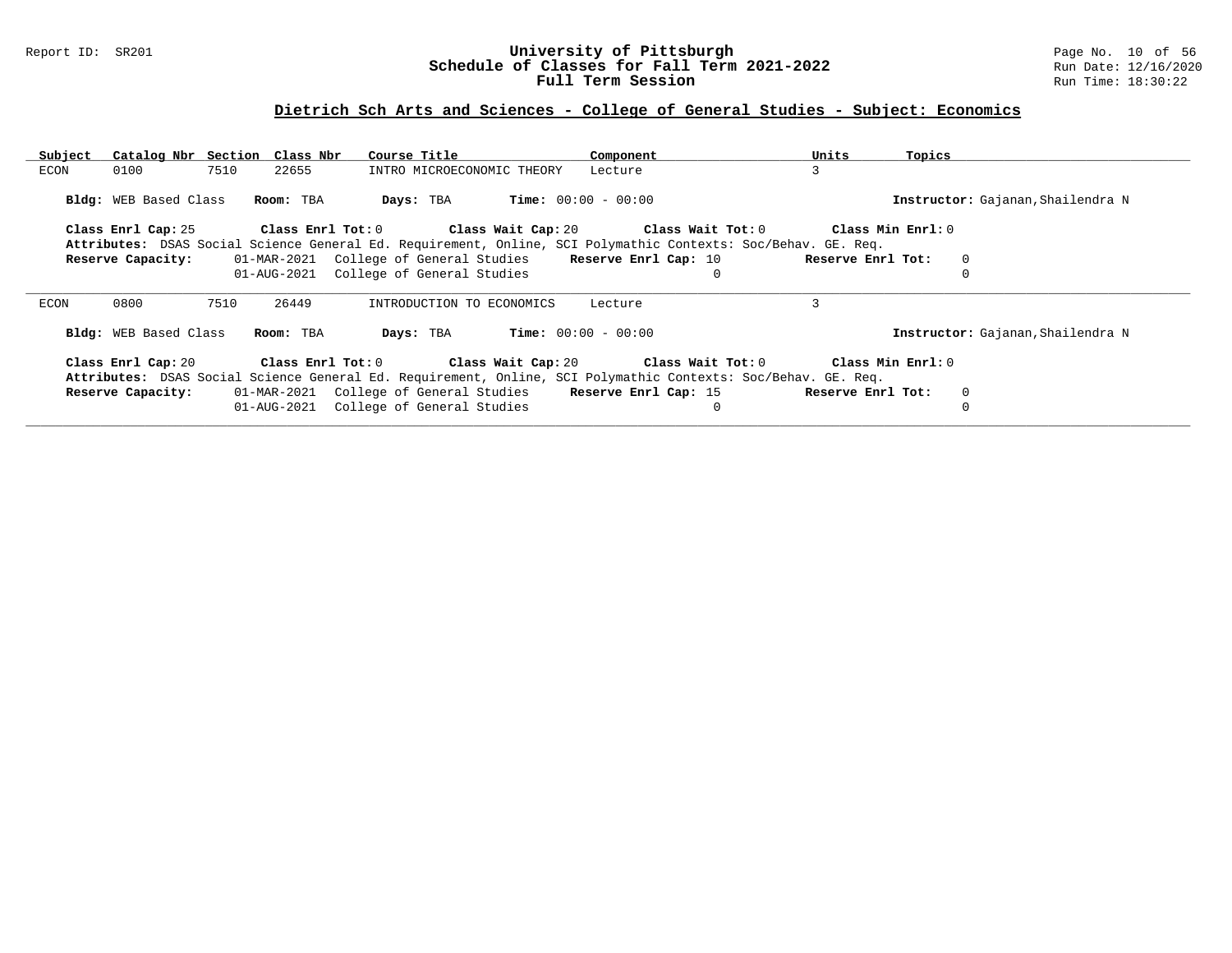### Report ID: SR201 **University of Pittsburgh** Page No. 11 of 56 **Schedule of Classes for Fall Term 2021-2022** Run Date: 12/16/2020 **Full Term Session Rundall Term Session Rundall Term Session**

# **Dietrich Sch Arts and Sciences - College of General Studies - Subject: English Composition**

| Catalog Nbr Section Class Nbr<br>Subject                                                                                                                                                                                         | Course Title                                 | Component                    | Units<br>Topics   |                                      |
|----------------------------------------------------------------------------------------------------------------------------------------------------------------------------------------------------------------------------------|----------------------------------------------|------------------------------|-------------------|--------------------------------------|
| 7510<br>23950<br><b>ENGCMP</b><br>0400                                                                                                                                                                                           | WRITTEN PROFESSNL COMMUNICTN Seminar         |                              | $\mathcal{L}$     |                                      |
| Bldg: WEB Based Class<br>Room: TBA                                                                                                                                                                                               | Days: TBA                                    | <b>Time:</b> $00:00 - 00:00$ |                   | Instructor: Bayley, Elizabeth Wilson |
| Class Enrl Cap: 18<br>Attributes: Online, SCI Expression: Tech/Bus/Res writing Gen. Ed. Req.                                                                                                                                     | Class Enrl Tot: 0 Class Wait Cap: 10         | Class Wait Tot: 0            | Class Min Enrl: 0 |                                      |
| Reserve Capacity:                                                                                                                                                                                                                | 01-MAR-2021 College of General Studies       | Reserve Enrl Cap: 18         | Reserve Enrl Tot: | 0                                    |
|                                                                                                                                                                                                                                  | 01-AUG-2021 College of General Studies       | $\Omega$                     |                   | $\Omega$                             |
|                                                                                                                                                                                                                                  |                                              |                              |                   |                                      |
| 0440<br>7510<br>26448<br><b>ENGCMP</b>                                                                                                                                                                                           | CRITICAL WRITING                             | Seminar                      | 3                 |                                      |
| Bldg: WEB Based Class<br>Room: TBA                                                                                                                                                                                               | Days: TBA                                    | <b>Time:</b> $00:00 - 00:00$ |                   | Instructor: Spicer, Audra M          |
| Class Enrl Cap: 20<br>Attributes: Online                                                                                                                                                                                         | Class Enrl Tot: 0 Class Wait Cap: 20         | Class Wait Tot: 0            | Class Min Enrl: 0 |                                      |
| Reserve Capacity:                                                                                                                                                                                                                | 01-MAR-2021 College of General Studies       | Reserve Enrl Cap: 15         | Reserve Enrl Tot: | $\mathbf 0$                          |
|                                                                                                                                                                                                                                  | 01-AUG-2021 College of General Studies       | $\Omega$                     |                   | $\Omega$                             |
|                                                                                                                                                                                                                                  |                                              |                              |                   |                                      |
| 7010<br><b>ENGCMP</b><br>0515<br>24328                                                                                                                                                                                           | PERSASV WRIT IN ADVRTNG                      | Seminar                      | 3                 |                                      |
| Room: TBA<br>Bldg: TBA                                                                                                                                                                                                           | <b>Davs:</b> Th                              | <b>Time:</b> $18:00 - 20:30$ |                   | Instructor: Kayser, Morgan Treadway  |
| Class Enrl Cap: 18<br>Room Characteristics: PeopleSoft - Scheduled (PS)(1)                                                                                                                                                       | Class Enrl Tot: 0 Class Wait Cap: 10         | Class Wait Tot: 0            | Class Min Enrl: 0 |                                      |
| Reserve Capacity:                                                                                                                                                                                                                | 01-MAR-2021 College of General Studies       | Reserve Enrl Cap: 10         | Reserve Enrl Tot: | $\mathbf 0$                          |
|                                                                                                                                                                                                                                  | 01-AUG-2021 College of General Studies       | $\Omega$                     |                   | $\Omega$                             |
|                                                                                                                                                                                                                                  |                                              |                              |                   |                                      |
| 7010<br>22629<br><b>ENGCMP</b><br>1400                                                                                                                                                                                           | GRANT WRITING FOR NONPROFITS Seminar         |                              | $\overline{3}$    |                                      |
| Bldg: TBA<br>Room: TBA                                                                                                                                                                                                           | <b>Days:</b> Tu <b>Time:</b> $18:00 - 20:30$ |                              |                   | Instructor: Bayley, Elizabeth Wilson |
| Class Enrl Cap: 18 Class Enrl Tot: 0 Class Wait Cap: 10 Class Wait Tot: 0<br>Attributes: SCI Expression: Tech/Bus/Res writing Gen. Ed. Req., Undergraduate Global Health<br>Room Characteristics: PeopleSoft - Scheduled (PS)(1) |                                              |                              | Class Min Enrl: 0 |                                      |
| <b>Reserve Capacity:</b> 01-MAR-2021 College of General Studies                                                                                                                                                                  |                                              | Reserve Enrl Cap: 10         | Reserve Enrl Tot: | $\mathbf 0$                          |
|                                                                                                                                                                                                                                  | 01-AUG-2021 College of General Studies       | $\Omega$                     |                   | $\Omega$                             |
|                                                                                                                                                                                                                                  |                                              |                              |                   |                                      |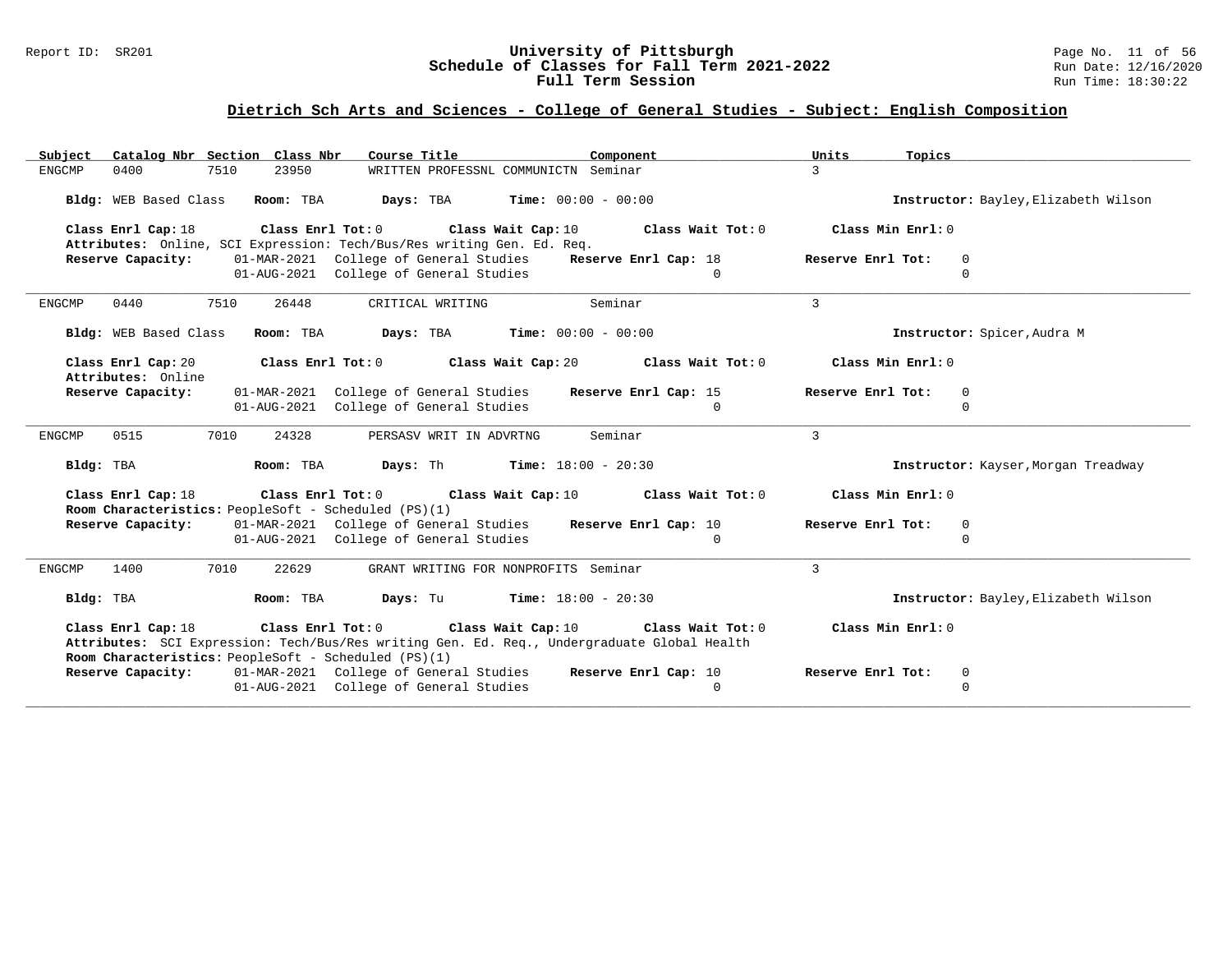### Report ID: SR201 **University of Pittsburgh** Page No. 12 of 56 **Schedule of Classes for Fall Term 2021-2022** Run Date: 12/16/2020 **Full Term Session Rundall Term Session Rundall Term Session**

### **Dietrich Sch Arts and Sciences - College of General Studies - Subject: English Film Studies**

| Subject                                                 | Catalog Nbr Section Class Nbr | Course Title                           | Component                                                                 | Units             | Topics                                                                                                                                                       |  |
|---------------------------------------------------------|-------------------------------|----------------------------------------|---------------------------------------------------------------------------|-------------------|--------------------------------------------------------------------------------------------------------------------------------------------------------------|--|
| 0355<br>ENGFLM                                          | 7510<br>26852                 | VISUAL LITERACY                        | Lecture                                                                   | 3                 |                                                                                                                                                              |  |
| Bldg: WEB Based Class                                   | Room: TBA                     | Days: TBA                              | $Time: 00:00 - 00:00$                                                     |                   | Instructor: Patterson, Alison L                                                                                                                              |  |
| Class Enrl Cap: 20                                      |                               |                                        | Class Enrl Tot: $0$ Class Wait Cap: $20$ Class Wait Tot: $0$              |                   | Class Min Enrl: 0                                                                                                                                            |  |
|                                                         |                               |                                        |                                                                           |                   | Attributes: DSAS The Arts General Ed. Requirement, DSAS Creative Work General Ed. Requirement, Online, Film Studies, SCI Polymathic Contexts: Humanistic GE. |  |
| Reserve Capacity:                                       |                               | 01-MAR-2021 College of General Studies | Reserve Enrl Cap: 20 Reserve Enrl Tot:                                    |                   | $\Omega$                                                                                                                                                     |  |
|                                                         |                               |                                        |                                                                           |                   |                                                                                                                                                              |  |
| 0355<br>ENGFLM                                          | 7520<br>28366                 | VISUAL LITERACY                        | Lecture                                                                   | 3                 |                                                                                                                                                              |  |
| Bldg: WEB Based Class                                   | Room: TBA                     | Days: TBA                              | <b>Time:</b> $00:00 - 00:00$                                              |                   | Instructor: Och, Dana C.                                                                                                                                     |  |
|                                                         |                               |                                        | Class Enrl Cap: 20 Class Enrl Tot: 0 Class Wait Cap: 20 Class Wait Tot: 0 |                   | Class Min Enrl: 0                                                                                                                                            |  |
|                                                         |                               |                                        |                                                                           |                   | Attributes: DSAS The Arts General Ed. Requirement, DSAS Creative Work General Ed. Requirement, Online, Film Studies, SCI Polymathic Contexts: Humanistic GE. |  |
| Room Characteristics: Media - Data Projector/Monitor(1) |                               |                                        |                                                                           |                   |                                                                                                                                                              |  |
| Reserve Capacity:                                       |                               | 01-MAR-2021 College of General Studies | <b>Reserve Enrl Cap:</b> 20                                               | Reserve Enrl Tot: | $\Omega$                                                                                                                                                     |  |
|                                                         |                               | 01-AUG-2021 College of General Studies |                                                                           |                   | 0                                                                                                                                                            |  |
|                                                         |                               |                                        |                                                                           |                   |                                                                                                                                                              |  |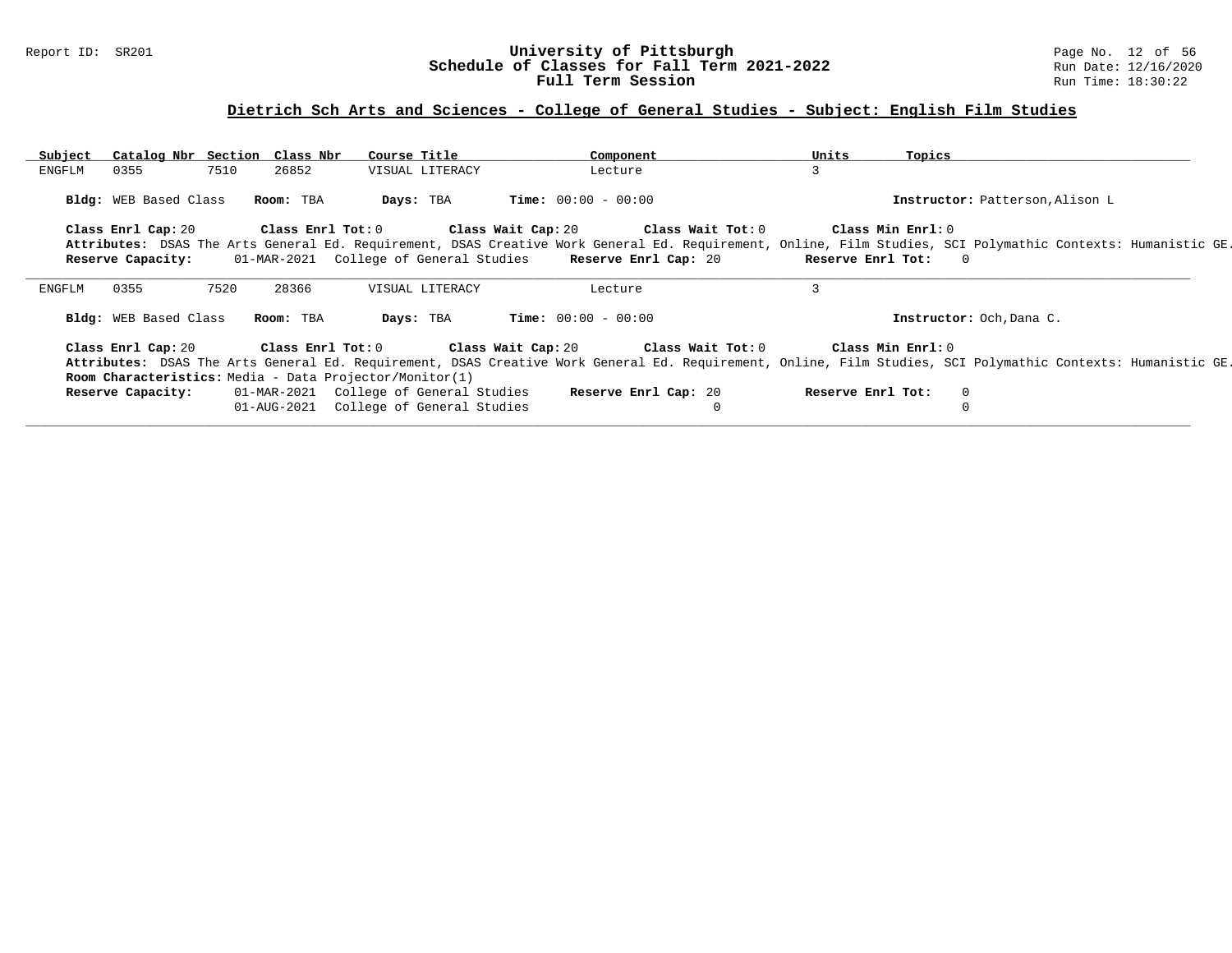### Report ID: SR201 **University of Pittsburgh** Page No. 13 of 56 **Schedule of Classes for Fall Term 2021-2022** Run Date: 12/16/2020 **Full Term Session Rundall Term Session Rundall Term Session**

# **Dietrich Sch Arts and Sciences - College of General Studies - Subject: English Literature**

| Subject | Catalog Nbr Section Class Nbr |      |                   | Course Title                                                 |                            | Component                    |                                               | Units | Topics            |                                           |                                                                                                                                                              |  |
|---------|-------------------------------|------|-------------------|--------------------------------------------------------------|----------------------------|------------------------------|-----------------------------------------------|-------|-------------------|-------------------------------------------|--------------------------------------------------------------------------------------------------------------------------------------------------------------|--|
| ENGLIT  | 0300                          | 7510 | 22656             |                                                              | INTRODUCTION TO LITERATURE | Lecture                      |                                               | 3     |                   |                                           |                                                                                                                                                              |  |
|         | <b>Bldg:</b> WEB Based Class  |      | Room: TBA         | Days: TBA                                                    |                            | <b>Time:</b> $00:00 - 00:00$ |                                               |       |                   | <b>Instructor:</b> Bagley, Sarah Caroline |                                                                                                                                                              |  |
|         | Class Enrl Cap: 18            |      | Class Enrl Tot: 0 |                                                              |                            |                              | Class Wait Cap: 10 $\qquad$ Class Wait Tot: 0 |       | Class Min Enrl: 0 |                                           |                                                                                                                                                              |  |
|         |                               |      |                   |                                                              |                            |                              |                                               |       |                   |                                           | Attributes: DSAS Literature General Ed. Requirement, Online, SCI Polymathic Contexts: Humanistic GE. Req., European and Eurasian Studies, West European Stud |  |
|         | Reserve Capacity:             |      |                   | 01-MAR-2021 College of General Studies Reserve Enrl Cap: 10  |                            |                              |                                               |       | Reserve Enrl Tot: | $\Omega$                                  |                                                                                                                                                              |  |
|         |                               |      |                   | 01-AUG-2021 College of General Studies                       |                            |                              |                                               |       |                   |                                           |                                                                                                                                                              |  |
| ENGLIT  | 0325                          | 7510 | 23949             |                                                              | THE SHORT STORY            | Seminar                      |                                               |       |                   |                                           |                                                                                                                                                              |  |
|         | Bldg: WEB Based Class         |      | Room: TBA         | Days: TBA                                                    |                            | <b>Time:</b> $00:00 - 00:00$ |                                               |       |                   | Instructor: Bagley, Sarah Caroline        |                                                                                                                                                              |  |
|         | Class Enrl Cap: 20            |      |                   | Class Enrl Tot: $0$ Class Wait Cap: $20$ Class Wait Tot: $0$ |                            |                              |                                               |       | Class Min Enrl: 0 |                                           |                                                                                                                                                              |  |
|         |                               |      |                   |                                                              |                            |                              |                                               |       |                   |                                           | Attributes: DSAS Literature General Ed. Requirement, Online, SCI Polymathic Contexts: Humanistic GE. Req., European and Eurasian Studies, West European Stud |  |
|         | Reserve Capacity:             |      |                   | 01-MAR-2021 College of General Studies Reserve Enrl Cap: 20  |                            |                              |                                               |       | Reserve Enrl Tot: | $\Omega$                                  |                                                                                                                                                              |  |
|         |                               |      |                   | 01-AUG-2021 College of General Studies                       |                            |                              |                                               |       |                   |                                           |                                                                                                                                                              |  |
|         |                               |      |                   |                                                              |                            |                              |                                               |       |                   |                                           |                                                                                                                                                              |  |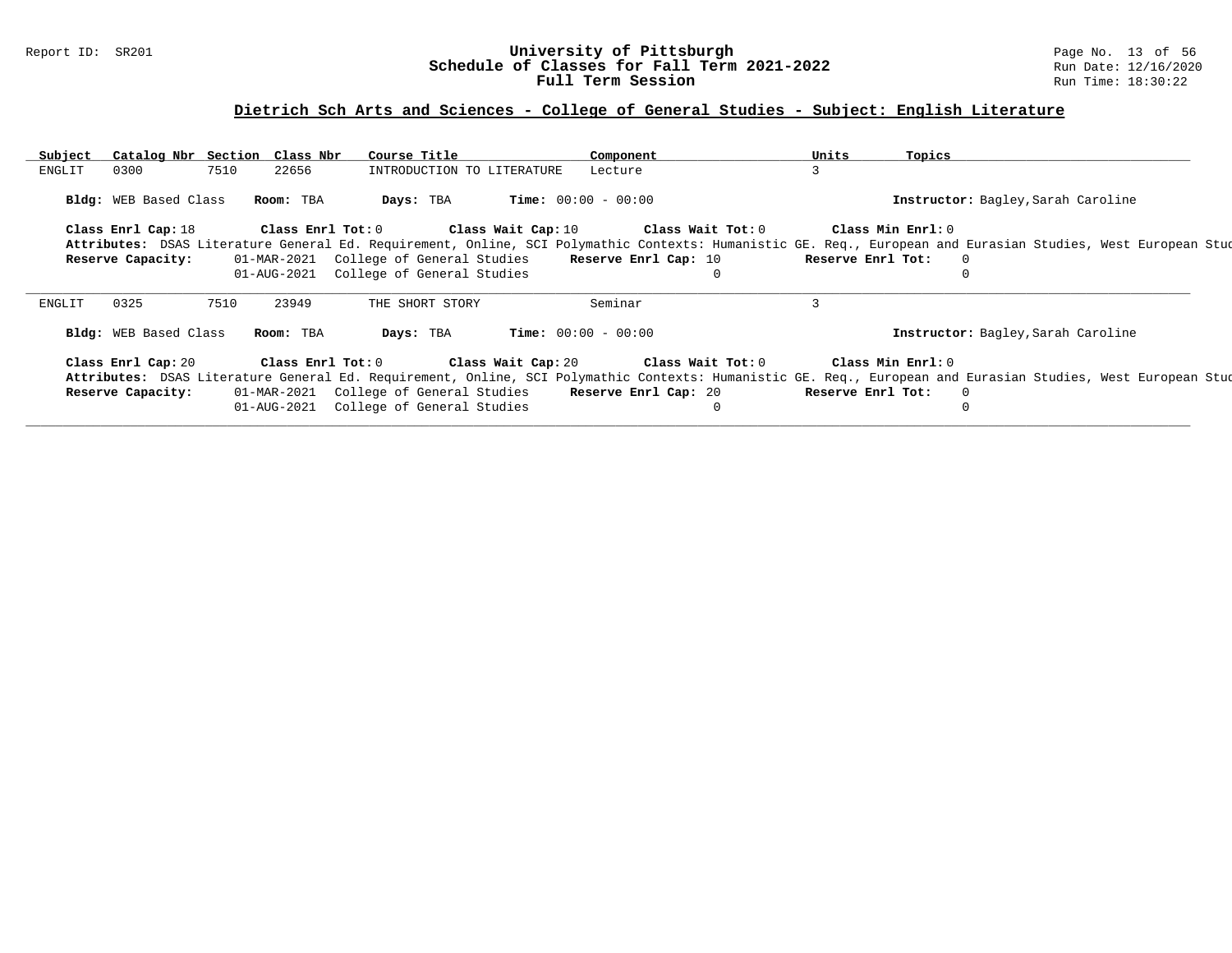### Report ID: SR201 **University of Pittsburgh** Page No. 14 of 56 **Schedule of Classes for Fall Term 2021-2022** Run Date: 12/16/2020 **Full Term Session Rundall Term Session Rundall Term Session**

# **Dietrich Sch Arts and Sciences - College of General Studies - Subject: German**

| Subject | Catalog Nbr Section Class Nbr |      |                   | Course Title |                         | Component                    |                   | Units | Topics                                                                                                                                                  |
|---------|-------------------------------|------|-------------------|--------------|-------------------------|------------------------------|-------------------|-------|---------------------------------------------------------------------------------------------------------------------------------------------------------|
| GER     | 1502                          | 7510 | 28420             |              | INDO-EUROPEAN FOLKTALES | Lecture                      |                   |       |                                                                                                                                                         |
|         | Bldg: WEB Based Class         |      | Room: TBA         | Days: TBA    |                         | <b>Time:</b> $00:00 - 00:00$ |                   |       | Instructor: Stender, Uwe                                                                                                                                |
|         | Class Enrl Cap: 20            |      | Class Enrl Tot: 0 |              | Class Wait Cap: 20      |                              | Class Wait Tot: 0 |       | Class Min Enrl: 0                                                                                                                                       |
|         |                               |      |                   |              |                         |                              |                   |       | Attributes: DSAS Geographic Region General Ed. Requirement, DSAS Literature General Ed. Requirement, Online, SCI Polymathic Contexts: Global⨯ Cul GE. F |
|         |                               |      |                   |              |                         |                              |                   |       | Polymathic Contexts: Humanistic GE. Req., European and Eurasian Studies, Global Studies, Russian & East European Studies, West European Studies         |
|         |                               |      |                   |              |                         |                              |                   |       |                                                                                                                                                         |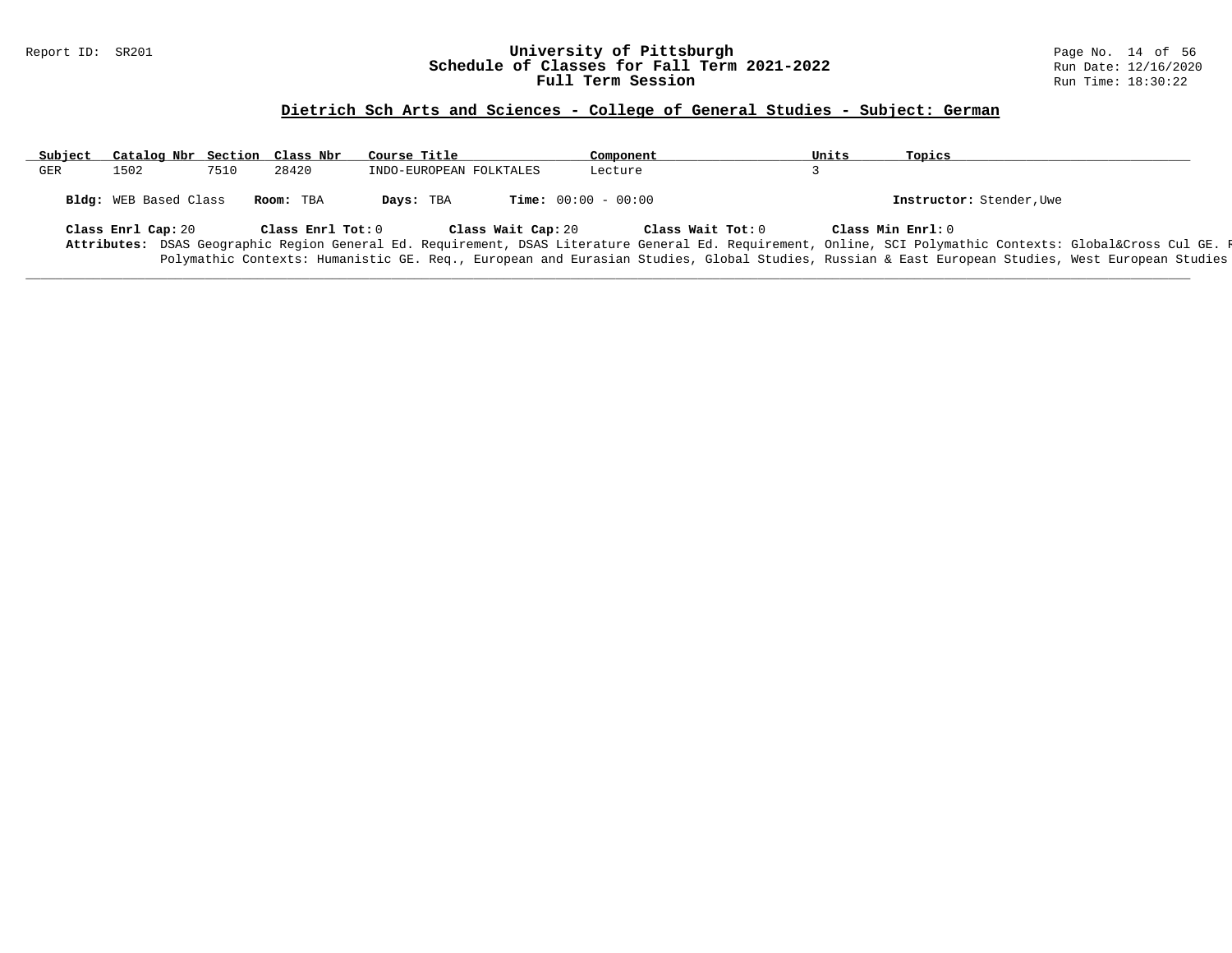### Report ID: SR201 **University of Pittsburgh University of Pittsburgh** Page No. 15 of 56<br>**Schedule of Classes for Fall Term 2021-2022** Run Date: 12/16/2020 **Schedule of Classes for Fall Term 2021-2022** Run Date: 12/16/2020 **Full Term Session Rundall Term Session Rundall Term Session**

# **Dietrich Sch Arts and Sciences - College of General Studies - Subject: Gender Sexuality & Women's St**

| Subject   | Catalog Nbr Section Class Nbr |      |                                                                                  | Course Title |                    | Component                                                                                                              |                   | Units             | Topics            |                                                                                                                                                 |
|-----------|-------------------------------|------|----------------------------------------------------------------------------------|--------------|--------------------|------------------------------------------------------------------------------------------------------------------------|-------------------|-------------------|-------------------|-------------------------------------------------------------------------------------------------------------------------------------------------|
| GSWS      | 0100                          | 7710 | 25215                                                                            |              |                    | INT TO GENDER, SEXTY, & WOMNSTSeminar                                                                                  |                   |                   |                   |                                                                                                                                                 |
| Bldg: TBA |                               |      | Room: TBA                                                                        | Days: TBA    | Time: TBA          |                                                                                                                        |                   |                   | Instructor: Staff |                                                                                                                                                 |
|           | Class Enrl Cap: 20            |      | Class Enrl Tot: 0                                                                |              | Class Wait Cap: 20 |                                                                                                                        | Class Wait Tot: 0 |                   | Class Min Enrl: 0 | Attributes: DSAS Diversity General Ed. Requirement, DSAS Social Science General Ed. Requirement, Hybrid, SCI Diversity General Ed. Requirements |
|           | Reserve Capacity:             |      | 01-MAR-2021 College of General Studies<br>01-AUG-2021 College of General Studies |              |                    | <b>Room Characteristics:</b> Media - Data Projector/Monitor(1), PeopleSoft - Scheduled (PS)(1)<br>Reserve Enrl Cap: 10 |                   | Reserve Enrl Tot: |                   | $\Omega$                                                                                                                                        |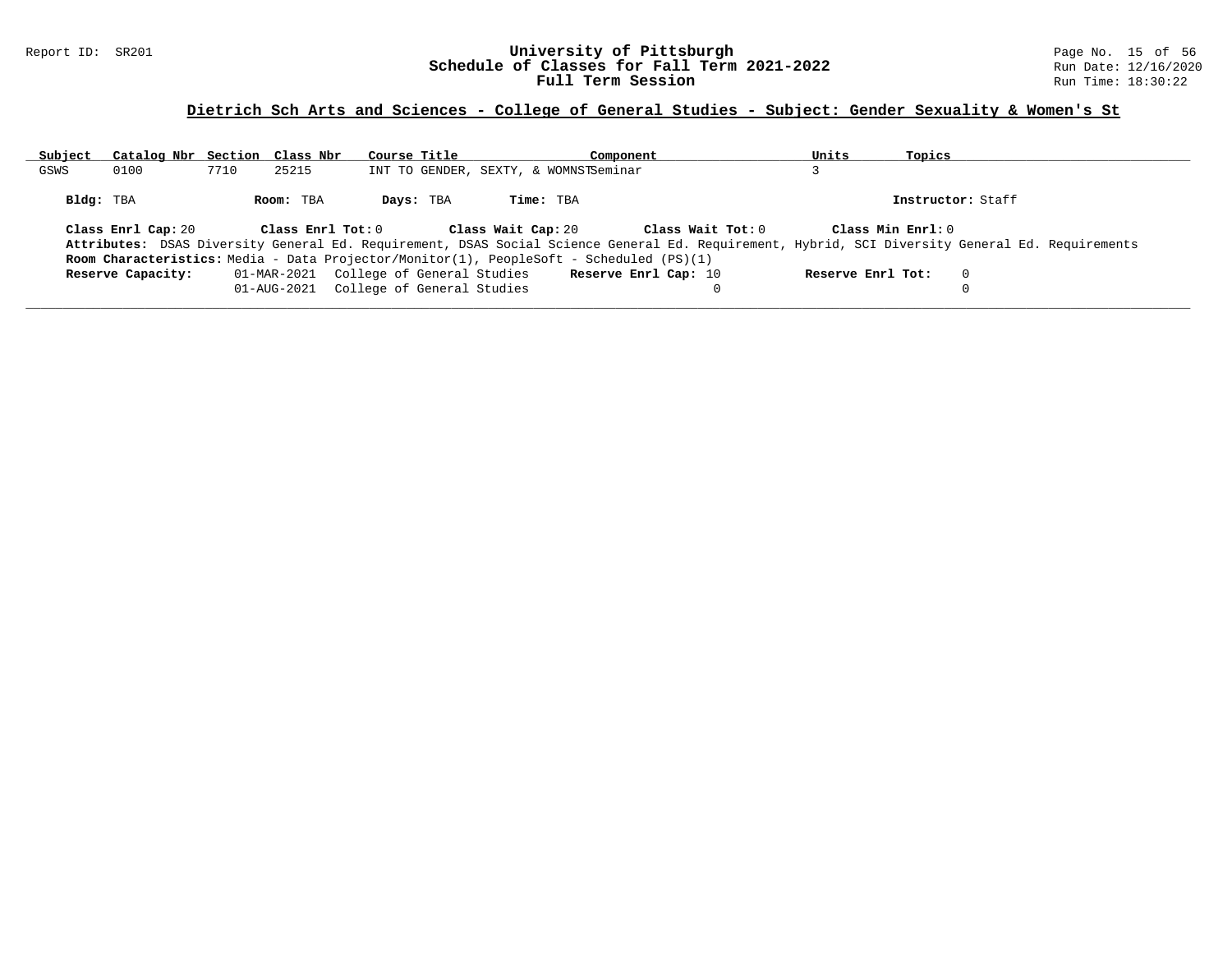### Report ID: SR201 **University of Pittsburgh** Page No. 16 of 56 **Schedule of Classes for Fall Term 2021-2022** Run Date: 12/16/2020 **Full Term Session Rundall Term Session Rundall Term Session**

### **Dietrich Sch Arts and Sciences - College of General Studies - Subject: History of Art & Architecture**

| Subject | Catalog Nbr Section Class Nbr        |      |                   | Course Title                                                |                                                         | Component                                                                                                                                               |              | Units             | Topics            |                          |  |
|---------|--------------------------------------|------|-------------------|-------------------------------------------------------------|---------------------------------------------------------|---------------------------------------------------------------------------------------------------------------------------------------------------------|--------------|-------------------|-------------------|--------------------------|--|
| HAA     | 0020                                 | 7010 | 26697             |                                                             | INTRODUCTION TO ASIAN ART                               | Lecture                                                                                                                                                 |              |                   |                   |                          |  |
|         | Bldg: Frick Fine Arts BuiRoom: 00203 |      |                   | Days: W                                                     |                                                         | <b>Time:</b> $18:00 - 20:30$                                                                                                                            |              |                   |                   | Instructor: Csorba, Mrea |  |
|         | Class Enrl Cap: 35                   |      | Class Enrl Tot: 0 |                                                             | Class Wait Cap: 20                                      | Class Wait Tot: 0                                                                                                                                       |              |                   | Class Min Enrl: 0 |                          |  |
|         |                                      |      |                   |                                                             |                                                         | Attributes: DSAS The Arts General Ed. Requirement, DSAS Cross-Cult. Awareness General Ed. Requirement, SCI Polymathic Contexts: Global⨯ Cul GE. Req., S |              |                   |                   |                          |  |
|         |                                      |      |                   |                                                             | Polymathic Contexts: Humanistic GE. Req., Asian Studies |                                                                                                                                                         |              |                   |                   |                          |  |
|         |                                      |      |                   | <b>Room Characteristics:</b> PeopleSoft - Scheduled (PS)(1) |                                                         |                                                                                                                                                         |              |                   |                   |                          |  |
|         | Reserve Capacity:                    |      |                   | 01-MAR-2021 College of General Studies                      |                                                         | Reserve Enrl Cap: 10                                                                                                                                    |              | Reserve Enrl Tot: |                   |                          |  |
|         |                                      |      | 01-AUG-2021       | College of General Studies                                  |                                                         |                                                                                                                                                         | $\mathbf{0}$ |                   |                   |                          |  |
|         |                                      |      |                   |                                                             |                                                         |                                                                                                                                                         |              |                   |                   |                          |  |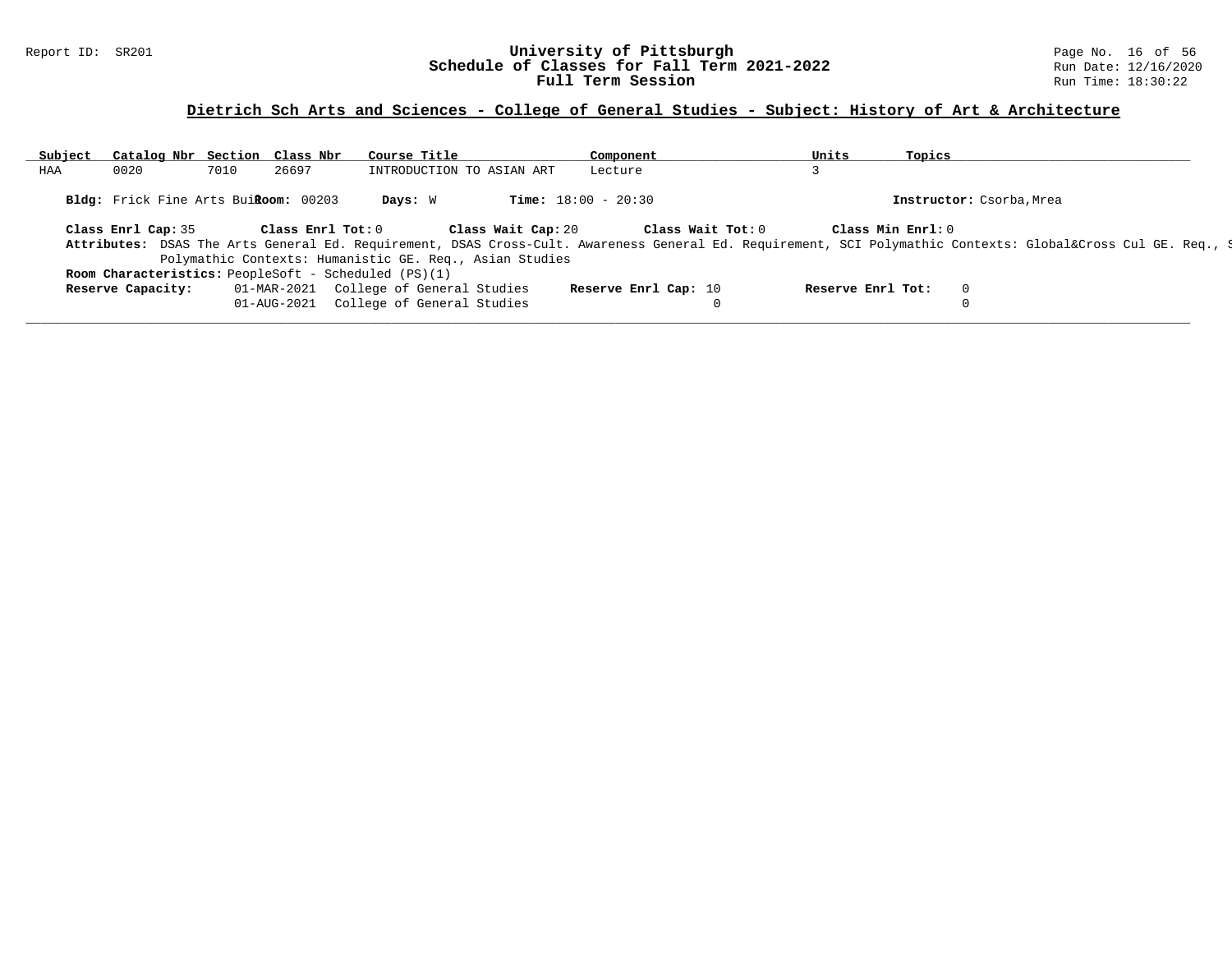#### Report ID: SR201 **University of Pittsburgh** Page No. 17 of 56 **Schedule of Classes for Fall Term 2021-2022** Run Date: 12/16/2020 **Full Term Session Rundall Term Session Rundall Term Session**

### **Dietrich Sch Arts and Sciences - College of General Studies - Subject: History**

| Subject | Catalog Nbr Section Class Nbr           |      |                                                     | Course Title                                                                                                                                                                  |                    | Component                    |                   | Units             | Topics            |                                                                                                                                                                                                                                                                                                                                        |
|---------|-----------------------------------------|------|-----------------------------------------------------|-------------------------------------------------------------------------------------------------------------------------------------------------------------------------------|--------------------|------------------------------|-------------------|-------------------|-------------------|----------------------------------------------------------------------------------------------------------------------------------------------------------------------------------------------------------------------------------------------------------------------------------------------------------------------------------------|
| HIST    | 0700                                    | 7010 | 26447                                               | WORLD HISTORY                                                                                                                                                                 |                    | Lecture                      |                   | 3                 |                   |                                                                                                                                                                                                                                                                                                                                        |
|         | Bldg: TBA                               |      | Room: TBA                                           | Days: M                                                                                                                                                                       |                    | <b>Time:</b> $18:00 - 20:30$ |                   |                   |                   | Instructor: Pomerantz, Jacob E.                                                                                                                                                                                                                                                                                                        |
|         | Class Enrl Cap: 35<br>Reserve Capacity: |      | Class Enrl Tot: 0                                   | Room Characteristics: Media - Data Projector/Monitor(1), PeopleSoft - Scheduled (PS)(1)<br>01-MAR-2021 College of General Studies                                             | Class Wait Cap: 20 | Reserve Enrl Cap: 15         | Class Wait Tot: 0 | Reserve Enrl Tot: | Class Min Enrl: 0 | Attributes: DSAS Cross-Cult. Awareness General Ed. Requirement, DSAS Global Issues General Ed. Requirement, DSAS Historical Analysis General Ed. Requirement<br>Polymathic Contexts: Global⨯ Cul GE. Req., SCI Polymathic Contexts: Soc/Behav. GE. Req., European and Eurasian Studies, West European Studi<br>$\mathbf 0$<br>$\Omega$ |
|         |                                         |      |                                                     | 01-AUG-2021 College of General Studies                                                                                                                                        |                    |                              | $\Omega$          |                   |                   |                                                                                                                                                                                                                                                                                                                                        |
| HIST    | 1090                                    | 7010 | 26698                                               | HISTORY MEDICINE & HEALTH CARELecture                                                                                                                                         |                    |                              |                   | $\overline{3}$    |                   |                                                                                                                                                                                                                                                                                                                                        |
|         | Bldg: TBA                               |      | Room: TBA                                           | Days: W                                                                                                                                                                       |                    | <b>Time:</b> $18:00 - 20:30$ |                   |                   |                   | Instructor: Ladson, Marcy J                                                                                                                                                                                                                                                                                                            |
|         | Class Enrl Cap: 20                      |      | Class Enrl Tot: 0<br>Studies, West European Studies | Room Characteristics: Media - Data Projector/Monitor(1), PeopleSoft - Scheduled (PS)(1)<br><b>Combined Section ID:</b> 0119(HIST/1090/SOC/1488) - SOC 1488(#26699)            | Class Wait Cap: 20 |                              | Class Wait Tot: 0 |                   | Class Min Enrl: 0 | Attributes: DSAS Historical Analysis General Ed. Requirement, SCI Polymathic Contexts: Soc/Behav. GE. Req., European and Eurasian Studies, Global Studies, [                                                                                                                                                                           |
|         | Reserve Capacity:                       |      |                                                     | 01-MAR-2021 College of General Studies                                                                                                                                        |                    | Reserve Enrl Cap: 10         |                   | Reserve Enrl Tot: |                   | 0                                                                                                                                                                                                                                                                                                                                      |
|         |                                         |      |                                                     | 01-AUG-2021 College of General Studies                                                                                                                                        |                    |                              | $\Omega$          |                   |                   | $\mathbf 0$                                                                                                                                                                                                                                                                                                                            |
| HIST    | 1614                                    | 7520 | 28734                                               | CIVIL WAR HISTORY                                                                                                                                                             |                    | Lecture                      |                   | $\overline{3}$    |                   |                                                                                                                                                                                                                                                                                                                                        |
|         | Bldg: WEB Based Class                   |      | Room: TBA                                           | Days: TBA                                                                                                                                                                     |                    | Time: $00:00 - 00:00$        |                   |                   |                   | Instructor: Ladson, Marcy J                                                                                                                                                                                                                                                                                                            |
|         | Class Enrl Cap: 20                      |      | Class Enrl Tot: 0                                   | Attributes: DSAS Historical Analysis General Ed. Requirement, Online, SCI Polymathic Contexts: Soc/Behav. GE. Req.<br>Room Characteristics: Media - Data Projector/Monitor(1) | Class Wait Cap: 20 |                              | Class Wait Tot: 0 |                   | Class Min Enrl: 0 |                                                                                                                                                                                                                                                                                                                                        |
|         | Reserve Capacity:                       |      |                                                     | 01-MAR-2021 College of General Studies<br>01-AUG-2021 College of General Studies                                                                                              |                    | Reserve Enrl Cap: 10         | $\Omega$          | Reserve Enrl Tot: |                   | $\mathbf 0$<br>$\Omega$                                                                                                                                                                                                                                                                                                                |
| HIST    | 1775                                    | 7010 | 22625                                               | ORIGINS OF CHRISTIANITY                                                                                                                                                       |                    | Lecture                      |                   | $\overline{3}$    |                   |                                                                                                                                                                                                                                                                                                                                        |
|         | Bldg: TBA                               |      | Room: TBA                                           | Days: Tu                                                                                                                                                                      |                    | <b>Time:</b> $18:00 - 20:30$ |                   |                   |                   | Instructor: Denova, Rebecca I                                                                                                                                                                                                                                                                                                          |
|         | Class Enrl Cap: 10                      |      | Class Enrl Tot: 0                                   | and Eurasian Studies, West European Studies<br>Room Characteristics: PeopleSoft - Scheduled (PS)(1)                                                                           | Class Wait Cap: 10 |                              | Class Wait Tot: 0 |                   | Class Min Enrl: 0 | Attributes: DSAS Historical Analysis General Ed. Requirement, SCI Polymathic Contexts: Global⨯ Cul GE. Req., SCI Polymathic Contexts: Soc/Behav. GE. Re                                                                                                                                                                                |
|         | Reserve Capacity:                       |      |                                                     | Combined Section ID: 0094(CLASS/1430/HIST/1775/RELGST/11)- CLASS 1430(#22624), RELGST 1120(#22626)<br>01-MAR-2021 College of General Studies                                  |                    | Reserve Enrl Cap: 5          |                   | Reserve Enrl Tot: |                   | $\mathbf 0$                                                                                                                                                                                                                                                                                                                            |
|         |                                         |      |                                                     | 01-AUG-2021 College of General Studies                                                                                                                                        |                    |                              | $\Omega$          |                   |                   | $\Omega$                                                                                                                                                                                                                                                                                                                               |
|         |                                         |      |                                                     |                                                                                                                                                                               |                    |                              |                   |                   |                   |                                                                                                                                                                                                                                                                                                                                        |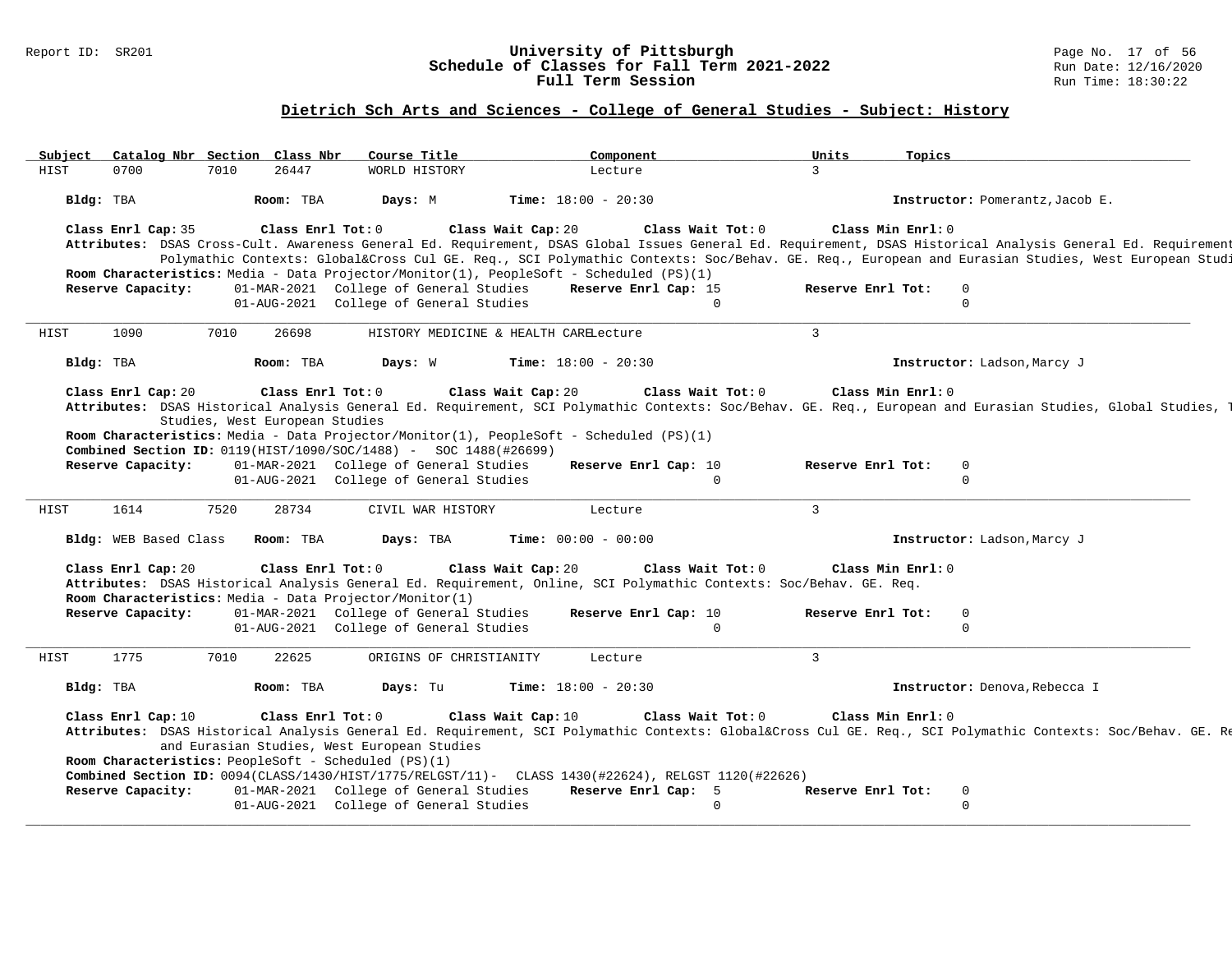### Report ID: SR201 **University of Pittsburgh University of Pittsburgh** Page No. 18 of 56<br>**Schedule of Classes for Fall Term 2021-2022** Run Date: 12/16/2020 **Schedule of Classes for Fall Term 2021-2022** Run Date: 12/16/2020 **Full Term Session Rundall Term Session Rundall Term Session**

# **Dietrich Sch Arts and Sciences - College of General Studies - Subject: History and Phil of Science**

| Subject    | Catalog Nbr Section Class Nbr |      |                   | Course Title                           |                       | Component                                                                                                        |                   | Units             | Topics             |                                         |
|------------|-------------------------------|------|-------------------|----------------------------------------|-----------------------|------------------------------------------------------------------------------------------------------------------|-------------------|-------------------|--------------------|-----------------------------------------|
| <b>HPS</b> | 0613                          | 7010 | 23403             |                                        | MORALITY AND MEDICINE | Lecture                                                                                                          |                   |                   |                    |                                         |
| Bldg: TBA  |                               |      | Room: TBA         | Days: M                                |                       | <b>Time:</b> $18:00 - 20:30$                                                                                     |                   |                   |                    | Instructor: De Baerdemaeker, Siska Anna |
|            |                               |      |                   |                                        |                       |                                                                                                                  |                   |                   |                    | Margareta                               |
|            | Class Enrl Cap: 30            |      | Class Enrl Tot: 0 |                                        | Class Wait Cap: 20    |                                                                                                                  | Class Wait Tot: 0 |                   | Class Min $Enr1:0$ |                                         |
|            |                               |      |                   |                                        |                       | Attributes: DSAS Phil. Think or Ethics General Ed. Requirement, SCI Polymathic Contexts: Ethical/Policy GE. Req. |                   |                   |                    |                                         |
|            |                               |      |                   |                                        |                       | <b>Room Characteristics:</b> Media - Data Projector/Monitor(1), PeopleSoft - Scheduled (PS)(1)                   |                   |                   |                    |                                         |
|            | Reserve Capacity:             |      |                   | 01-MAR-2021 College of General Studies |                       | Reserve Enrl Cap: 20                                                                                             |                   | Reserve Enrl Tot: |                    | $\Omega$                                |
|            |                               |      |                   | 01-AUG-2021 College of General Studies |                       |                                                                                                                  |                   |                   |                    |                                         |
|            |                               |      |                   |                                        |                       |                                                                                                                  |                   |                   |                    |                                         |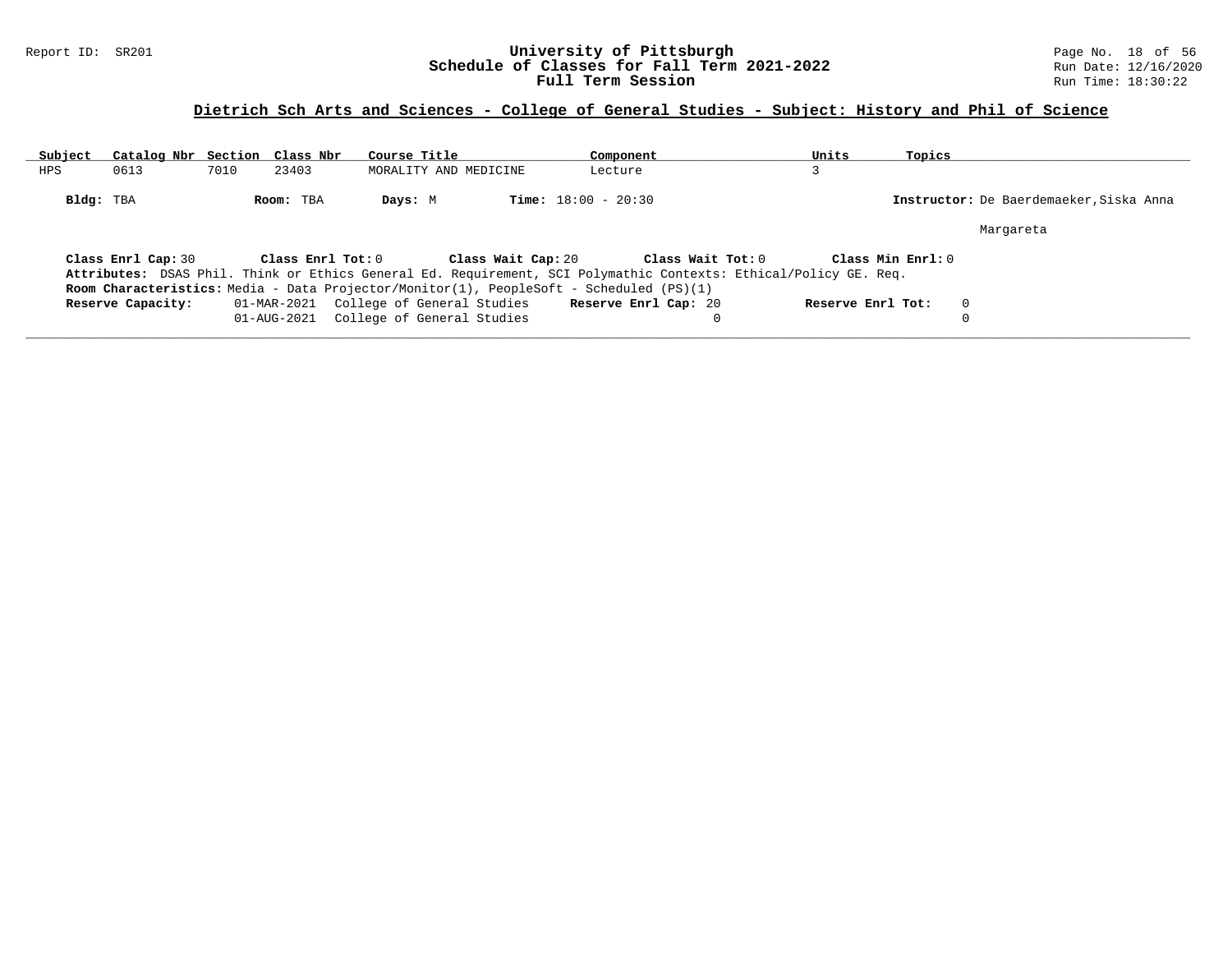### Report ID: SR201 **University of Pittsburgh** Page No. 19 of 56 **Schedule of Classes for Fall Term 2021-2022** Run Date: 12/16/2020 **Full Term Session Rundall Term Session Rundall Term Session**

# **Dietrich Sch Arts and Sciences - College of General Studies - Subject: Mathematics**

| Subject   | Catalog Nbr Section Class Nbr                                                                                                  |      |                         | Course Title                           |                        |                              | Component            | Units             | Topics |                                    |
|-----------|--------------------------------------------------------------------------------------------------------------------------------|------|-------------------------|----------------------------------------|------------------------|------------------------------|----------------------|-------------------|--------|------------------------------------|
| MATH      | 0010                                                                                                                           | 7030 | 22631                   |                                        | COLLEGE ALGEBRA PART 1 |                              | Lecture              | 1.5               |        |                                    |
| Bldg: TBA |                                                                                                                                |      | Room: TBA               | Days: Tu                               |                        | <b>Time:</b> $18:00 - 20:30$ |                      |                   |        | Instructor: O'Mara, Robert William |
|           | Class Enrl Cap: 35                                                                                                             |      | Class Enrl Tot: 0       |                                        | Class Wait Cap: 20     |                              | Class Wait Tot: 0    | Class Min Enrl: 0 |        |                                    |
|           | <b>Room Characteristics:</b> PeopleSoft - Scheduled (PS)(1)                                                                    |      |                         |                                        |                        |                              |                      |                   |        |                                    |
|           | Reserve Capacity:                                                                                                              |      |                         | 01-MAR-2021 College of General Studies |                        |                              | Reserve Enrl Cap: 15 | Reserve Enrl Tot: |        | 0                                  |
|           |                                                                                                                                |      | 01-AUG-2021             | College of General Studies             |                        |                              | $\Omega$             |                   |        |                                    |
| MATH      | 0031                                                                                                                           | 7010 | 24329                   | ALGEBRA                                |                        |                              | Lecture              | 3                 |        |                                    |
| Bldg: TBA |                                                                                                                                |      | Room: TBA               | Days: W                                |                        | <b>Time:</b> $18:00 - 20:30$ |                      |                   |        | Instructor: O'Mara, Robert William |
|           | Class Enrl Cap: 34<br>Attributes: DSAS Algebra General Ed. Requirement<br>Room Characteristics: PeopleSoft - Scheduled (PS)(1) |      | $Class$ $Enr1$ $Tot: 0$ |                                        | Class Wait Cap: 20     |                              | Class Wait Tot: 0    | Class Min Enrl: 0 |        |                                    |
|           | Reserve Capacity:                                                                                                              |      |                         | 01-MAR-2021 College of General Studies |                        |                              | Reserve Enrl Cap: 10 | Reserve Enrl Tot: |        | 0                                  |
|           |                                                                                                                                |      |                         | 01-AUG-2021 College of General Studies |                        |                              | $\Omega$             |                   |        |                                    |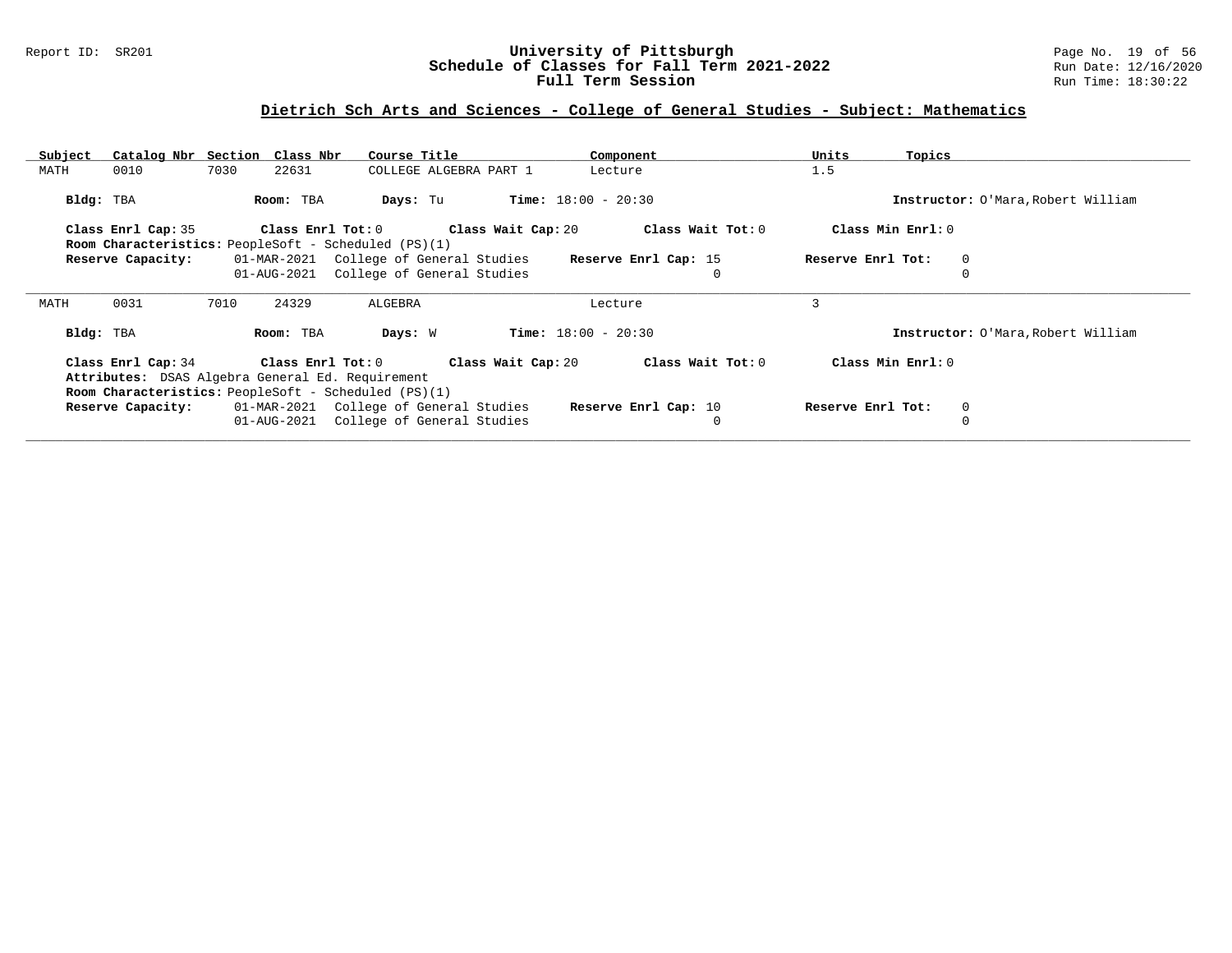### Report ID: SR201 **University of Pittsburgh** Page No. 20 of 56 **Schedule of Classes for Fall Term 2021-2022** Run Date: 12/16/2020 **Full Term Session Rundall Term Session Rundall Term Session**

# **Dietrich Sch Arts and Sciences - College of General Studies - Subject: Music**

| Subject   | Catalog Nbr Section Class Nbr |      |                                | Course Title                                                                                                                   |                            | Component                    |          | Units             | Topics |                                                                                                                                                             |
|-----------|-------------------------------|------|--------------------------------|--------------------------------------------------------------------------------------------------------------------------------|----------------------------|------------------------------|----------|-------------------|--------|-------------------------------------------------------------------------------------------------------------------------------------------------------------|
| MUSIC     | 0211                          | 7010 | 22632                          |                                                                                                                                | INTRO TO WESTERN ART MUSIC | Lecture                      |          | $\mathbf{3}$      |        |                                                                                                                                                             |
|           | Bldg: TBA                     |      | Room: TBA                      | Days: Tu                                                                                                                       |                            | <b>Time:</b> $18:00 - 20:30$ |          |                   |        | Instructor: Wright, Bryan Sheldon                                                                                                                           |
|           |                               |      |                                | Class Enrl Cap: 35 Class Enrl Tot: 0 Class Wait Cap: 20 Class Wait Tot: 0 Class Min Enrl: 0                                    |                            |                              |          |                   |        |                                                                                                                                                             |
|           |                               |      |                                |                                                                                                                                |                            |                              |          |                   |        | Attributes: DSAS The Arts General Ed. Requirement, SCI Polymathic Contexts: Humanistic GE. Req., SCI Polymathic Contexts: Soc/Behav. GE. Req., European and |
|           |                               |      | Studies, West European Studies |                                                                                                                                |                            |                              |          |                   |        |                                                                                                                                                             |
|           |                               |      |                                | Room Characteristics: Media - Data Projector/Monitor(1), PeopleSoft - Scheduled (PS)(1)                                        |                            |                              |          |                   |        |                                                                                                                                                             |
|           | Reserve Capacity:             |      |                                | 01-MAR-2021 College of General Studies Reserve Enrl Cap: 10                                                                    |                            |                              |          | Reserve Enrl Tot: |        | $\Omega$                                                                                                                                                    |
|           |                               |      |                                | 01-AUG-2021 College of General Studies                                                                                         |                            |                              | $\Omega$ |                   |        |                                                                                                                                                             |
| MUSIC     | 1340                          | 7010 | 24339                          | MUSIC IN AFRICA                                                                                                                |                            | Lecture                      |          | 3                 |        |                                                                                                                                                             |
|           |                               |      |                                |                                                                                                                                |                            |                              |          |                   |        |                                                                                                                                                             |
| Bldg: TBA |                               |      | Room: TBA                      | Days: Tu                                                                                                                       |                            | $Time: 18:00 - 20:30$        |          |                   |        | Instructor: Beeko, Eric                                                                                                                                     |
|           |                               |      |                                | Class Enrl Cap: 15 Class Enrl Tot: 0 Class Wait Cap: 10 Class Wait Tot: 0 Class Min Enrl: 0                                    |                            |                              |          |                   |        |                                                                                                                                                             |
|           |                               |      |                                | Attributes: DSAS Cross-Cult. Awareness General Ed. Requirement, SCI Polymathic Contexts: Global⨯ Cul GE. Req., African Studies |                            |                              |          |                   |        |                                                                                                                                                             |
|           |                               |      |                                | Room Characteristics: Media - Data Projector/Monitor(1), PeopleSoft - Scheduled (PS)(1)                                        |                            |                              |          |                   |        |                                                                                                                                                             |
|           |                               |      |                                | <b>Combined Section ID:</b> $0297(AFRCNA 1334/MUSIC 1340) - AFRCNA 1334(#24337)$                                               |                            |                              |          |                   |        |                                                                                                                                                             |
|           | Reserve Capacity:             |      |                                | 01-MAR-2021 College of General Studies Reserve Enrl Cap: 10                                                                    |                            |                              |          | Reserve Enrl Tot: |        | $\mathbf{0}$                                                                                                                                                |
|           |                               |      |                                | 01-AUG-2021 College of General Studies                                                                                         |                            |                              | 0        |                   |        | $\Omega$                                                                                                                                                    |
|           |                               |      |                                |                                                                                                                                |                            |                              |          |                   |        |                                                                                                                                                             |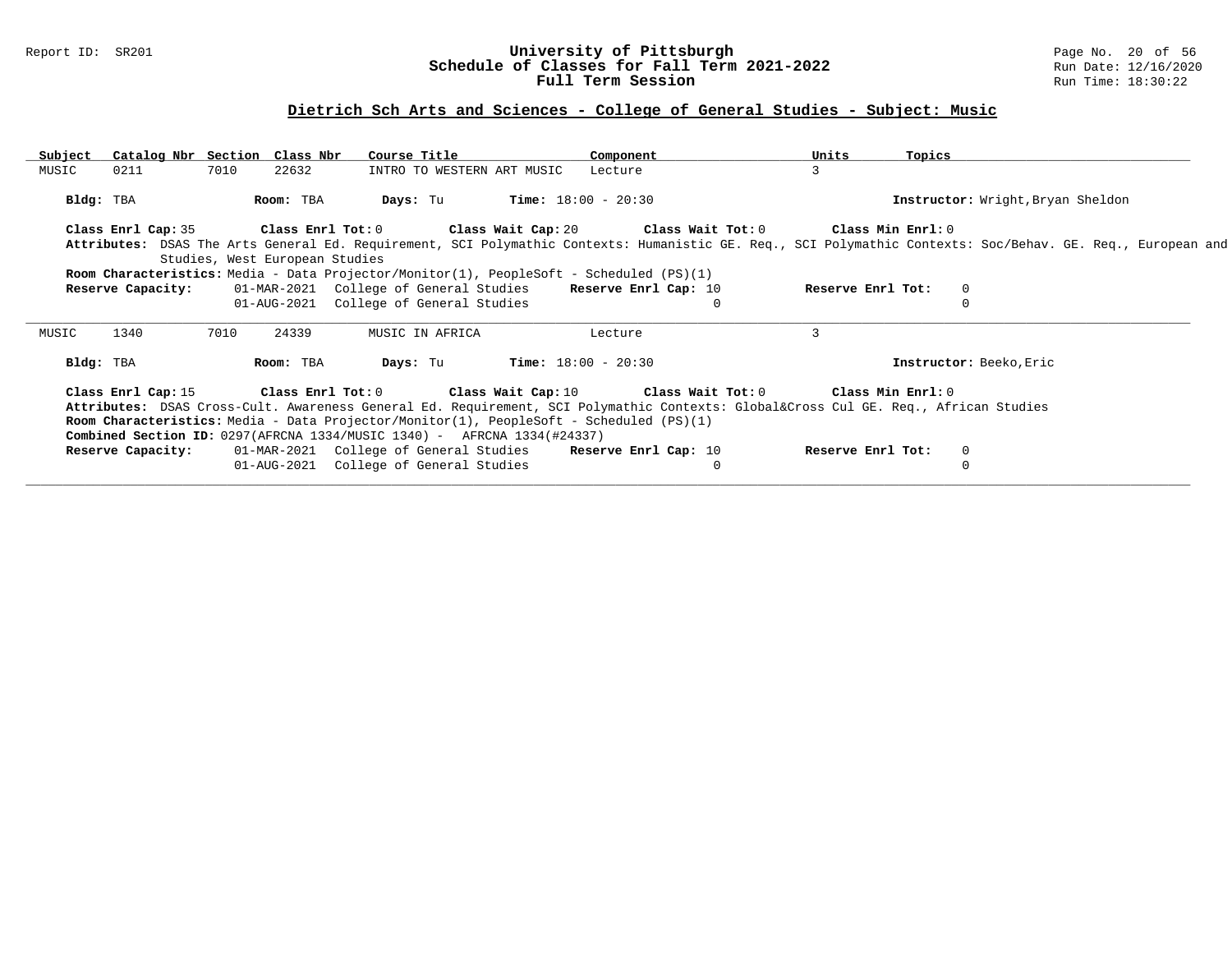### Report ID: SR201 **University of Pittsburgh** Page No. 21 of 56 **Schedule of Classes for Fall Term 2021-2022** Run Date: 12/16/2020 **Full Term Session Rundall Term Session Rundall Term Session**

# **Dietrich Sch Arts and Sciences - College of General Studies - Subject: Neuroscience**

| Subject | Catalog Nbr Section Class Nbr |      |             | Course Title                                                                                                                                              | Component                    |          | Units             | Topics |                            |                                                                                                                                                              |
|---------|-------------------------------|------|-------------|-----------------------------------------------------------------------------------------------------------------------------------------------------------|------------------------------|----------|-------------------|--------|----------------------------|--------------------------------------------------------------------------------------------------------------------------------------------------------------|
| NROSCI  | 0080                          | 7010 | 26446       | BRAIN AND BEHAVIOR                                                                                                                                        | Lecture                      |          | 3                 |        |                            |                                                                                                                                                              |
|         | Bldg: Langley Hall            |      | Room: 0A221 | Days: M                                                                                                                                                   | <b>Time:</b> $18:00 - 20:30$ |          |                   |        | Instructor: Pierson, Jamie |                                                                                                                                                              |
|         | Class Enrl Cap: 75            |      |             | Class Enrl Tot: $0$ Class Wait Cap: $20$ Class Wait Tot: $0$                                                                                              |                              |          | Class Min Enrl: 0 |        |                            |                                                                                                                                                              |
|         |                               |      |             | Attributes: DSAS Natural Science General Ed. Requirement, SCI Polymathic Contexts: Science Seq.GE. Req., SCI Polymathic Contexts: Science NonSeq.GE. Req. |                              |          |                   |        |                            |                                                                                                                                                              |
|         |                               |      |             | <b>Room Characteristics:</b> Media - Data Projector/Monitor(1), PeopleSoft - Scheduled (PS)(1)                                                            |                              |          |                   |        |                            |                                                                                                                                                              |
|         | Reserve Capacity:             |      |             | 01-MAR-2021 College of General Studies Reserve Enrl Cap: 10                                                                                               |                              |          | Reserve Enrl Tot: |        | $\circ$                    |                                                                                                                                                              |
|         |                               |      |             | 01-AUG-2021 College of General Studies                                                                                                                    |                              |          |                   |        | 0                          |                                                                                                                                                              |
| NROSCI  | 0081                          | 7510 | 23773       | DRUGS AND BEHAVIOR                                                                                                                                        | Lecture                      |          |                   |        |                            |                                                                                                                                                              |
|         | Bldg: WEB Based Class         |      | Room: TBA   | Days: TBA                                                                                                                                                 | $Time: 00:00 - 00:00$        |          |                   |        | Instructor: Dukes, April A |                                                                                                                                                              |
|         | Class Enrl Cap: 20            |      |             | Class Enrl Tot: $0$ Class Wait Cap: $20$ Class Wait Tot: $0$                                                                                              |                              |          | Class Min Enrl: 0 |        |                            |                                                                                                                                                              |
|         |                               |      |             |                                                                                                                                                           |                              |          |                   |        |                            | Attributes: DSAS Natural Science General Ed. Requirement, Online, SCI Polymathic Contexts: Science Seq.GE. Req., SCI Polymathic Contexts: Science NonSeq.GE. |
|         | Reserve Capacity:             |      |             | 01-MAR-2021 College of General Studies Reserve Enrl Cap: 15 Reserve Enrl Tot:                                                                             |                              |          |                   |        | $\Omega$                   |                                                                                                                                                              |
|         |                               |      |             | 01-AUG-2021 College of General Studies                                                                                                                    |                              | $\Omega$ |                   |        | 0                          |                                                                                                                                                              |
|         |                               |      |             |                                                                                                                                                           |                              |          |                   |        |                            |                                                                                                                                                              |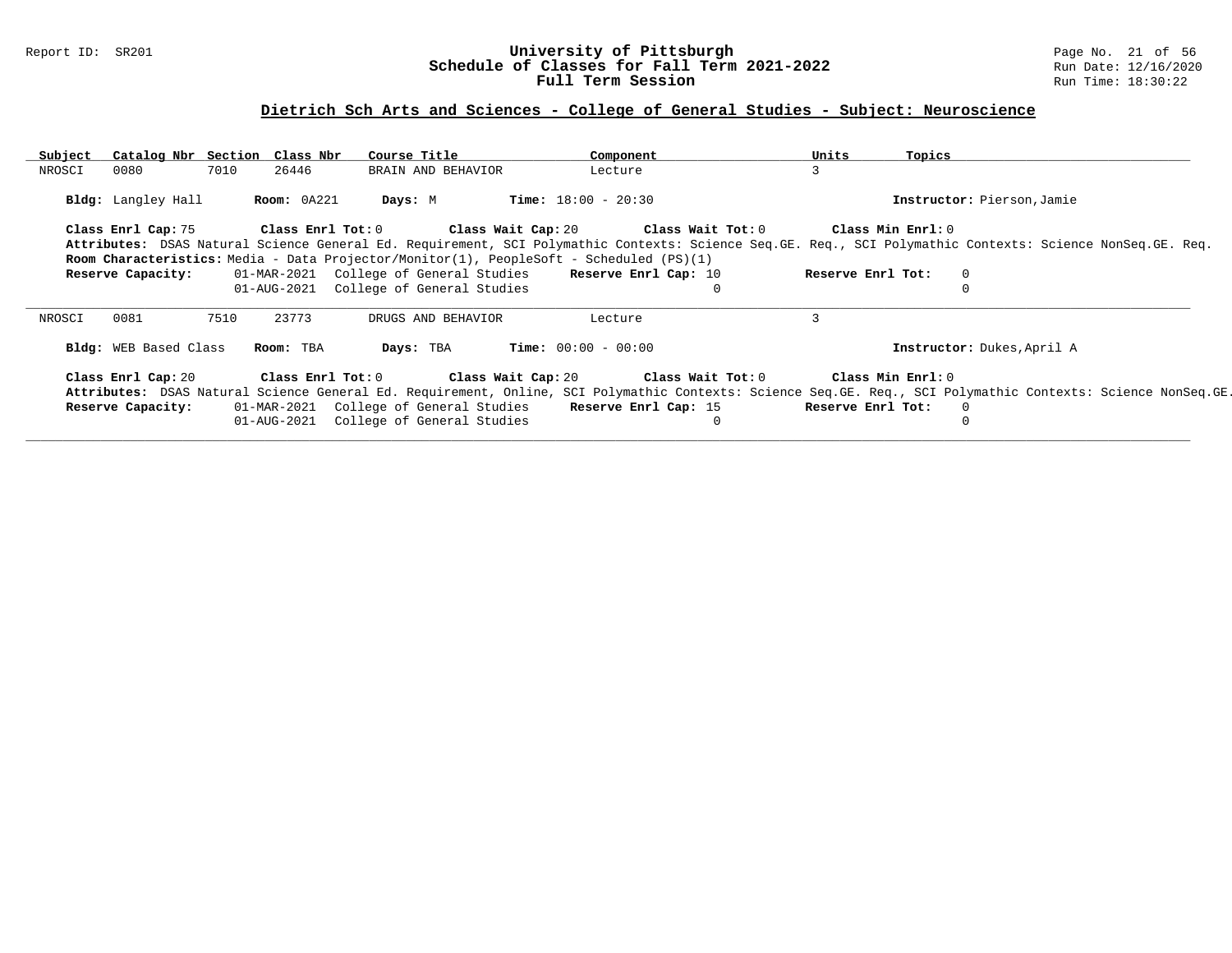### Report ID: SR201 **University of Pittsburgh** Page No. 22 of 56 **Schedule of Classes for Fall Term 2021-2022** Run Date: 12/16/2020 **Full Term Session Rundall Term Session Rundall Term Session**

# **Dietrich Sch Arts and Sciences - College of General Studies - Subject: Philosophy**

| Subject   | Catalog Nbr Section Class Nbr |      |           | Course Title                                                                                                     |                              | Component | Units | Topics            |                                    |
|-----------|-------------------------------|------|-----------|------------------------------------------------------------------------------------------------------------------|------------------------------|-----------|-------|-------------------|------------------------------------|
| PHIL      | 0360                          | 7010 | 26445     | INTRO TO BIOMEDICAL ETHICS                                                                                       |                              | Lecture   | 3     |                   |                                    |
|           |                               |      |           |                                                                                                                  |                              |           |       |                   |                                    |
| Bldg: TBA |                               |      | Room: TBA | Days: Th                                                                                                         | <b>Time:</b> $18:00 - 20:30$ |           |       |                   | Instructor: Strom, Gregory B.      |
|           |                               |      |           |                                                                                                                  |                              |           |       |                   |                                    |
|           | Class Enrl Cap: 35            |      |           | Class Enrl Tot: $0$ Class Wait Cap: $20$ Class Wait Tot: $0$ Class Min Enrl: $0$                                 |                              |           |       |                   |                                    |
|           |                               |      |           | Attributes: DSAS Phil. Think or Ethics General Ed. Requirement, SCI Polymathic Contexts: Ethical/Policy GE. Req. |                              |           |       |                   |                                    |
|           |                               |      |           | Room Characteristics: Media - Data Projector/Monitor(1), PeopleSoft - Scheduled (PS)(1)                          |                              |           |       |                   |                                    |
|           | Reserve Capacity:             |      |           | 01-MAR-2021 College of General Studies Reserve Enrl Cap: 10                                                      |                              |           |       | Reserve Enrl Tot: | $\mathbf 0$                        |
|           |                               |      |           | 01-AUG-2021 College of General Studies                                                                           |                              |           |       |                   |                                    |
|           |                               |      |           |                                                                                                                  |                              |           |       |                   |                                    |
| PHIL      | 0500                          | 7510 | 22662     | INTRODUCTION TO LOGIC                                                                                            |                              | Lecture   | ζ     |                   |                                    |
|           |                               |      |           |                                                                                                                  |                              |           |       |                   |                                    |
|           | Bldg: WEB Based Class         |      | Room: TBA | Days: TBA                                                                                                        | $Time: 00:00 - 00:00$        |           |       |                   | Instructor: Hatleback, Eric Nelson |
|           |                               |      |           |                                                                                                                  |                              |           |       |                   |                                    |
|           |                               |      |           | Class Enrl Cap: 20 $\qquad$ Class Enrl Tot: 0 $\qquad$ Class Wait Cap: 20 $\qquad$ Class Wait Tot: 0             |                              |           |       | Class Min Enrl: 0 |                                    |
|           |                               |      |           | Attributes: DSAS Quant.-Formal Reason General Ed. Requirement, Online                                            |                              |           |       |                   |                                    |
|           | Reserve Capacity:             |      |           | 01-MAR-2021 College of General Studies Reserve Enrl Cap: 10                                                      |                              |           |       | Reserve Enrl Tot: | 0                                  |
|           |                               |      |           |                                                                                                                  |                              |           |       |                   |                                    |
|           |                               |      |           | 01-AUG-2021 College of General Studies                                                                           |                              |           |       |                   |                                    |
|           |                               |      |           |                                                                                                                  |                              |           |       |                   |                                    |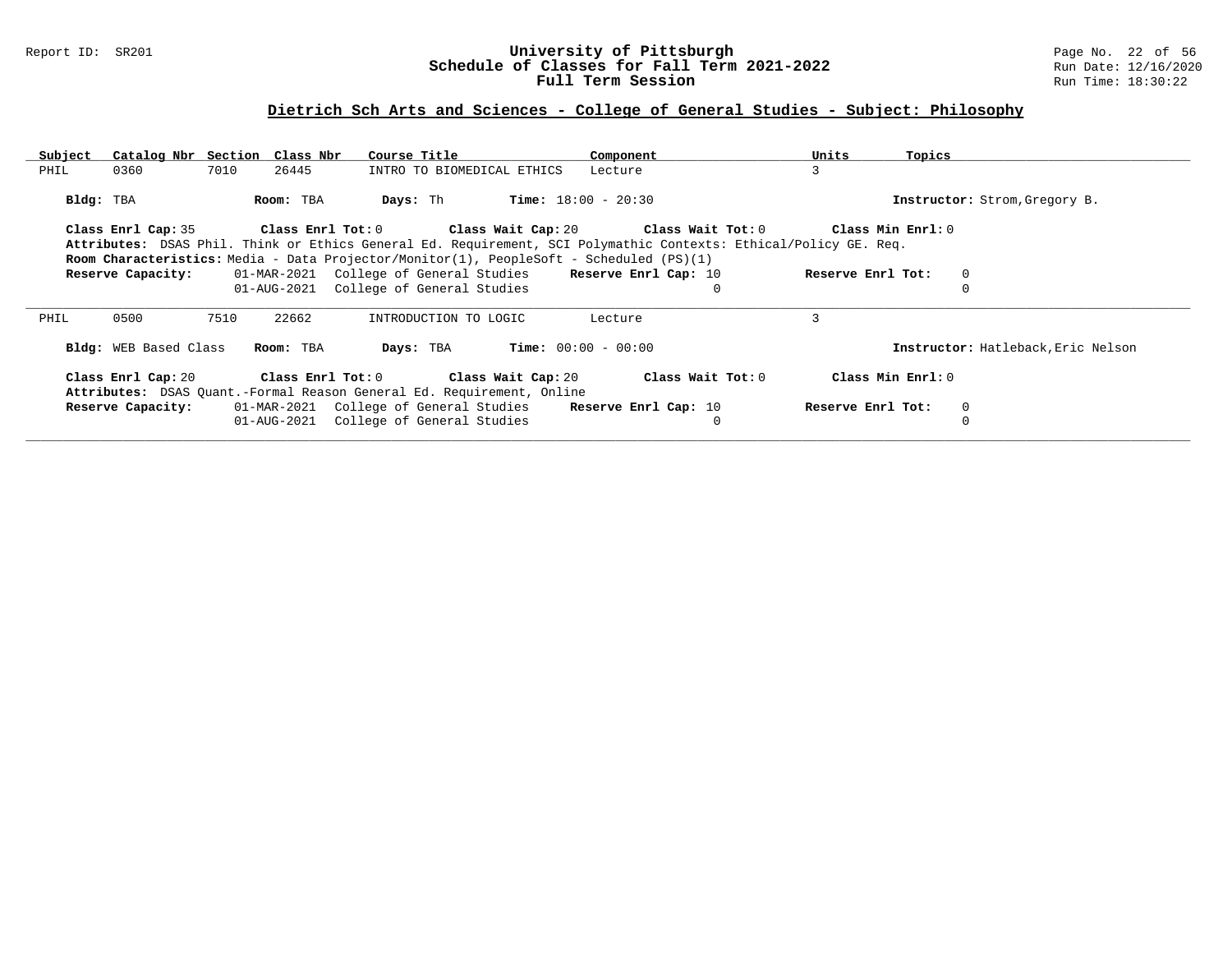#### Report ID: SR201 **1988 Mage 10: SR201 University of Pittsburgh University of Pittsburgh** Page No. 23 of 56<br>**Schedule of Classes for Fall Term 2021-2022** 1996 Man Date: 12/16/2020 **Schedule of Classes for Fall Term 2021-2022** Run Date: 12/16/2021<br>**Full Term Session** Run Time: 18:30:22 Full Term Session

#### **Dietrich Sch Arts and Sciences - College of General Studies - Subject: Political Science**

| Subject |                    | Catalog Nbr Section Class Nbr | Course Title                                                                            | Component                                                                                           | Units             | Topics                                                                                                                                                  |
|---------|--------------------|-------------------------------|-----------------------------------------------------------------------------------------|-----------------------------------------------------------------------------------------------------|-------------------|---------------------------------------------------------------------------------------------------------------------------------------------------------|
| PS      | 0300               | 7010<br>27616                 | COMPARATIVE POLITICS                                                                    | Lecture                                                                                             |                   |                                                                                                                                                         |
|         |                    |                               |                                                                                         |                                                                                                     |                   |                                                                                                                                                         |
|         | Bldg: TBA          | Room: TBA                     | <b>Days:</b> M <b>Time:</b> $18:00 - 20:30$                                             |                                                                                                     |                   | Instructor: Ocepek, Anthony Louis                                                                                                                       |
|         |                    |                               |                                                                                         | Class Enrl Cap: 35 Class Enrl Tot: 0 Class Wait Cap: 20 Class Wait Tot: 0                           | Class Min Enrl: 0 |                                                                                                                                                         |
|         |                    |                               |                                                                                         |                                                                                                     |                   | Attributes: DSAS Global Issues General Ed. Requirement, DSAS Social Science General Ed. Requirement, SCI Polymathic Contexts: Global⨯ Cul GE. Req., SCI |
|         |                    |                               |                                                                                         | Contexts: Soc/Behav. GE. Req., European and Eurasian Studies, Global Studies, West European Studies |                   |                                                                                                                                                         |
|         |                    |                               | Room Characteristics: Media - Data Projector/Monitor(1), PeopleSoft - Scheduled (PS)(1) |                                                                                                     |                   |                                                                                                                                                         |
|         | Reserve Capacity:  |                               |                                                                                         | 01-MAR-2021 College of General Studies Reserve Enrl Cap: 10                                         | Reserve Enrl Tot: | $\mathbf{0}$                                                                                                                                            |
|         |                    |                               | 01-AUG-2021 College of General Studies                                                  | $\Omega$                                                                                            |                   | $\Omega$                                                                                                                                                |
|         |                    |                               |                                                                                         |                                                                                                     |                   |                                                                                                                                                         |
| PS      | 1201               | 27615<br>7010                 | CONSTITUTION & CIVIL LIBERTIESLecture                                                   |                                                                                                     | $\mathcal{L}$     |                                                                                                                                                         |
|         | Bldg: TBA          | Room: TBA                     | <b>Days:</b> W <b>Time:</b> $18:00 - 20:30$                                             |                                                                                                     |                   | Instructor: Firestone, Nathan                                                                                                                           |
|         |                    |                               |                                                                                         |                                                                                                     |                   |                                                                                                                                                         |
|         | Class Enrl Cap: 35 |                               |                                                                                         | Class Enrl Tot: $0$ Class Wait Cap: $20$ Class Wait Tot: $0$                                        |                   | Class Min $Enr1:0$                                                                                                                                      |
|         |                    |                               | Room Characteristics: Media - Data Projector/Monitor(1), PeopleSoft - Scheduled (PS)(1) |                                                                                                     |                   |                                                                                                                                                         |
|         | Reserve Capacity:  |                               |                                                                                         | 01-MAR-2021 College of General Studies Reserve Enrl Cap: 10                                         | Reserve Enrl Tot: | $\Omega$                                                                                                                                                |
|         |                    |                               | 01-AUG-2021 College of General Studies                                                  | $\Omega$                                                                                            |                   | $\Omega$                                                                                                                                                |
| PS      | 1213               | 7010<br>28354                 | LAW AND POLITICS                                                                        | Lecture                                                                                             | 3                 |                                                                                                                                                         |
|         |                    |                               |                                                                                         |                                                                                                     |                   |                                                                                                                                                         |
|         | Bldg: TBA          | Room: TBA                     | Days: W                                                                                 | <b>Time:</b> $18:00 - 20:30$                                                                        |                   | Instructor: Ritacco, Poppi Caroline                                                                                                                     |
|         |                    |                               |                                                                                         |                                                                                                     |                   |                                                                                                                                                         |
|         |                    |                               |                                                                                         | Class Enrl Cap: 25 Class Enrl Tot: 0 Class Wait Cap: 20 Class Wait Tot: 0                           |                   | Class Min Enrl: 0                                                                                                                                       |
|         |                    |                               | Room Characteristics: Media - Data Projector/Monitor(1), PeopleSoft - Scheduled (PS)(1) |                                                                                                     |                   |                                                                                                                                                         |
|         |                    |                               | Combined Section ID: 0285(LEGLST 1210/PS 1213) - LEGLST 1210(#28353)                    |                                                                                                     |                   |                                                                                                                                                         |

Focusing on the United States, this course examines the relationship between law and politics both in general and with respect to specific substantive topics. Substantive topics will include civil liberties (freedom of religion, speech, press, the right to bear arms, the right to privacy), civil rights (equal protection, voting rights), and the rights of the criminally accused. Toward the end of the semester, we will examine in greater depth this last topic ¿ the rights of the criminally accused ¿ by delving into the nitty-gritty inner-workings of the New York lower court system. Through Yale Professor Issa Kohler-Hausmann¿s book Misdemeanorland, we will peer into the criminal justice experience of criminal defendants and the law and politics involved therein. Following an initial introductory period on legal reasoning, each class will include student presentations of legal arguments using a courtroom format.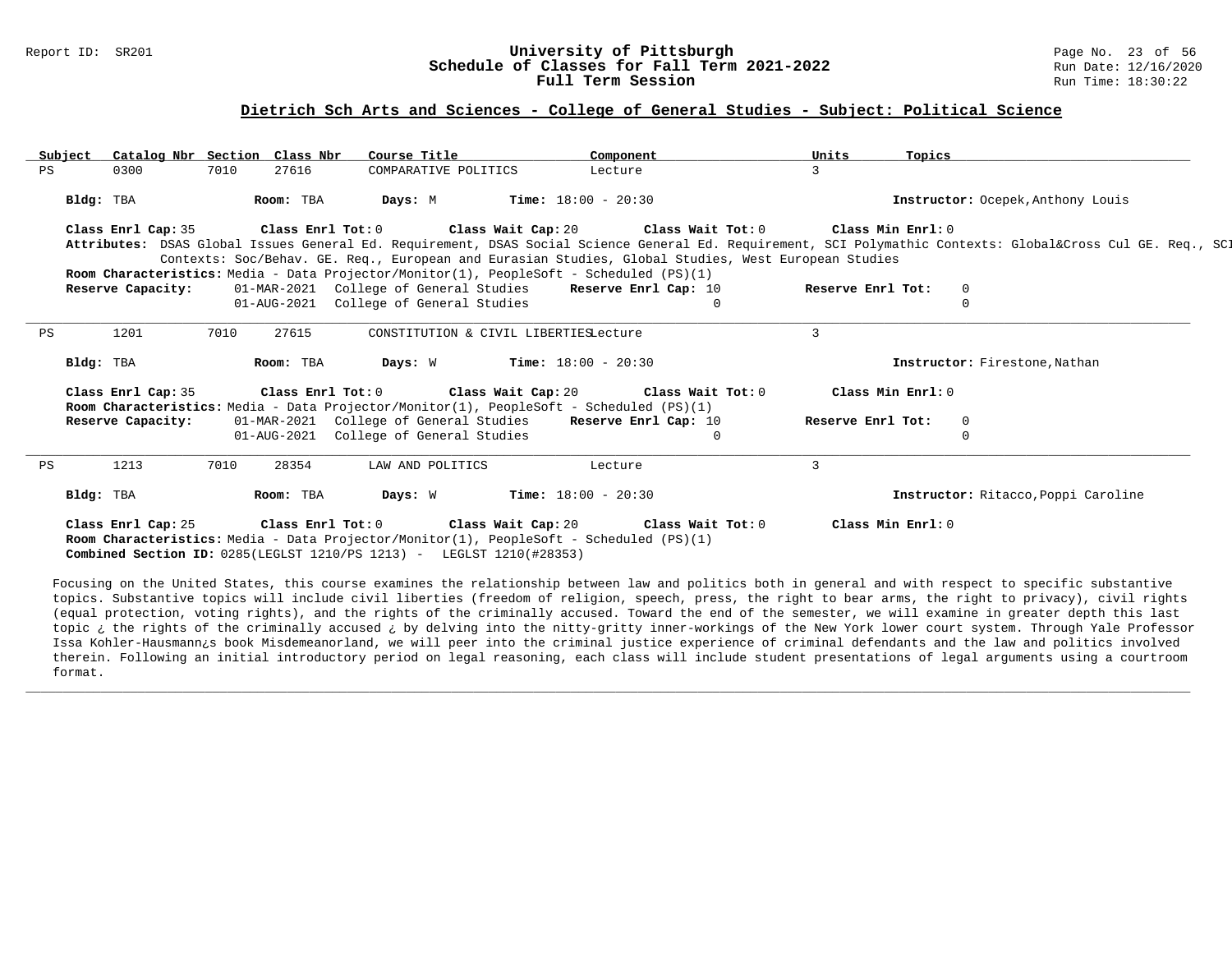#### Report ID: SR201 **University of Pittsburgh** Page No. 24 of 56 **Schedule of Classes for Fall Term 2021-2022** Run Date: 12/16/2020 **Full Term Session Rundall Term Session Rundall Term Session**

# **Dietrich Sch Arts and Sciences - College of General Studies - Subject: Psychology**

| Subject                                        | Catalog Nbr Section Class Nbr<br>Course Title                                                                                                                                                                                                     | Component                                             | Units<br>Topics                                                                                                                                                                                                               |
|------------------------------------------------|---------------------------------------------------------------------------------------------------------------------------------------------------------------------------------------------------------------------------------------------------|-------------------------------------------------------|-------------------------------------------------------------------------------------------------------------------------------------------------------------------------------------------------------------------------------|
| <b>PSY</b><br>0010<br>7010                     | 27617<br>INTRODUCTION TO PSYCHOLOGY                                                                                                                                                                                                               | Lecture                                               | $\mathcal{L}$                                                                                                                                                                                                                 |
| Bldg: TBA                                      | Room: TBA<br>Days: W                                                                                                                                                                                                                              | <b>Time:</b> $18:00 - 20:30$                          | Instructor: Krueger, Kori Leigh                                                                                                                                                                                               |
| Class Enrl Cap: 35                             | Class Enrl Tot: 0<br>Class Wait Cap: 20<br>Attributes: DSAS Natural Science General Ed. Requirement, SCI Polymathic Contexts: Science NonSeq. GE. Req.<br>Room Characteristics: Media - Data Projector/Monitor(1), PeopleSoft - Scheduled (PS)(1) | Class Wait Tot: 0                                     | Class Min Enrl: 0                                                                                                                                                                                                             |
| Reserve Capacity:                              | 01-MAR-2021 College of General Studies<br>01-AUG-2021 College of General Studies                                                                                                                                                                  | Reserve Enrl Cap: 10<br>$\Omega$                      | Reserve Enrl Tot:<br>0<br>$\Omega$                                                                                                                                                                                            |
| <b>PSY</b><br>0105<br>7510                     | 22633<br>INTRODUCTION TO SOCIAL PSYCH Lecture                                                                                                                                                                                                     |                                                       | $\overline{3}$                                                                                                                                                                                                                |
| Bldg: WEB Based Class                          | Room: TBA<br>Days: TBA                                                                                                                                                                                                                            | <b>Time:</b> $00:00 - 00:00$                          | Instructor: Zubritzky, Peter C                                                                                                                                                                                                |
| Class Enrl Cap: 20                             | Class Enrl Tot: 0<br>Class Wait Cap: 20                                                                                                                                                                                                           | Class Wait Tot: 0                                     | Class Min Enrl: 0                                                                                                                                                                                                             |
|                                                | Attributes: DSAS Social Science General Ed. Requirement, Online, SCI Polymathic Contexts: Soc/Behav. GE. Req.                                                                                                                                     |                                                       |                                                                                                                                                                                                                               |
| Room Characteristics: (1)<br>Reserve Capacity: | 01-MAR-2021 College of General Studies<br>01-AUG-2021 College of General Studies                                                                                                                                                                  | Reserve Enrl Cap: 15<br>$\Omega$                      | Reserve Enrl Tot:<br>0<br>$\Omega$                                                                                                                                                                                            |
| <b>PSY</b><br>0184<br>7510                     | 22663<br>PSYCHOLOGY OF GENDER                                                                                                                                                                                                                     | Lecture                                               | $\mathbf{3}$                                                                                                                                                                                                                  |
| Bldg: WEB Based Class                          | Room: TBA<br>Days: TBA                                                                                                                                                                                                                            | <b>Time:</b> $00:00 - 00:00$                          | Instructor: Mccauley, Coralyn Patrice                                                                                                                                                                                         |
| Class Enrl Cap: 20<br>Reserve Capacity:        | Class Enrl Tot: $0$<br>Class Wait Cap: 20<br>01-MAR-2021 College of General Studies<br>01-AUG-2021 College of General Studies                                                                                                                     | Class Wait Tot: 0<br>Reserve Enrl Cap: 10<br>$\Omega$ | Class Min Enrl: 0<br>Attributes: DSAS Diversity General Ed. Requirement, DSAS Social Science General Ed. Requirement, Online, SCI Polymathic Contexts: Soc/Behav. GE. Req.<br>Reserve Enrl Tot:<br>$\overline{0}$<br>$\Omega$ |
| 0205<br>7510<br>PSY                            | 28450<br>PSYCHOPATHOLOGY                                                                                                                                                                                                                          | Lecture                                               | $\mathbf{3}$                                                                                                                                                                                                                  |
| Bldg: WEB Based Class                          | Room: TBA<br>Days: TBA                                                                                                                                                                                                                            | <b>Time:</b> $00:00 - 00:00$                          | Instructor: Halechko, Anna D                                                                                                                                                                                                  |
| Class Enrl Cap: 20<br>Attributes: Online       | Class Wait Cap: 20<br>Class Enrl Tot: 0                                                                                                                                                                                                           | Class Wait Tot: 0                                     | Class Min Enrl: 0                                                                                                                                                                                                             |
| 0422<br>7010<br>PSY                            | 24470<br>COGNITIVE PSYCHOLOGY                                                                                                                                                                                                                     | Lecture                                               | $\overline{3}$                                                                                                                                                                                                                |
| Bldg: TBA                                      | Room: TBA<br>Days: M                                                                                                                                                                                                                              | <b>Time:</b> $18:00 - 20:30$                          | Instructor: Stafura, Joseph Zachary                                                                                                                                                                                           |
| Class Enrl Cap: 35                             | Class Enrl Tot: 0<br>Class Wait Cap: 20<br>Attributes: DSAS Natural Science General Ed. Requirement, SCI Polymathic Contexts: Science NonSeq. GE. Req.<br>Room Characteristics: PeopleSoft - Scheduled (PS)(1)                                    | Class Wait Tot: 0                                     | Class Min Enrl: 0                                                                                                                                                                                                             |
| Reserve Capacity:                              | 01-MAR-2021 College of General Studies<br>01-AUG-2021 College of General Studies                                                                                                                                                                  | Reserve Enrl Cap: 10<br>$\Omega$                      | Reserve Enrl Tot:<br>0<br>0                                                                                                                                                                                                   |
|                                                |                                                                                                                                                                                                                                                   |                                                       |                                                                                                                                                                                                                               |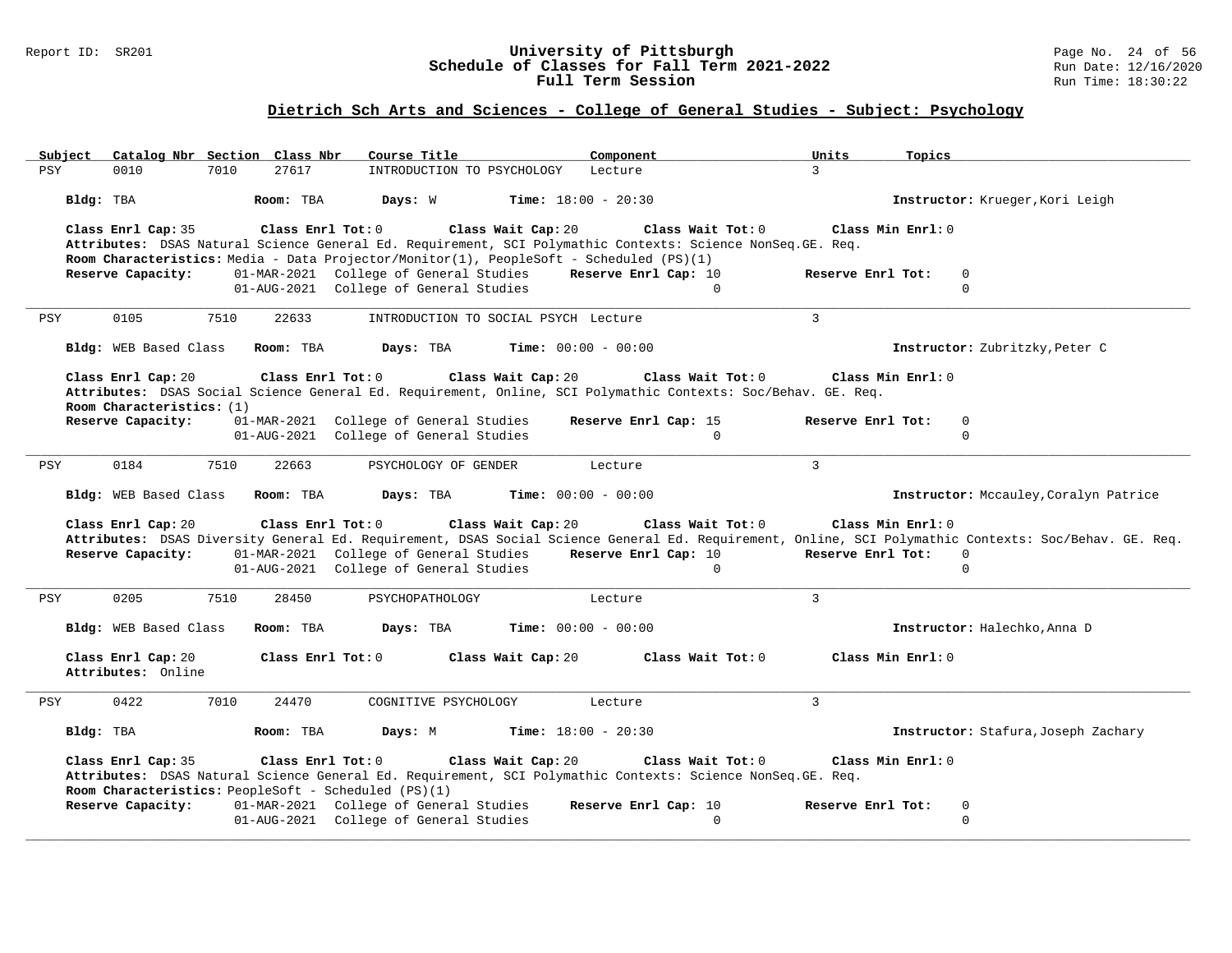### Report ID: SR201 **University of Pittsburgh** Page No. 25 of 56 **Schedule of Classes for Fall Term 2021-2022** Run Date: 12/16/2020 **Full Term Session Rundall Term Session Rundall Term Session**

# **Dietrich Sch Arts and Sciences - College of General Studies - Subject: Psychology**

| Catalog Nbr Section Class Nbr<br>Subject                 | Course Title                                                                                                   | Component                        | Units<br>Topics                              |                                           |  |
|----------------------------------------------------------|----------------------------------------------------------------------------------------------------------------|----------------------------------|----------------------------------------------|-------------------------------------------|--|
| 7510<br>PSY<br>1210                                      | 26444<br>INTRO TO CLINICAL PSYCHOLOGY Lecture                                                                  |                                  | 3                                            |                                           |  |
| Bldg: WEB Based Class                                    | <b>Days:</b> TBA <b>Time:</b> $00:00 - 00:00$<br>Room: TBA                                                     |                                  |                                              | Instructor: Hawthorne III, William Joseph |  |
| Class Enrl Cap: 20<br>Attributes: Online                 | Class Enrl Tot: $0$ Class Wait Cap: $20$ Class Wait Tot: $0$                                                   |                                  | Class Min Enrl: 0                            |                                           |  |
| Reserve Capacity:                                        | 01-MAR-2021 College of General Studies<br>01-AUG-2021 College of General Studies                               | Reserve Enrl Cap: 10<br>$\Omega$ | Reserve Enrl Tot:<br>$\mathbf 0$<br>$\Omega$ |                                           |  |
| 1215<br>7510<br>PSY                                      | 24595<br>HEALTH PSYCHOLOGY                                                                                     | Lecture                          | 3                                            |                                           |  |
| Bldg: WEB Based Class                                    | <b>Days:</b> TBA <b>Time:</b> $00:00 - 00:00$<br>Room: TBA                                                     |                                  | Instructor: Shadel, William G                |                                           |  |
| Class Enrl Cap: 20<br>Attributes: Online, Global Studies | Class Enrl Tot: $0$ Class Wait Cap: $20$ Class Wait Tot: $0$                                                   |                                  | Class Min Enrl: 0                            |                                           |  |
|                                                          | <b>Reserve Capacity:</b> 01-MAR-2021 College of General Studies<br>01-AUG-2021 College of General Studies      | Reserve Enrl Cap: 10             | Reserve Enrl Tot:<br>$\mathbf 0$<br>$\Omega$ |                                           |  |
| 1635<br>7010<br>PSY                                      | 28365<br>ORGANIZATIONAL PSYCHOLOGY                                                                             | Lecture                          | 3                                            |                                           |  |
| Bldg: TBA                                                | <b>Days:</b> Tu <b>Time:</b> $18:00 - 20:30$<br>Room: TBA                                                      |                                  | Instructor: Streeter, Sybil Anne             |                                           |  |
| Class Enrl Cap: 35                                       | Class Enrl Tot: $0$ Class Wait Cap: $20$ Class Wait Tot: $0$                                                   |                                  | Class Min Enrl: 0                            |                                           |  |
|                                                          | Room Characteristics: Media - Data Projector/Monitor(1), Seating - Moveable(1), PeopleSoft - Scheduled (PS)(1) |                                  |                                              |                                           |  |
| Reserve Capacity:                                        | 01-MAR-2021 College of General Studies Reserve Enrl Cap: 10<br>01-AUG-2021 College of General Studies          | $\Omega$                         | 0<br>Reserve Enrl Tot:<br>0                  |                                           |  |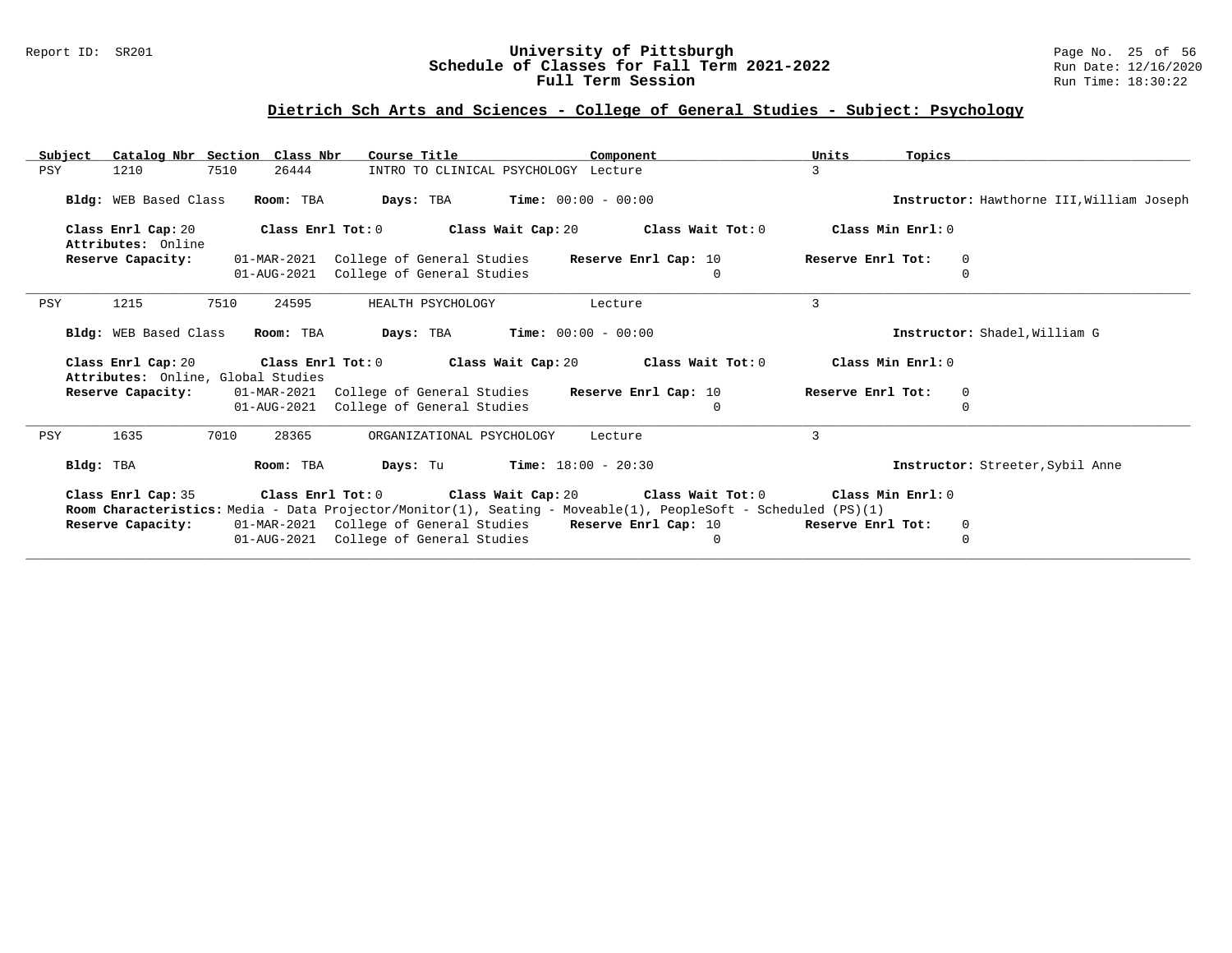### Report ID: SR201 **University of Pittsburgh** Page No. 26 of 56 **Schedule of Classes for Fall Term 2021-2022** Run Date: 12/16/2020 **Full Term Session Rundall Term Session Rundall Term Session**

# **Dietrich Sch Arts and Sciences - College of General Studies - Subject: Religious Studies**

| Subject   | Catalog Nbr Section Class Nbr |      |                   | Course Title                                                                                     |                    | Component                    |                   | Units             | Topics              |                                                                                                                                                         |  |
|-----------|-------------------------------|------|-------------------|--------------------------------------------------------------------------------------------------|--------------------|------------------------------|-------------------|-------------------|---------------------|---------------------------------------------------------------------------------------------------------------------------------------------------------|--|
| RELGST    | 1120                          | 7010 | 22626             | ORIGINS OF CHRISTIANITY                                                                          |                    | Lecture                      |                   |                   |                     |                                                                                                                                                         |  |
| Bldg: TBA |                               |      | Room: TBA         | Days: Tu                                                                                         |                    | <b>Time:</b> $18:00 - 20:30$ |                   |                   |                     | Instructor: Denova, Rebecca I                                                                                                                           |  |
|           | Class Enrl Cap: 25            |      | Class Enrl Tot: 0 |                                                                                                  | Class Wait Cap: 20 |                              | Class Wait Tot: 0 |                   | Class Min $Enr1: 0$ |                                                                                                                                                         |  |
|           |                               |      |                   |                                                                                                  |                    |                              |                   |                   |                     | Attributes: DSAS Historical Analysis General Ed. Requirement, SCI Polymathic Contexts: Global⨯ Cul GE. Req., SCI Polymathic Contexts: Soc/Behav. GE. Re |  |
|           |                               |      |                   | and Eurasian Studies, West European Studies                                                      |                    |                              |                   |                   |                     |                                                                                                                                                         |  |
|           |                               |      |                   | <b>Room Characteristics:</b> PeopleSoft - Scheduled (PS)(1)                                      |                    |                              |                   |                   |                     |                                                                                                                                                         |  |
|           |                               |      |                   | Combined Section ID: 0094(CLASS/1430/HIST/1775/RELGST/11)- CLASS 1430(#22624), HIST 1775(#22625) |                    |                              |                   |                   |                     |                                                                                                                                                         |  |
|           | Reserve Capacity:             |      |                   | 01-MAR-2021 College of General Studies                                                           |                    | Reserve Enrl Cap: 10         |                   | Reserve Enrl Tot: |                     | $\Omega$                                                                                                                                                |  |
|           |                               |      | 01-AUG-2021       | College of General Studies                                                                       |                    |                              |                   |                   |                     |                                                                                                                                                         |  |
|           |                               |      |                   |                                                                                                  |                    |                              |                   |                   |                     |                                                                                                                                                         |  |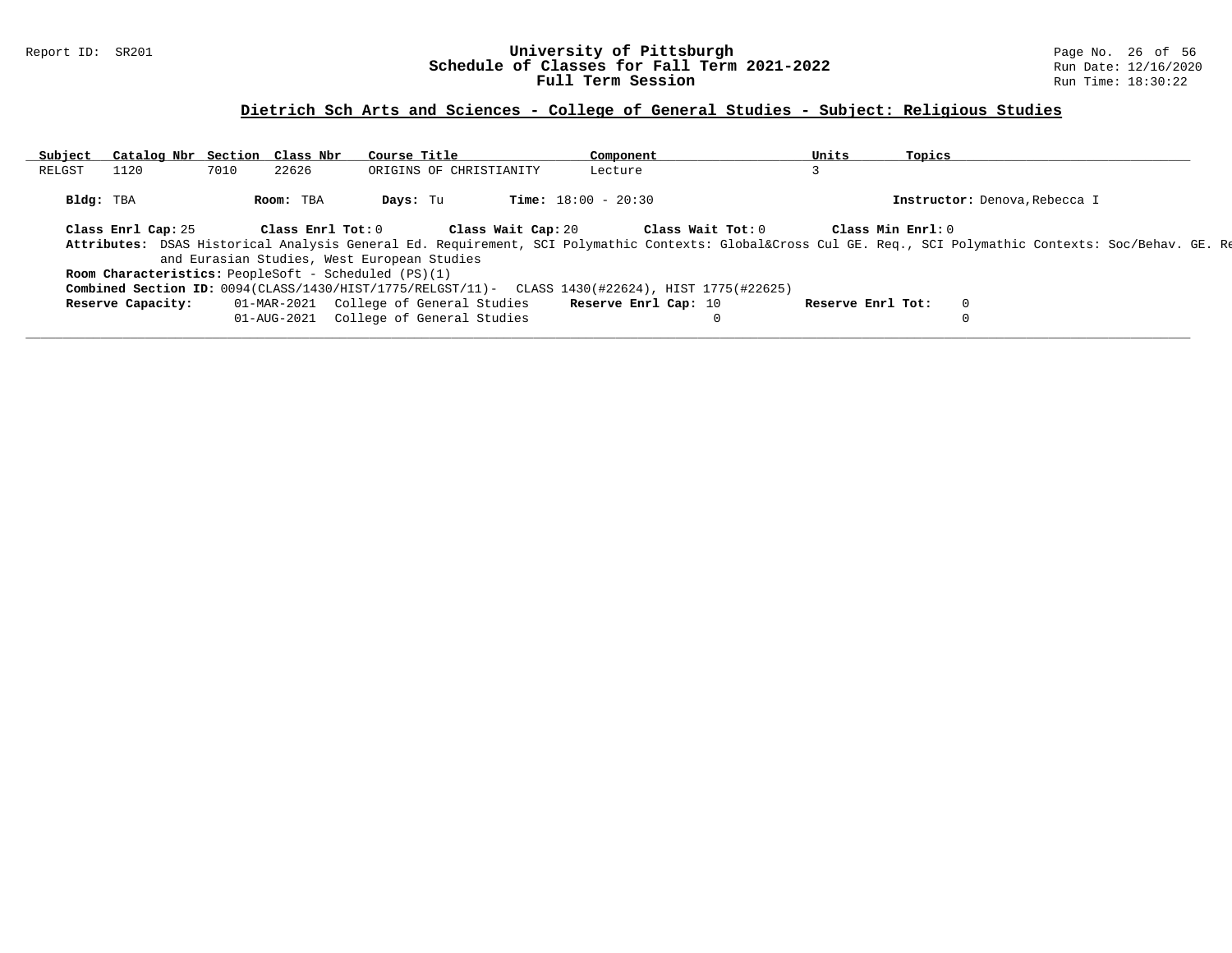### Report ID: SR201 **University of Pittsburgh** Page No. 27 of 56 **Schedule of Classes for Fall Term 2021-2022** Run Date: 12/16/2020 **Full Term Session Rundall Term Session Rundall Term Session**

### **Dietrich Sch Arts and Sciences - College of General Studies - Subject: Russian**

| Subject | Catalog Nbr Section Class Nbr |             |                   | Course Title |                                        |                    | Component                                                                                      | Units             | Topics |                                                                                                                                                       |
|---------|-------------------------------|-------------|-------------------|--------------|----------------------------------------|--------------------|------------------------------------------------------------------------------------------------|-------------------|--------|-------------------------------------------------------------------------------------------------------------------------------------------------------|
| RUSS    | 0090                          | 7710        | 22667             |              | RUSSIAN FAIRY TALES                    |                    | Lecture                                                                                        |                   |        |                                                                                                                                                       |
|         | Bldg: TBA                     |             | Room: TBA         | Days: TBA    |                                        | Time: TBA          |                                                                                                |                   |        | Instructor: Staff                                                                                                                                     |
|         | Class Enrl Cap: 20            |             | Class Enrl Tot: 0 |              |                                        | Class Wait Cap: 20 | Class Wait Tot: 0                                                                              | Class Min Enrl: 0 |        |                                                                                                                                                       |
|         |                               |             |                   |              |                                        |                    |                                                                                                |                   |        | Attributes: DSAS Geographic Region General Ed. Requirement, DSAS Literature General Ed. Requirement, Hybrid, SCI Polymathic Contexts: Global⨯ Cul GE. |
|         |                               |             |                   |              |                                        |                    | Polymathic Contexts: Humanistic GE. Req., Russian & East European Studies                      |                   |        |                                                                                                                                                       |
|         |                               |             |                   |              |                                        |                    | <b>Room Characteristics:</b> Media - Data Projector/Monitor(1), PeopleSoft - Scheduled (PS)(1) |                   |        |                                                                                                                                                       |
|         | Reserve Capacity:             |             |                   |              | 01-MAR-2021 College of General Studies |                    | Reserve Enrl Cap: 10                                                                           | Reserve Enrl Tot: |        |                                                                                                                                                       |
|         |                               | 01-AUG-2021 |                   |              | College of General Studies             |                    |                                                                                                |                   |        |                                                                                                                                                       |
|         |                               |             |                   |              |                                        |                    |                                                                                                |                   |        |                                                                                                                                                       |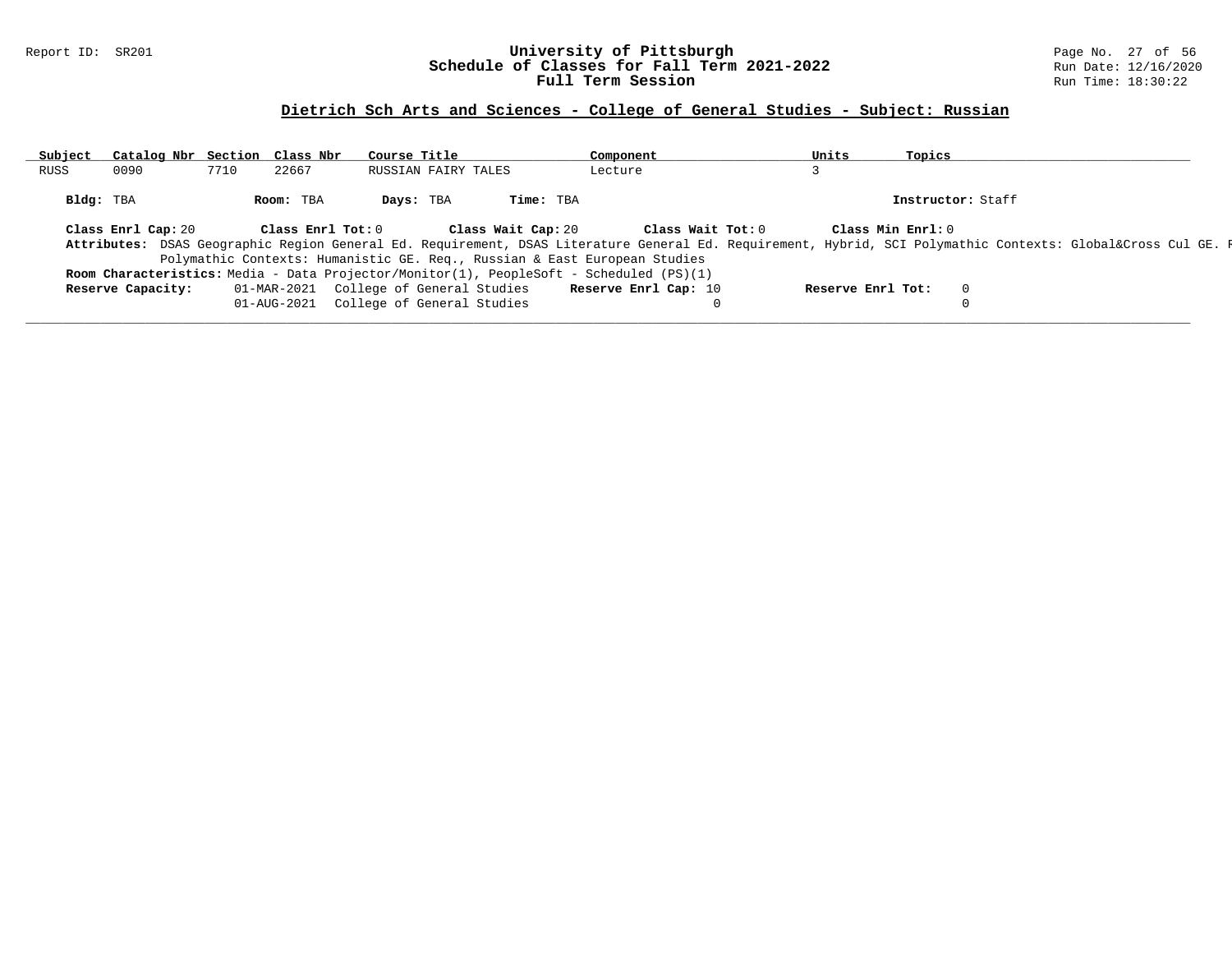### Report ID: SR201 **University of Pittsburgh** Page No. 28 of 56 **Schedule of Classes for Fall Term 2021-2022** Run Date: 12/16/2020 **Full Term Session Rundall Term Session Rundall Term Session**

# **Dietrich Sch Arts and Sciences - College of General Studies - Subject: Slavic**

| Subject     | Catalog Nbr Section Class Nbr |      |                   | Course Title                                           |                           | Component                                                                               | Units             | Topics            |                                                                                                                                                         |
|-------------|-------------------------------|------|-------------------|--------------------------------------------------------|---------------------------|-----------------------------------------------------------------------------------------|-------------------|-------------------|---------------------------------------------------------------------------------------------------------------------------------------------------------|
| <b>SLAV</b> | 0880                          | 7710 | 22634             |                                                        | VAMPIRE: BLOOD AND EMPIRE | Lecture                                                                                 |                   |                   |                                                                                                                                                         |
|             | Bldg: TBA                     |      | Room: TBA         | Days: TBA                                              | Time: TBA                 |                                                                                         |                   | Instructor: Staff |                                                                                                                                                         |
|             | Class Enrl Cap: 20            |      | Class Enrl Tot: 0 |                                                        | Class Wait Cap: 20        | Class Wait Tot: 0                                                                       |                   | Class Min Enrl: 0 |                                                                                                                                                         |
|             |                               |      |                   |                                                        |                           |                                                                                         |                   |                   | Attributes: DSAS Geographic Region General Ed. Requirement, Hybrid, SCI Polymathic Contexts: Global⨯ Cul GE. Req., European and Eurasian Studies, Globa |
|             |                               |      |                   | Russian & East European Studies, West European Studies |                           |                                                                                         |                   |                   |                                                                                                                                                         |
|             |                               |      |                   |                                                        |                           | Room Characteristics: Media - Data Projector/Monitor(1), PeopleSoft - Scheduled (PS)(1) |                   |                   |                                                                                                                                                         |
|             | Reserve Capacity:             |      | 01-MAR-2021       | College of General Studies                             |                           | Reserve Enrl Cap: 10                                                                    | Reserve Enrl Tot: | $\overline{0}$    |                                                                                                                                                         |
|             |                               |      | 01-AUG-2021       | College of General Studies                             |                           | 0                                                                                       |                   |                   |                                                                                                                                                         |
|             |                               |      |                   |                                                        |                           |                                                                                         |                   |                   |                                                                                                                                                         |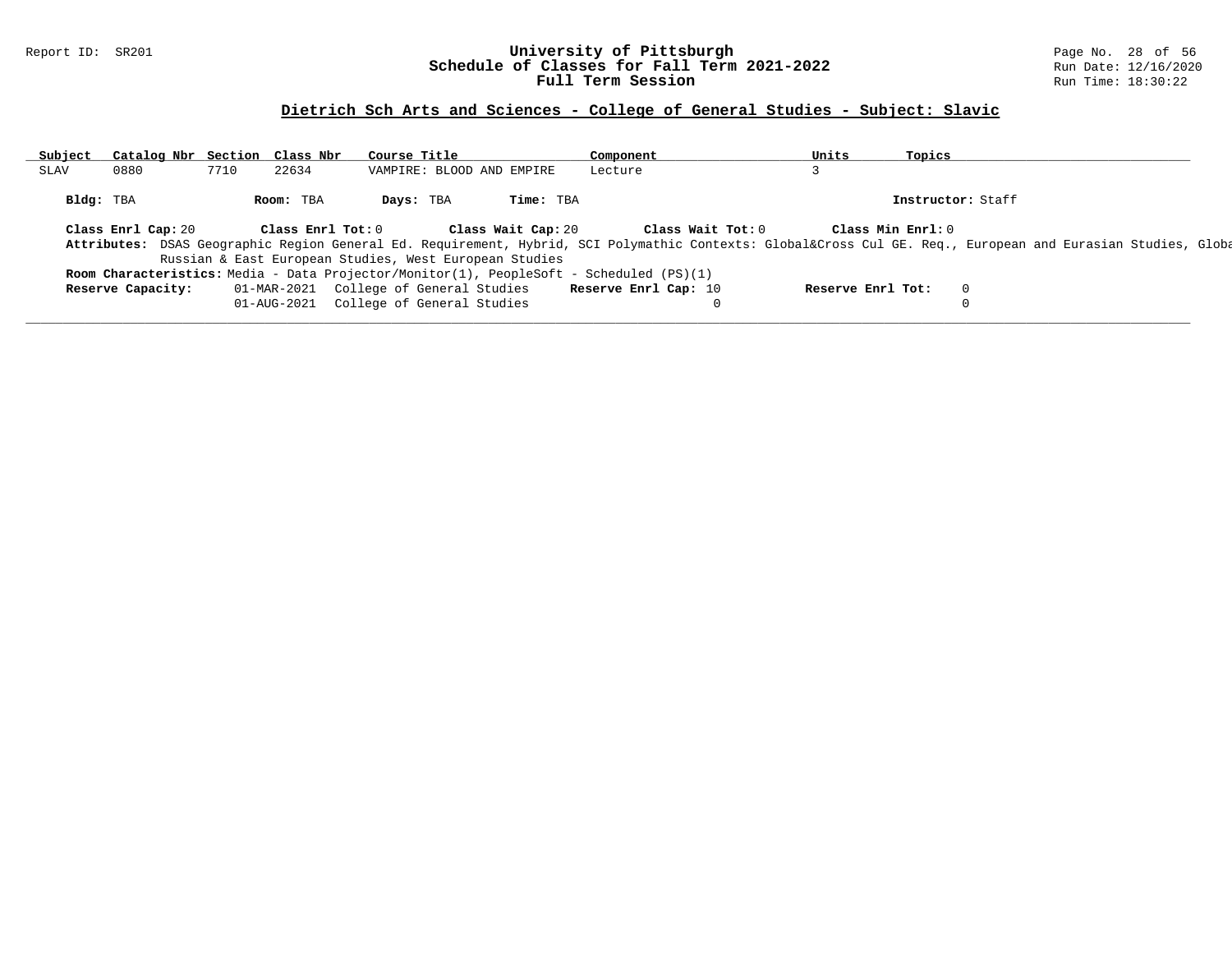#### Report ID: SR201 **University of Pittsburgh** Page No. 29 of 56 **Schedule of Classes for Fall Term 2021-2022** Run Date: 12/16/2020 **Full Term Session Rundall Term Session Rundall Term Session**

# **Dietrich Sch Arts and Sciences - College of General Studies - Subject: Sociology**

| Subject<br>SOC<br>0010                                   | Catalog Nbr Section Class Nbr<br>7510<br>22668       | Course Title<br>INTRODUCTION TO SOCIOLOGY                                                                   | Component<br>Lecture                                                                                          | Units<br>Topics<br>$\overline{3}$ |                                                                                                                                                              |
|----------------------------------------------------------|------------------------------------------------------|-------------------------------------------------------------------------------------------------------------|---------------------------------------------------------------------------------------------------------------|-----------------------------------|--------------------------------------------------------------------------------------------------------------------------------------------------------------|
|                                                          |                                                      |                                                                                                             |                                                                                                               |                                   |                                                                                                                                                              |
| Bldg: WEB Based Class                                    | Room: TBA                                            | Days: TBA                                                                                                   | <b>Time:</b> $00:00 - 00:00$                                                                                  |                                   | Instructor: Lovell, Peggy A                                                                                                                                  |
| Class Enrl Cap: 20                                       | Class Enrl Tot: 0                                    | Class Wait Cap: 20                                                                                          | Class Wait Tot: 0                                                                                             | Class Min Enrl: 0                 |                                                                                                                                                              |
|                                                          |                                                      |                                                                                                             | Attributes: DSAS Social Science General Ed. Requirement, Online, SCI Polymathic Contexts: Soc/Behav. GE. Req. |                                   |                                                                                                                                                              |
| Reserve Capacity:                                        |                                                      | 01-MAR-2021 College of General Studies                                                                      | Reserve Enrl Cap: 15                                                                                          | Reserve Enrl Tot:<br>$\mathbf 0$  |                                                                                                                                                              |
|                                                          |                                                      | 01-AUG-2021 College of General Studies                                                                      | $\Omega$                                                                                                      | $\Omega$                          |                                                                                                                                                              |
| 0460<br><b>SOC</b>                                       | 7510<br>22669                                        | RACE AND ETHNICITY                                                                                          | Lecture                                                                                                       | $\overline{3}$                    |                                                                                                                                                              |
| Bldg: WEB Based Class                                    | Room: TBA                                            | Days: TBA                                                                                                   | Time: $00:00 - 00:00$                                                                                         |                                   | Instructor: Lovell, Peggy A                                                                                                                                  |
| Class Enrl Cap: 20<br>Attributes: Online                 | Class Enrl Tot: 0                                    | Class Wait Cap: 20                                                                                          | Class Wait Tot: 0                                                                                             | Class Min Enrl: 0                 |                                                                                                                                                              |
| Reserve Capacity:                                        |                                                      | 01-MAR-2021 College of General Studies                                                                      | Reserve Enrl Cap: 15                                                                                          | Reserve Enrl Tot:<br>$\Omega$     |                                                                                                                                                              |
|                                                          |                                                      | 01-AUG-2021 College of General Studies                                                                      | $\Omega$                                                                                                      | $\Omega$                          |                                                                                                                                                              |
| 0477<br><b>SOC</b>                                       | 7510<br>22670                                        | MEDICAL SOCIOLOGY                                                                                           | Lecture                                                                                                       | $\overline{3}$                    |                                                                                                                                                              |
| Bldg: WEB Based Class                                    | Room: TBA                                            | Days: TBA                                                                                                   | <b>Time:</b> $00:00 - 00:00$                                                                                  |                                   | Instructor: Kerr, Margaret Anna                                                                                                                              |
|                                                          |                                                      |                                                                                                             |                                                                                                               |                                   |                                                                                                                                                              |
| Class Enrl Cap: 20<br>Attributes: Online, Global Studies | Class Enrl Tot: 0                                    | Class Wait Cap: 20                                                                                          | Class Wait Tot: 0                                                                                             | Class Min Enrl: 0                 |                                                                                                                                                              |
| Reserve Capacity:                                        | 01-MAR-2021                                          | RESERVED FOR CGS HLTH OR MEDIA Reserve Enrl Cap: 20                                                         |                                                                                                               | Reserve Enrl Tot:<br>$\Omega$     |                                                                                                                                                              |
|                                                          |                                                      | 01-AUG-2021 College of General Studies                                                                      | $\Omega$                                                                                                      | $\Omega$                          |                                                                                                                                                              |
| 0477<br><b>SOC</b>                                       | 7520<br>24334                                        | MEDICAL SOCIOLOGY                                                                                           | Lecture                                                                                                       | $\overline{3}$                    |                                                                                                                                                              |
|                                                          |                                                      |                                                                                                             |                                                                                                               |                                   |                                                                                                                                                              |
| Bldg: WEB Based Class                                    | Room: TBA                                            | Days: TBA                                                                                                   | <b>Time:</b> $00:00 - 00:00$                                                                                  |                                   | Instructor: Kerr, Margaret Anna                                                                                                                              |
| Class Enrl Cap: 20<br>Attributes: Online                 | Class Enrl Tot: 0                                    | Class Wait Cap: 20                                                                                          | Class Wait Tot: 0                                                                                             | Class Min Enrl: 0                 |                                                                                                                                                              |
| Reserve Capacity:                                        | 01-MAR-2021                                          | RESERVED FOR CGS HLTH OR MEDIA Reserve Enrl Cap: 20                                                         |                                                                                                               | Reserve Enrl Tot:<br>$\mathbf 0$  |                                                                                                                                                              |
|                                                          |                                                      | 01-AUG-2021 College of General Studies                                                                      | $\Omega$                                                                                                      | $\mathbf 0$                       |                                                                                                                                                              |
| 1488<br>SOC.                                             | 7010<br>26699                                        | HISTORY MEDICINE & HEALTH CARELecture                                                                       |                                                                                                               | $\mathbf{3}$                      |                                                                                                                                                              |
| Bldg: TBA                                                | Room: TBA                                            | Days: W                                                                                                     | <b>Time:</b> $18:00 - 20:30$                                                                                  |                                   | Instructor: Ladson, Marcy J                                                                                                                                  |
| Class Enrl Cap: 15                                       | Class Enrl Tot: 0                                    | Class Wait Cap: 10                                                                                          | Class Wait Tot: 0                                                                                             | Class Min Enrl: 0                 |                                                                                                                                                              |
|                                                          |                                                      |                                                                                                             |                                                                                                               |                                   | Attributes: DSAS Historical Analysis General Ed. Requirement, SCI Polymathic Contexts: Soc/Behav. GE. Req., European and Eurasian Studies, Global Studies, 1 |
|                                                          | Studies, West European Studies                       |                                                                                                             |                                                                                                               |                                   |                                                                                                                                                              |
|                                                          | Room Characteristics: PeopleSoft - Scheduled (PS)(1) |                                                                                                             |                                                                                                               |                                   |                                                                                                                                                              |
| Reserve Capacity:                                        |                                                      | Combined Section ID: 0119(HIST/1090/SOC/1488) - HIST 1090(#26698)<br>01-MAR-2021 College of General Studies | Reserve Enrl Cap: 10                                                                                          | Reserve Enrl Tot:<br>$\mathbf 0$  |                                                                                                                                                              |
|                                                          |                                                      | 01-AUG-2021 College of General Studies                                                                      | $\Omega$                                                                                                      | $\Omega$                          |                                                                                                                                                              |
|                                                          |                                                      |                                                                                                             |                                                                                                               |                                   |                                                                                                                                                              |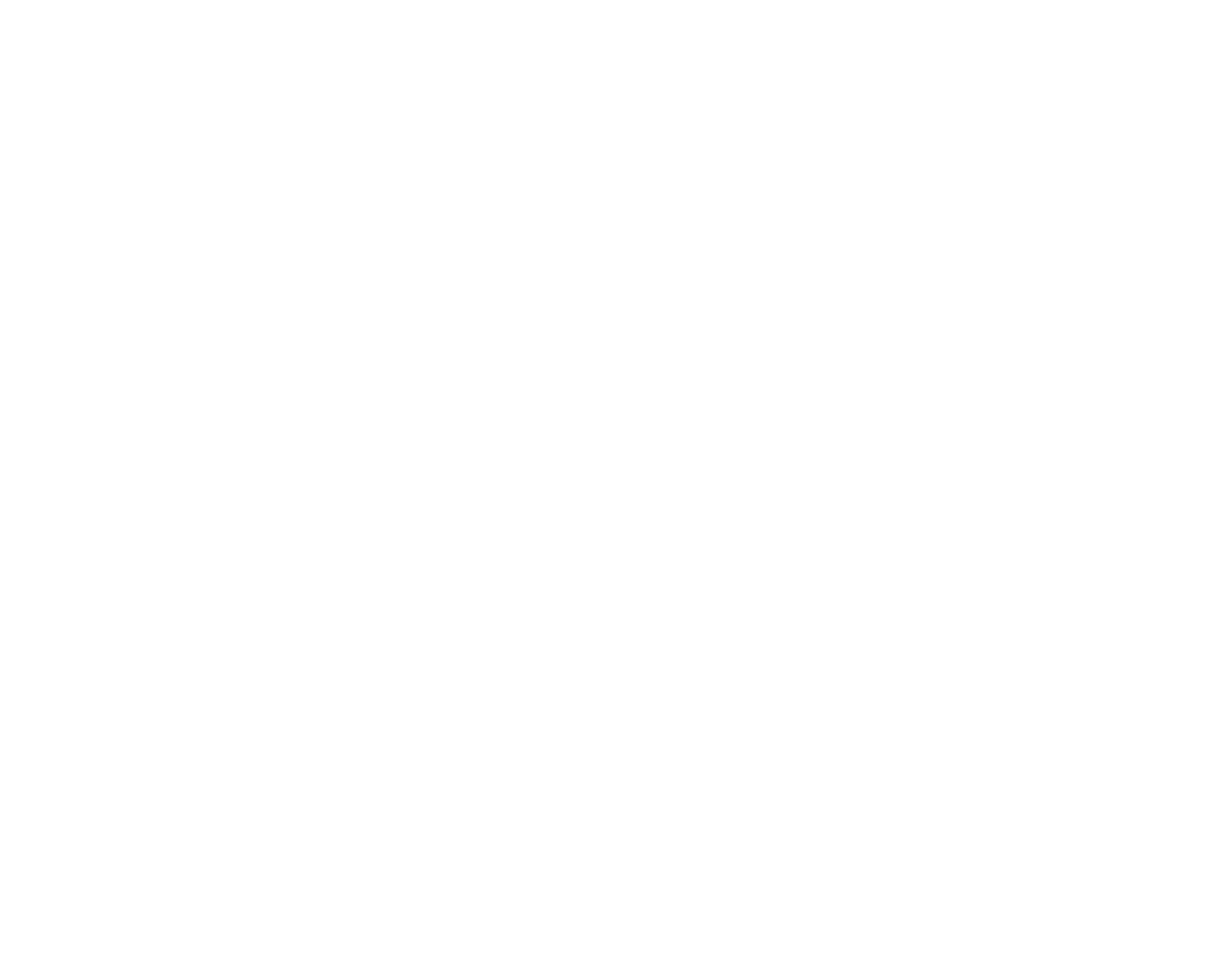#### Report ID: SR201 **University of Pittsburgh** Page No. 31 of 56 **Schedule of Classes for Fall Term 2021-2022** Run Date: 12/16/2020 **Full Term Session Rundall Term Session Rundall Term Session**

# **Dietrich Sch Arts and Sciences - College of General Studies - Subject: Statistics**

| Catalog Nbr Section Class Nbr<br>Subject      | Course Title<br>Component                                                                                                                                                                                        | Units                                  | Topics                            |
|-----------------------------------------------|------------------------------------------------------------------------------------------------------------------------------------------------------------------------------------------------------------------|----------------------------------------|-----------------------------------|
| 22635<br>0200<br>7000<br>STAT                 | BASIC APPLIED STATISTICS<br>Lecture                                                                                                                                                                              | $\overline{4}$                         |                                   |
| Bldg: TBA<br>Room: TBA                        | <b>Days:</b> W <b>Time:</b> $18:00 - 20:30$                                                                                                                                                                      |                                        | Instructor: Harmon, Bryan Michael |
| Class Enrl Cap: 60<br>Class Enrl Tot: 0       | Class Wait Cap: 20<br>Attributes: DSAS Quant.-Formal Reason General Ed. Requirement, SCI Quantitative: Statistics GE. Req.<br>Room Characteristics: Board - Chalk 50-99 Sq Ft(1), PeopleSoft - Scheduled (PS)(1) | Class Wait Tot: 0<br>Class Min Enrl: 0 |                                   |
| Reserve Capacity:                             | 01-MAR-2021 College of General Studies Reserve Enrl Cap: 20                                                                                                                                                      | Reserve Enrl Tot:                      | $\mathbf 0$                       |
|                                               | 01-AUG-2021 College of General Studies                                                                                                                                                                           | $\Omega$                               | $\mathbf 0$                       |
| 0200<br>7010<br>24519<br>STAT                 | Recitation<br>BASIC APPLIED STATISTICS                                                                                                                                                                           | $4\overline{ }$                        |                                   |
| Room: TBA<br>Bldg: TBA                        | <b>Days:</b> W <b>Time:</b> $15:00 - 15:50$                                                                                                                                                                      |                                        | Instructor: Zhang, Rong           |
| Class Enrl Cap: 20                            | Class Enrl Tot: 0 Class Wait Cap: 20<br>Room Characteristics: Board - Chalk 50-99 Sq Ft(1), PeopleSoft - Scheduled (PS)(1)                                                                                       | Class Min Enrl: 0<br>Class Wait Tot: 0 |                                   |
| 0200<br>7020<br>22637<br>STAT                 | Recitation<br>BASIC APPLIED STATISTICS                                                                                                                                                                           | $\overline{4}$                         |                                   |
| Room: TBA<br>Bldg: TBA                        | Days: W<br><b>Time:</b> $16:00 - 16:50$                                                                                                                                                                          |                                        | Instructor: Zhang, Rong           |
| Class Enrl Tot: 0<br>Class Enrl Cap: 20       | Class Wait Cap: 20<br>Room Characteristics: Board - Chalk 50-99 Sq Ft(1), PeopleSoft - Scheduled (PS)(1)                                                                                                         | Class Min Enrl: 0<br>Class Wait Tot: 0 |                                   |
| 7030<br>22636<br>0200<br>STAT                 | BASIC APPLIED STATISTICS<br>Recitation                                                                                                                                                                           | $\overline{4}$                         |                                   |
| Bldg: TBA<br>Room: TBA                        | <b>Days:</b> W <b>Time:</b> $17:00 - 17:50$                                                                                                                                                                      |                                        | Instructor: Zhang, Rong           |
| Class Enrl Cap: 20<br>$Class$ $Enr1$ $Tot: 0$ | Class Wait Cap: 20<br>Room Characteristics: Board - Chalk 50-99 Sq Ft(1), PeopleSoft - Scheduled (PS)(1)                                                                                                         | Class Wait Tot: 0<br>Class Min Enrl: 0 |                                   |
| 0200<br>7510<br>24594<br>STAT                 | BASIC APPLIED STATISTICS<br>Lecture                                                                                                                                                                              | $\overline{4}$                         |                                   |
| Bldg: WEB Based Class<br>Room: TBA            | Days: TBA<br><b>Time:</b> $00:00 - 00:00$                                                                                                                                                                        |                                        | Instructor: Harmon, Bryan Michael |
| Class Enrl Cap: 20<br>Class Enrl Tot: 0       | Class Wait Cap: 20<br>Attributes: DSAS Ouant.-Formal Reason General Ed. Requirement, Online, SCI Ouantitative: Statistics GE. Req.                                                                               | Class Wait Tot: 0<br>Class Min Enrl: 0 |                                   |
| Reserve Capacity:                             | 01-MAR-2021 College of General Studies Reserve Enrl Cap: 10                                                                                                                                                      | Reserve Enrl Tot:                      | 0                                 |
|                                               | 01-AUG-2021 College of General Studies                                                                                                                                                                           | $\mathbf{0}$                           | $\mathbf 0$                       |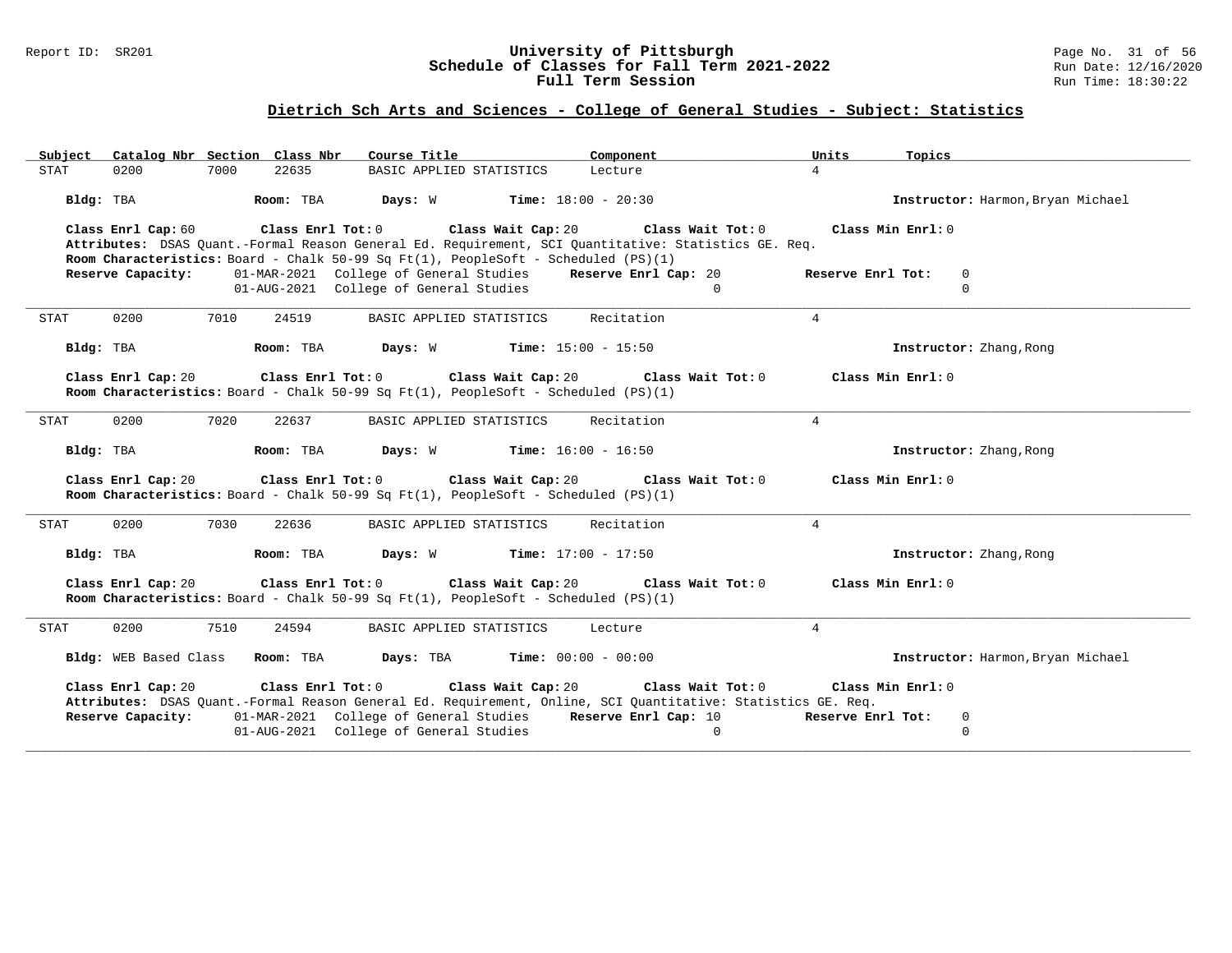### Report ID: SR201 **University of Pittsburgh** Page No. 32 of 56 **Schedule of Classes for Fall Term 2021-2022** Run Date: 12/16/2020 **Full Term Session Rundall Term Session Rundall Term Session**

# **Dietrich Sch Arts and Sciences - College of General Studies - Subject: Statistics**

| Subject | Catalog Nbr Section Class Nbr |      |                   | Course Title                                                                                                 | Component                    | Units             | Topics                      |  |
|---------|-------------------------------|------|-------------------|--------------------------------------------------------------------------------------------------------------|------------------------------|-------------------|-----------------------------|--|
| STAT    | 1000                          | 7510 | 26701             | APPLIED STATISTICAL METHODS                                                                                  | Lecture                      |                   |                             |  |
|         | <b>Bldg:</b> WEB Based Class  |      | Room: TBA         | Days: TBA                                                                                                    | <b>Time:</b> $00:00 - 00:00$ |                   | Instructor: Ouesen, Sarah S |  |
|         | Class Enrl Cap: 20            |      | Class Enrl Tot: 0 | Class Wait Cap: 20                                                                                           | Class Wait Tot: 0            |                   | Class Min Enrl: 0           |  |
|         |                               |      |                   | Attributes: DSAS Quant.-Formal Reason General Ed. Requirement, Online, SCI Quantitative: Statistics GE. Req. |                              |                   |                             |  |
|         | Reserve Capacity:             |      |                   | 01-MAR-2021 College of General Studies                                                                       | Reserve Enrl Cap: 15         | Reserve Enrl Tot: | $\Omega$                    |  |
|         |                               |      | 01-AUG-2021       | College of General Studies                                                                                   |                              |                   |                             |  |
|         |                               |      |                   |                                                                                                              |                              |                   |                             |  |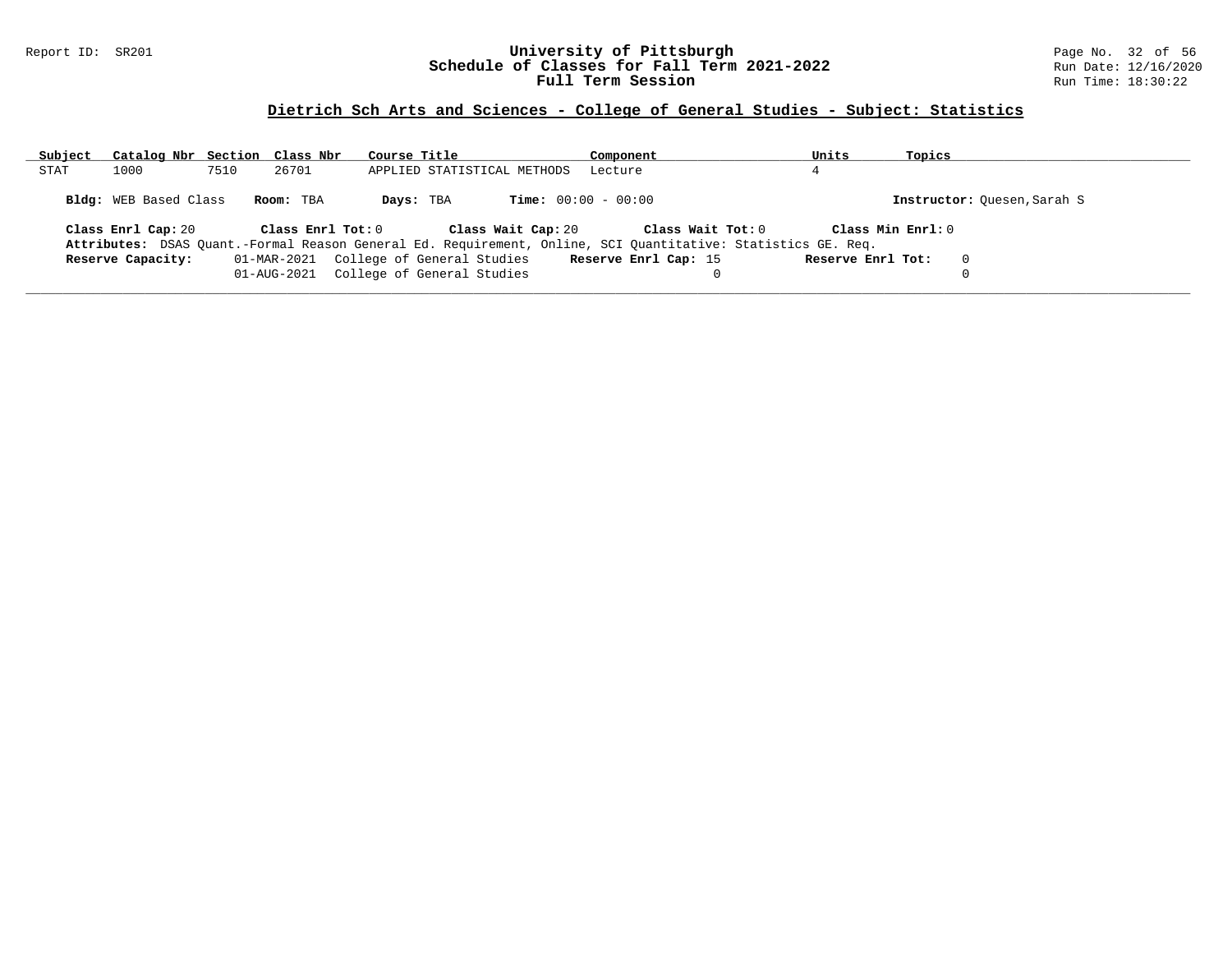### Report ID: SR201 **1988 Constrained Building Constrained Building Constrained Building Page No. 33 of 56 and Date: 12/16/2020 Run Date: 12/16/2020 Run Date: 12/16/2020 Schedule of Classes for Fall Term 2021-2022** Run Date: 12/16/2020 **Full Term Session Rundall Term Session Rundall Term Session**

| Subject<br>Catalog Nbr Section Class Nbr | Course Title<br>Component                                                                                                                                             | Units<br>Topics                    |
|------------------------------------------|-----------------------------------------------------------------------------------------------------------------------------------------------------------------------|------------------------------------|
| 0100<br>7010<br>12235<br>ADMJ            | INTO TO LAW, C/J, & SOCIETY Lecture                                                                                                                                   | $\mathcal{L}$                      |
|                                          | <b>Bldg:</b> TBA <b>Room:</b> TBA <b>Days:</b> Th <b>Time:</b> 12:00 - 14:25                                                                                          | Instructor: Defazio, David J       |
| Class Enrl Cap: 45                       | Class Enrl Tot: $0$ Class Wait Cap: $20$ Class Wait Tot: $0$<br>Room Characteristics: Data Port(1), Media - Data Projector/Monitor(1), PeopleSoft - Scheduled (PS)(1) | Class Min Enrl: 0                  |
| Reserve Capacity:                        | 01-MAR-2021 College of General Studies Reserve Enrl Cap: 20                                                                                                           | Reserve Enrl Tot:<br>$\mathbf 0$   |
|                                          | 01-AUG-2021 College of General Studies<br>$\Omega$                                                                                                                    | $\Omega$                           |
| 0500<br>7010<br>12226<br>ADMJ            | INTRO TO ADMIN OF JUSTICE Lecture                                                                                                                                     | $\mathcal{R}$                      |
| Room: TBA<br>Bldg: TBA                   | <b>Days:</b> M <b>Time:</b> $18:00 - 20:30$                                                                                                                           | Instructor: Wilfong, Tiffany Leigh |
| Class Enrl Cap: 50                       | Class Enrl Tot: $0$ Class Wait Cap: $20$ Class Wait Tot: $0$<br><b>Room Characteristics:</b> Data Port(1), $(1)$ , PeopleSoft - Scheduled $(PS)(1)$                   | Class Min Enrl: 0                  |
| Reserve Capacity:                        | 01-MAR-2021 College of General Studies Reserve Enrl Cap: 20                                                                                                           | Reserve Enrl Tot:<br>0             |
|                                          | 01-AUG-2021 College of General Studies<br>$\Omega$                                                                                                                    | $\Omega$                           |
| 0500<br>7020<br>12232<br>ADMJ            | INTRO TO ADMIN OF JUSTICE<br>Lecture                                                                                                                                  | $\mathcal{L}$                      |
| Bldg: TBA                                | Room: TBA $Days: F$ Time: $09:00 - 11:25$                                                                                                                             | Instructor: Rannigan, Chad J.      |
| Class Enrl Cap: 50                       | Class Enrl Tot: 0 $\qquad$ Class Wait Cap: 20 $\qquad$ Class Wait Tot: 0<br>Room Characteristics: Data Port(1), (1), PeopleSoft - Scheduled (PS)(1)                   | Class Min Enrl: 0                  |
| Reserve Capacity:                        | 01-MAR-2021 College of General Studies Reserve Enrl Cap: 20                                                                                                           | Reserve Enrl Tot:<br>0             |
|                                          | 01-AUG-2021 College of General Studies<br>$\Omega$                                                                                                                    | $\Omega$                           |
| 0600<br>7010<br>12214<br>ADMJ            | INTRODUCTION TO CRIMINOLOGY Lecture                                                                                                                                   | $\mathbf{3}$                       |
| Bldg: TBA                                | <b>Room:</b> TBA <b>Days:</b> W <b>Time:</b> 18:00 - 20:30                                                                                                            | Instructor: Gentile, Louis W       |
| Class Enrl Cap: 60                       | Class Enrl Tot: 0 Class Wait Cap: 20<br>Class Wait Tot: 0<br>Room Characteristics: Data Port(1), Media - Data Projector/Monitor(1), PeopleSoft - Scheduled (PS)(1)    | Class Min Enrl: 0                  |
| Reserve Capacity:                        | 01-MAR-2021 College of General Studies Reserve Enrl Cap: 20                                                                                                           | Reserve Enrl Tot:<br>$\mathbf 0$   |
|                                          | 01-AUG-2021 College of General Studies<br>$\Omega$                                                                                                                    | $\Omega$                           |
| 1100<br>7010<br>12243<br>ADMJ            | CRIME SCENE INVESTIGATION Lecture                                                                                                                                     | $\mathcal{L}$                      |
| Bldg: TBA                                | <b>Room:</b> TBA <b>Days:</b> Tu <b>Time:</b> 18:00 - 20:30                                                                                                           | Instructor: McDonald, Richard L    |
| Class Enrl Cap: 50                       | Class Enrl Tot: $0$ Class Wait Cap: $20$ Class Wait Tot: $0$                                                                                                          | Class Min Enrl: 0                  |
| Reserve Capacity:                        | Room Characteristics: Data Port(1), Media - Data Projector/Monitor(1), PeopleSoft - Scheduled (PS)(1)<br>01-MAR-2021 College of General Studies Reserve Enrl Cap: 20  | Reserve Enrl Tot:<br>$\mathbf 0$   |
|                                          |                                                                                                                                                                       |                                    |
|                                          | 01-AUG-2021 College of General Studies<br>$\Omega$                                                                                                                    | $\Omega$                           |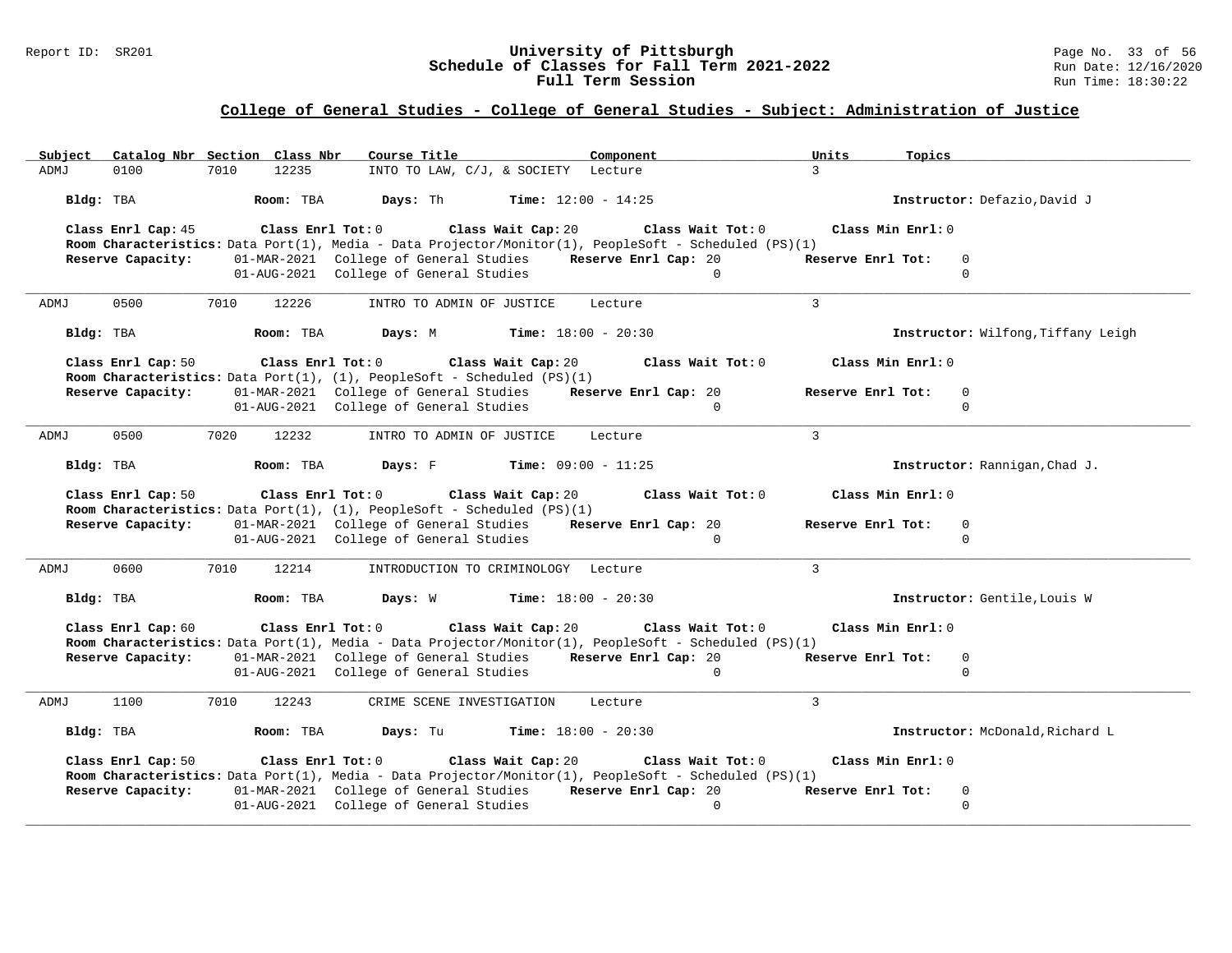### Report ID: SR201 **University of Pittsburgh University of Pittsburgh** Page No. 34 of 56<br>**Schedule of Classes for Fall Term 2021-2022** Run Date: 12/16/2020 **Schedule of Classes for Fall Term 2021-2022** Run Date: 12/16/2020 **Full Term Session Rundall Term Session Rundall Term Session**

| Catalog Nbr Section Class Nbr<br>Subject | Course Title                                                                                                                                                                                                                                                     | Component                                             | Units<br>Topics                                                    |
|------------------------------------------|------------------------------------------------------------------------------------------------------------------------------------------------------------------------------------------------------------------------------------------------------------------|-------------------------------------------------------|--------------------------------------------------------------------|
| 1100<br>ADMJ<br>7210                     | 22642<br>CRIME SCENE INVESTIGATION                                                                                                                                                                                                                               | Lecture                                               | $\mathcal{L}$                                                      |
| Bldg: TO BE ARRANGED                     | Room: TBA<br>Days: Tu                                                                                                                                                                                                                                            | <b>Time:</b> $18:00 - 20:30$                          | Instructor: Casey, Patrick Michael                                 |
| Class Enrl Cap: 25<br>Reserve Capacity:  | Class Enrl Tot: $0$<br>Class Wait Cap: 20<br>01-MAR-2021 College of General Studies                                                                                                                                                                              | Class Wait Tot: $0$<br>Reserve Enrl Cap: 25           | Class Min $Enr1: 0$<br>Reserve Enrl Tot:<br>$\overline{0}$         |
| 7510<br>1100<br>ADMJ                     | 26440<br>CRIME SCENE INVESTIGATION                                                                                                                                                                                                                               | Lecture                                               | $\overline{3}$                                                     |
| Bldg: WEB Based Class                    | Room: TBA<br>Days: TBA                                                                                                                                                                                                                                           | <b>Time:</b> $00:00 - 00:00$                          | Instructor: Strimlan, Edward Anthony                               |
| Class Enrl Cap: 20<br>Attributes: Online | Class Enrl Tot: 0<br>Class Wait Cap: 20                                                                                                                                                                                                                          | Class Wait Tot: 0                                     | Class Min Enrl: 0                                                  |
| Reserve Capacity:                        | 01-MAR-2021 College of General Studies<br>01-AUG-2021 College of General Studies                                                                                                                                                                                 | Reserve Enrl Cap: 15<br>$\Omega$                      | Reserve Enrl Tot:<br>$\mathbf 0$<br>$\Omega$                       |
| 1115<br>7010<br>ADMJ                     | 12244<br>CRIMINALISTICS                                                                                                                                                                                                                                          | Lecture                                               | $\overline{3}$                                                     |
| Bldg: TBA                                | Room: TBA<br>Days: Th                                                                                                                                                                                                                                            | <b>Time:</b> $18:00 - 20:30$                          | Instructor: Strimlan, Edward Anthony                               |
| Class Enrl Cap: 50<br>Reserve Capacity:  | Class Enrl Tot: 0<br>Class Wait Cap: 20<br>Room Characteristics: Data Port(1), Media - Slide Projector(1), Media - Data Projector/Monitor(1), PeopleSoft - Scheduled (PS)(1)<br>01-MAR-2021 College of General Studies<br>01-AUG-2021 College of General Studies | Class Wait Tot: 0<br>Reserve Enrl Cap: 20<br>$\Omega$ | Class Min Enrl: 0<br>Reserve Enrl Tot:<br>$\mathbf{0}$<br>$\Omega$ |
| 1118<br>7015<br>ADMJ                     | 22763<br>CRIMINALISTICS LAB                                                                                                                                                                                                                                      | Credit Laboratory                                     | $\mathbf{1}$                                                       |
| Bldg: Crawford Hall                      | <b>Room: 00170</b><br>Days: Th                                                                                                                                                                                                                                   | <b>Time:</b> $17:00 - 17:50$                          | Instructor: Strimlan, Edward Anthony                               |
| Class Enrl Cap: 12<br>Reserve Capacity:  | Class Enrl Tot: 0<br>Class Wait Cap: 10<br>01-MAR-2021 ADMJ PLAN                                                                                                                                                                                                 | Class Wait Tot: 0<br>Reserve Enrl Cap: 12             | Class Min Enrl: 0<br>Reserve Enrl Tot:<br>$\Omega$                 |
| 1200<br>7510<br>ADMJ                     | 27618<br>INTRO TO LAW ENFORCEMENT                                                                                                                                                                                                                                | Lecture                                               | $\overline{3}$                                                     |
| Bldg: WEB Based Class                    | Room: TBA<br>Days: TBA                                                                                                                                                                                                                                           | <b>Time:</b> $00:00 - 00:00$                          | Instructor: Ellies, Shawn K                                        |
| Class Enrl Cap: 20<br>Attributes: Online | Class $Enr1 Tot: 0$<br>Class Wait Cap: 20                                                                                                                                                                                                                        | Class Wait Tot: $0$                                   | Class Min Enrl: 0                                                  |
| Reserve Capacity:                        | 01-MAR-2021 College of General Studies<br>01-AUG-2021 College of General Studies                                                                                                                                                                                 | Reserve Enrl Cap: 20<br>$\Omega$                      | Reserve Enrl Tot:<br>$\mathbf 0$<br>$\Omega$                       |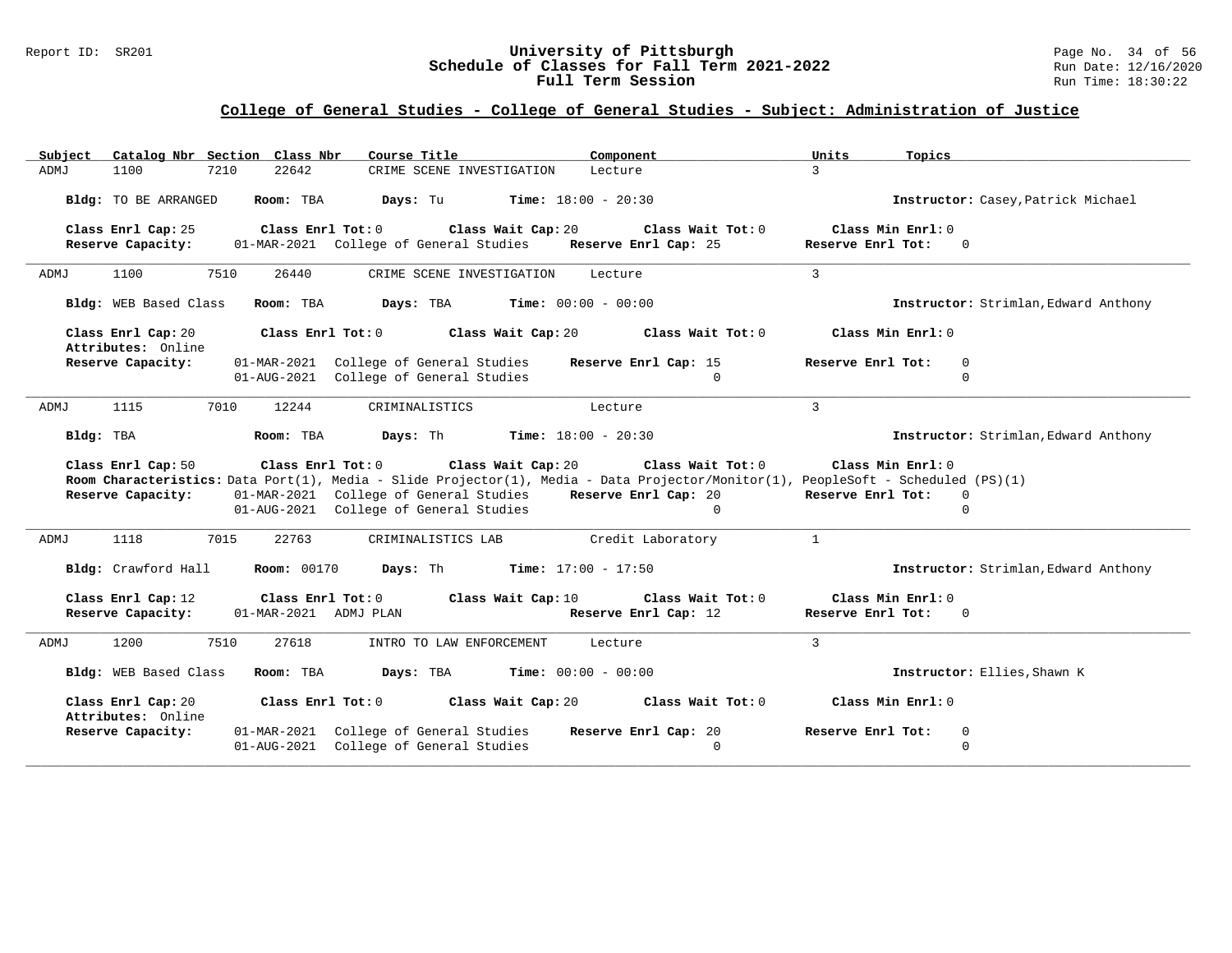### Report ID: SR201 **1988 Constrained Supervisity of Pittsburgh** Page No. 35 of 56 and Duniversity of Pittsburgh Page No. 35 of 56 and Duniversity of Pittsburgh Page No. 35 of 56 and Duniversity of Pittsburgh Page No. 35 of 5 **Schedule of Classes for Fall Term 2021-2022** Run Date: 12/16/2020 **Full Term Session Rundall Term Session Rundall Term Session**

| Subject |                                          | Catalog Nbr Section Class Nbr   | Course Title                                                                                                                                                          |                                              | Component                            | Units<br>Topics   |                                    |
|---------|------------------------------------------|---------------------------------|-----------------------------------------------------------------------------------------------------------------------------------------------------------------------|----------------------------------------------|--------------------------------------|-------------------|------------------------------------|
| ADMJ    | 1210                                     | 7010<br>12215                   | JUVENILE DELINQUENCY                                                                                                                                                  |                                              | Lecture                              | $\mathcal{R}$     |                                    |
|         | Bldg: TBA                                | Room: TBA                       | Days: M                                                                                                                                                               | <b>Time:</b> $18:00 - 20:30$                 |                                      |                   | Instructor: Woltshock, Eric J      |
|         | Class Enrl Cap: 50                       |                                 | Class Enrl Tot: $0$ Class Wait Cap: $20$ Class Wait Tot: $0$<br><b>Room Characteristics:</b> $(1)$ , PeopleSoft - Scheduled $(PS)(1)$                                 |                                              |                                      | Class Min Enrl: 0 |                                    |
|         | Reserve Capacity:                        |                                 | 01-MAR-2021 College of General Studies<br>01-AUG-2021 College of General Studies                                                                                      |                                              | Reserve Enrl Cap: 20<br>$\Omega$     | Reserve Enrl Tot: | $\Omega$<br>$\Omega$               |
| ADMJ    | 1220                                     | 7010<br>12234                   | DEVIANCE AND THE LAW                                                                                                                                                  | Lecture                                      |                                      | $\overline{3}$    |                                    |
|         | Bldg: TBA                                | Room: TBA                       |                                                                                                                                                                       | <b>Days:</b> W <b>Time:</b> $18:00 - 20:30$  |                                      |                   | Instructor: Turner, Denise Renette |
|         | Class Enrl Cap: 50                       |                                 | Class Enrl Tot: $0$ Class Wait Cap: $20$ Class Wait Tot: $0$<br>Room Characteristics: Data Port(1), Media - Data Projector/Monitor(1), PeopleSoft - Scheduled (PS)(1) |                                              |                                      | Class Min Enrl: 0 |                                    |
|         | Reserve Capacity:                        |                                 | 01-MAR-2021 College of General Studies Reserve Enrl Cap: 20                                                                                                           |                                              |                                      | Reserve Enrl Tot: | $\overline{0}$                     |
|         |                                          |                                 | 01-AUG-2021 College of General Studies                                                                                                                                |                                              | $\sim$ 0                             |                   | $\mathbf{0}$                       |
| ADMJ    | 1225                                     | 7510                            | 24331                                                                                                                                                                 | THE JUVENILE JUSTICE PROCESS Lecture         |                                      | $\mathcal{L}$     |                                    |
|         |                                          |                                 | Bldg: WEB Based Class Room: TBA Days: TBA                                                                                                                             | <b>Time:</b> $00:00 - 00:00$                 |                                      |                   | Instructor: Scahill, Meghan C      |
|         | Class Enrl Cap: 20<br>Attributes: Online |                                 | $Class$ $Enr1$ $Tot: 0$                                                                                                                                               |                                              | Class Wait Cap: 20 Class Wait Tot: 0 | Class Min Enrl: 0 |                                    |
|         | Reserve Capacity:                        |                                 | 01-MAR-2021 College of General Studies<br>01-AUG-2021 College of General Studies                                                                                      |                                              | Reserve Enrl Cap: 15<br>$\Omega$     | Reserve Enrl Tot: | $\mathbf 0$<br>$\Omega$            |
| ADMJ    | 1230                                     | 7010<br>12216                   | WHITE COLLAR CRIME                                                                                                                                                    |                                              | Lecture                              | $\overline{3}$    |                                    |
|         | Bldg: TBA                                | Room: TBA                       |                                                                                                                                                                       | <b>Days:</b> Tu <b>Time:</b> $14:30 - 16:55$ |                                      |                   | Instructor: Bober, Mitchell S      |
|         | Class Enrl Cap: 50                       |                                 | $Class$ $Enrl$ $Tot: 0$ $Class$ $Wait$ $Cap: 20$<br>Room Characteristics: Data Port(1), Media - Data Projector/Monitor(1), PeopleSoft - Scheduled (PS)(1)             |                                              | Class Wait Tot: 0                    | Class Min Enrl: 0 |                                    |
|         | Reserve Capacity:                        |                                 | 01-MAR-2021 College of General Studies Reserve Enrl Cap: 20                                                                                                           |                                              |                                      | Reserve Enrl Tot: | $\overline{0}$                     |
|         |                                          |                                 | 01-AUG-2021 College of General Studies                                                                                                                                |                                              | $\mathbf{0}$                         |                   | $\mathbf{0}$                       |
| ADMJ    | 1234                                     | 7510<br>26441                   |                                                                                                                                                                       | INTRODUCTION TO CYBERCRIME Lecture           |                                      | $\mathcal{L}$     |                                    |
|         |                                          | Bldg: WEB Based Class Room: TBA | Days: TBA                                                                                                                                                             | <b>Time:</b> $00:00 - 00:00$                 |                                      |                   | Instructor: Green, JoAnne G        |
|         | Class Enrl Cap: 20                       |                                 | Class Enrl Tot: $0$ Class Wait Cap: $20$ Class Wait Tot: $0$<br>Attributes: Online, European and Eurasian Studies, Russian & East European Studies                    |                                              |                                      | Class Min Enrl: 0 |                                    |
|         | Reserve Capacity:                        |                                 | 01-MAR-2021 College of General Studies Reserve Enrl Cap: 20                                                                                                           |                                              |                                      | Reserve Enrl Tot: | $\mathbf 0$                        |
|         |                                          |                                 | 01-AUG-2021 College of General Studies                                                                                                                                |                                              | $\Omega$                             |                   | $\Omega$                           |
|         |                                          |                                 |                                                                                                                                                                       |                                              |                                      |                   |                                    |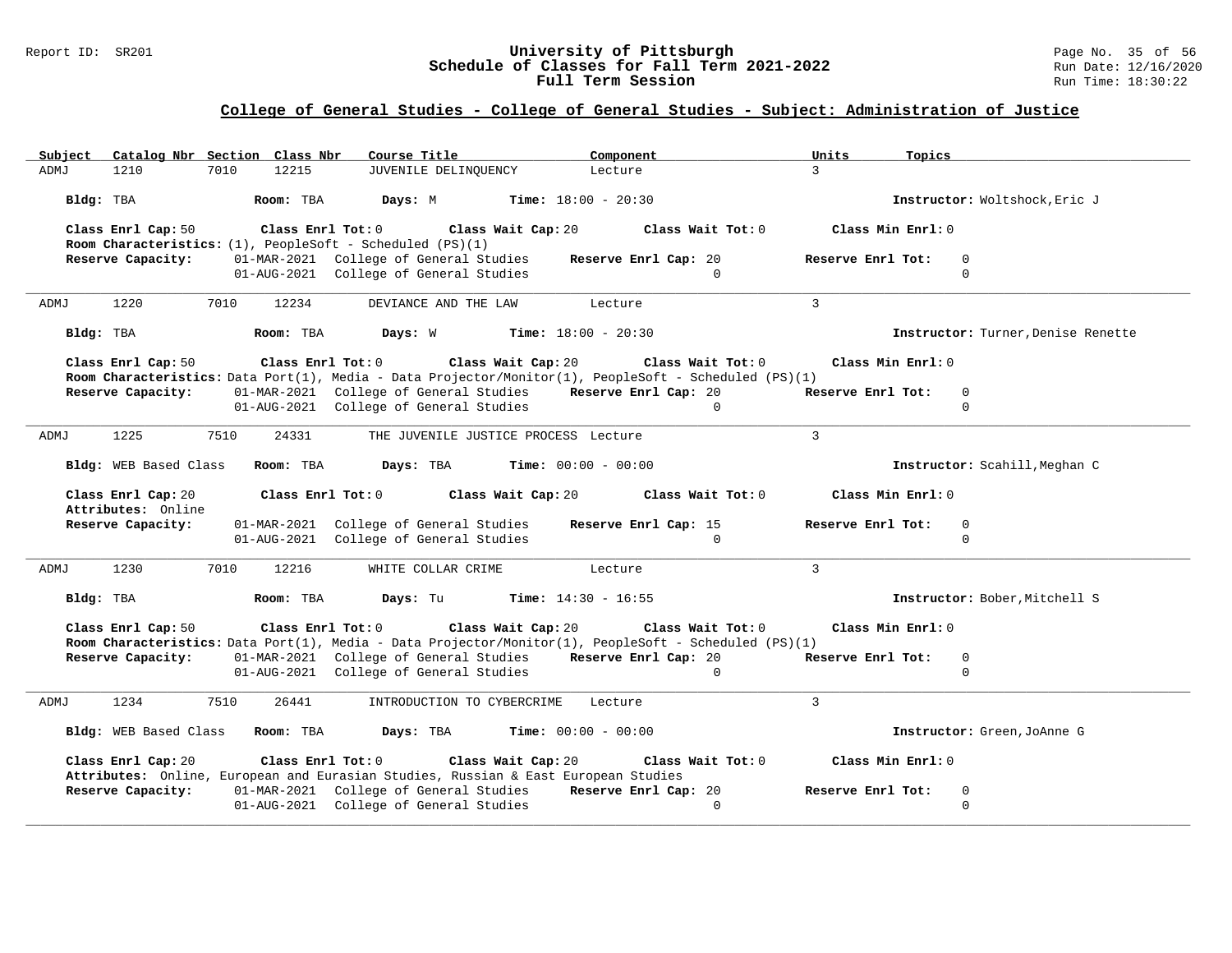### Report ID: SR201 **1988 Mage 10: SR201 University of Pittsburgh** Page No. 36 of 56<br>**Schedule of Classes for Fall Term 2021-2022** 2011 Page 12/16/2020 **Schedule of Classes for Fall Term 2021-2022** Run Date: 12/16/2020 **Full Term Session Rundall Term Session Rundall Term Session**

|      | Subject Catalog Nbr Section Class Nbr    |                   |           | Course Title            |                                                                                                                                                        |                              | Component                                                                                                                  | Units             | Topics                             |
|------|------------------------------------------|-------------------|-----------|-------------------------|--------------------------------------------------------------------------------------------------------------------------------------------------------|------------------------------|----------------------------------------------------------------------------------------------------------------------------|-------------------|------------------------------------|
| ADMJ | 1235                                     | 7010              | 12217     |                         | ORGANIZED CRIME                                                                                                                                        | Lecture                      |                                                                                                                            | $\mathcal{L}$     |                                    |
|      | Bldg: TBA                                |                   | Room: TBA | Days: Th                |                                                                                                                                                        | <b>Time:</b> $18:00 - 20:30$ |                                                                                                                            |                   | Instructor: Serge, Mark A          |
|      | Class Enrl Cap: 50                       | Class Enrl Tot: 0 |           |                         | Class Wait Cap: 20                                                                                                                                     |                              | Class Wait Tot: 0<br>Room Characteristics: Data Port(1), Media - Data Projector/Monitor(1), PeopleSoft - Scheduled (PS)(1) | Class Min Enrl: 0 |                                    |
|      | Reserve Capacity:                        |                   |           |                         | 01-MAR-2021 College of General Studies                                                                                                                 |                              | Reserve Enrl Cap: 20                                                                                                       | Reserve Enrl Tot: | $\Omega$                           |
|      |                                          |                   |           |                         | 01-AUG-2021 College of General Studies                                                                                                                 |                              | $\Omega$                                                                                                                   |                   | $\Omega$                           |
| ADMJ | 1236                                     | 7510              | 26442     |                         | INTERNATIONAL ORGANIZED CRIME Lecture                                                                                                                  |                              |                                                                                                                            | $\overline{3}$    |                                    |
|      | Bldg: WEB Based Class Room: TBA          |                   |           | Days: TBA               |                                                                                                                                                        | <b>Time:</b> $00:00 - 00:00$ |                                                                                                                            |                   | Instructor: McClusky, Andrew       |
|      | Class Enrl Cap: 20                       |                   |           | Class Enrl Tot: 0       | Class Wait Cap: 20                                                                                                                                     |                              | Class Wait Tot: 0                                                                                                          | Class Min Enrl: 0 |                                    |
|      | Reserve Capacity:                        |                   |           |                         | 01-MAR-2021 College of General Studies Reserve Enrl Cap: 15                                                                                            |                              | Attributes: Online, Asian Studies, European and Eurasian Studies, Global Studies, Russian & East European Studies          | Reserve Enrl Tot: | $\mathbf 0$                        |
|      |                                          |                   |           |                         | 01-AUG-2021 College of General Studies                                                                                                                 |                              | $\Omega$                                                                                                                   |                   | $\Omega$                           |
|      |                                          |                   |           |                         |                                                                                                                                                        |                              |                                                                                                                            |                   |                                    |
| ADMJ | 1238                                     | 7010              | 17666     |                         | CYBER SECURTY/LAW/MONY LAUNDERLecture                                                                                                                  |                              |                                                                                                                            | $\mathbf{3}$      |                                    |
|      | Bldg: TBA                                |                   | Room: TBA | Days: W                 |                                                                                                                                                        | $Time: 18:00 - 20:30$        |                                                                                                                            |                   | Instructor: Grillo, Sean           |
|      | Class Enrl Cap: 50                       | Class Enrl Tot: 0 |           |                         | Class Wait Cap: 20                                                                                                                                     |                              | Class Wait Tot: 0                                                                                                          | Class Min Enrl: 0 |                                    |
|      | Attributes: Global Studies               |                   |           |                         |                                                                                                                                                        |                              |                                                                                                                            |                   |                                    |
|      | Reserve Capacity:                        |                   |           |                         | Room Characteristics: Media - Data Projector/Monitor(1), PeopleSoft - Scheduled (PS)(1)<br>01-MAR-2021 College of General Studies Reserve Enrl Cap: 20 |                              |                                                                                                                            | Reserve Enrl Tot: | $\mathbf 0$                        |
|      |                                          |                   |           |                         | 01-AUG-2021 College of General Studies                                                                                                                 |                              | $\Omega$                                                                                                                   |                   | $\Omega$                           |
|      |                                          |                   |           |                         |                                                                                                                                                        |                              |                                                                                                                            |                   |                                    |
| ADMJ | 1242                                     | 7510              | 26700     |                         | GENDER, RACE, CLASS, AND CRIMELecture                                                                                                                  |                              |                                                                                                                            | $\overline{3}$    |                                    |
|      | Bldg: WEB Based Class                    |                   | Room: TBA | Days: TBA               |                                                                                                                                                        | <b>Time:</b> $00:00 - 00:00$ |                                                                                                                            |                   | Instructor: McLee, Tiffany Ann     |
|      | Class Enrl Cap: 20<br>Attributes: Online |                   |           | Class Enrl Tot: 0       | Class Wait Cap: 20                                                                                                                                     |                              | Class Wait Tot: 0                                                                                                          | Class Min Enrl: 0 |                                    |
|      | Reserve Capacity:                        |                   |           |                         | 01-MAR-2021 College of General Studies                                                                                                                 |                              | Reserve Enrl Cap: 15                                                                                                       | Reserve Enrl Tot: | $\Omega$                           |
|      |                                          |                   |           |                         | 01-AUG-2021 College of General Studies                                                                                                                 |                              | $\Omega$                                                                                                                   |                   | $\Omega$                           |
|      |                                          |                   |           |                         |                                                                                                                                                        |                              |                                                                                                                            |                   |                                    |
| ADMJ | 1265                                     | 7510              | 12233     |                         | ADVANCED TOPICS IN CRIMINOLOGYLecture                                                                                                                  |                              |                                                                                                                            | $\overline{3}$    |                                    |
|      | Bldg: WEB Based Class Room: TBA          |                   |           | Days: TBA               |                                                                                                                                                        | <b>Time:</b> $00:00 - 00:00$ |                                                                                                                            |                   | Instructor: Hiers, Wesley Jonathan |
|      | Class Enrl Cap: 20<br>Attributes: Online |                   |           | $Class$ $Enr1$ $Tot: 0$ | Class Wait Cap: 20                                                                                                                                     |                              | Class Wait Tot: 0                                                                                                          | Class Min Enrl: 0 |                                    |
|      | Room Characteristics: Data Port(1), (1)  |                   |           |                         |                                                                                                                                                        |                              |                                                                                                                            |                   |                                    |
|      | Reserve Capacity:                        |                   |           |                         | 01-MAR-2021 College of General Studies                                                                                                                 |                              | Reserve Enrl Cap: 20                                                                                                       | Reserve Enrl Tot: | $\mathbf 0$                        |
|      |                                          |                   |           |                         | 01-AUG-2021 College of General Studies                                                                                                                 |                              | $\Omega$                                                                                                                   |                   | $\Omega$                           |
|      |                                          |                   |           |                         |                                                                                                                                                        |                              |                                                                                                                            |                   |                                    |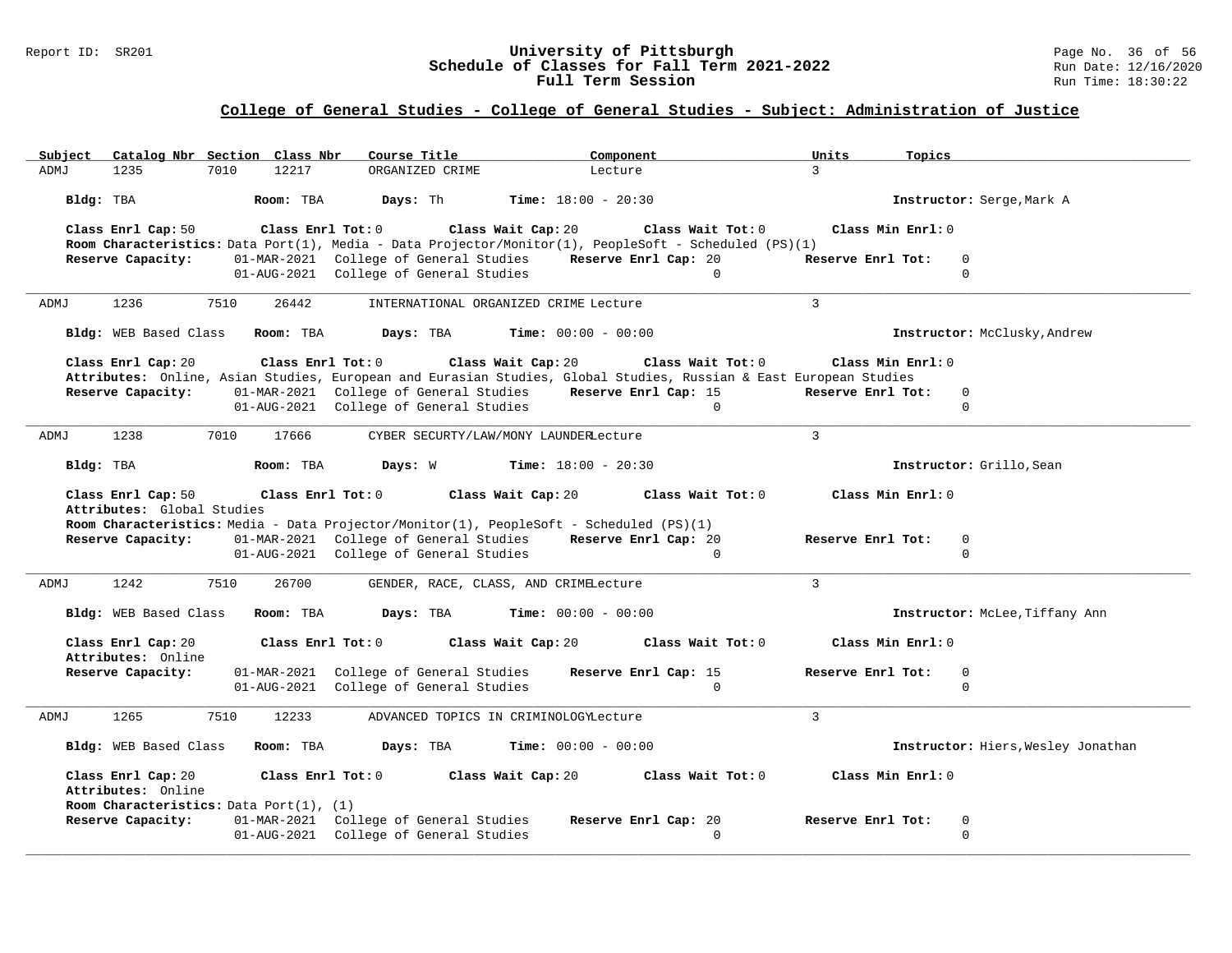### Report ID: SR201 **University of Pittsburgh University of Pittsburgh** Page No. 37 of 56<br>**Schedule of Classes for Fall Term 2021-2022** Run Date: 12/16/2020 **Schedule of Classes for Fall Term 2021-2022** Run Date: 12/16/2020 **Full Term Session Rundall Term Session Rundall Term Session**

| Catalog Nbr Section Class Nbr<br>Subject                                                                                                                                                                                       | Course Title                              | Component            | Units<br>Topics   |                                     |
|--------------------------------------------------------------------------------------------------------------------------------------------------------------------------------------------------------------------------------|-------------------------------------------|----------------------|-------------------|-------------------------------------|
| 1300<br>7510<br>24332<br><b>ADMJ</b>                                                                                                                                                                                           | INTRODUCTION TO CORRECTIONS Lecture       |                      | $\mathcal{R}$     |                                     |
| Bldg: WEB Based Class<br>Room: TBA                                                                                                                                                                                             | Days: TBA<br><b>Time:</b> $00:00 - 00:00$ |                      |                   | Instructor: Ellies, Shawn K         |
| Class Enrl Cap: 20<br>Class Enrl Tot: 0<br>Attributes: Online                                                                                                                                                                  | Class Wait Cap: 20                        | Class Wait Tot: 0    | Class Min Enrl: 0 |                                     |
| Reserve Capacity:                                                                                                                                                                                                              | 01-MAR-2021 College of General Studies    | Reserve Enrl Cap: 15 | Reserve Enrl Tot: | $\Omega$                            |
|                                                                                                                                                                                                                                | 01-AUG-2021 College of General Studies    | $\Omega$             |                   | $\Omega$                            |
| 1400<br>7010<br>12224<br>ADMJ                                                                                                                                                                                                  | INTRODUCTION TO CRIMINAL LAW Lecture      |                      | 3                 |                                     |
| Bldg: TBA<br>Room: TBA                                                                                                                                                                                                         | <b>Time:</b> $18:00 - 20:30$<br>Days: W   |                      |                   | Instructor: Korman, David Milton    |
| Room: TBA<br>Bldg: TBA                                                                                                                                                                                                         | Days: W<br><b>Time:</b> $18:30 - 20:30$   |                      | Instructor: Staff |                                     |
| Class Enrl Cap: 20<br>Room Characteristics: Data Port(1), Media - DVD/Blue-ray(1), (1), PeopleSoft - Scheduled (PS)(1)<br>Combined Section ID: 0042(LEGLST/1140/ADMJ/1400) - LEGLST 1140(#12221)                               | Class Enrl Tot: 0 Class Wait Cap: 20      | Class Wait Tot: 0    | Class Min Enrl: 0 |                                     |
| Reserve Capacity:                                                                                                                                                                                                              | 01-MAR-2021 College of General Studies    | Reserve Enrl Cap: 10 | Reserve Enrl Tot: | $\mathbf 0$                         |
|                                                                                                                                                                                                                                | 01-AUG-2021 College of General Studies    | $\Omega$             |                   | $\Omega$                            |
| 1400<br>7020<br>12223<br>ADMJ                                                                                                                                                                                                  | INTRODUCTION TO CRIMINAL LAW Lecture      |                      | $\mathbf{3}$      |                                     |
| Room: TBA<br>Bldg: TBA                                                                                                                                                                                                         | Days: Tu<br><b>Time:</b> $14:30 - 16:55$  |                      |                   | Instructor: Ford, Sheila M          |
| Class Enrl Cap: 25<br>Room Characteristics: Data Port(1), Media - DVD/Blue-ray(1), Media - Data Projector/Monitor(1), PeopleSoft - Scheduled (PS)(1)<br>Combined Section ID: 0041(LEGLST/1140/ADMJ/1400) - LEGLST 1140(#12220) | Class Enrl Tot: 0 Class Wait Cap: 20      | Class Wait Tot: 0    | Class Min Enrl: 0 |                                     |
| Reserve Capacity:                                                                                                                                                                                                              | 01-MAR-2021 College of General Studies    | Reserve Enrl Cap: 10 | Reserve Enrl Tot: | $\Omega$                            |
|                                                                                                                                                                                                                                | 01-AUG-2021 College of General Studies    | $\Omega$             |                   | $\Omega$                            |
| 1400<br>7510<br>27043<br>ADMJ                                                                                                                                                                                                  | INTRODUCTION TO CRIMINAL LAW Lecture      |                      | 3                 |                                     |
| Bldg: WEB Based Class<br>Room: TBA                                                                                                                                                                                             | <b>Time:</b> $00:00 - 00:00$<br>Days: TBA |                      |                   | Instructor: Ritacco, Poppi Caroline |
| Class Enrl Cap: 10<br>Class Enrl Tot: 0<br>Attributes: Online<br>Combined Section ID: 0001(LEGLST/1140/ADMJ/1400) - LEGLST 1140(#27044)                                                                                        | Class Wait Cap: 10                        | Class Wait Tot: 0    | Class Min Enrl: 0 |                                     |
| Reserve Capacity:                                                                                                                                                                                                              | 01-MAR-2021 College of General Studies    | Reserve Enrl Cap: 10 | Reserve Enrl Tot: | $\mathbf 0$                         |
|                                                                                                                                                                                                                                | 01-AUG-2021 College of General Studies    | $\Omega$             |                   | $\Omega$                            |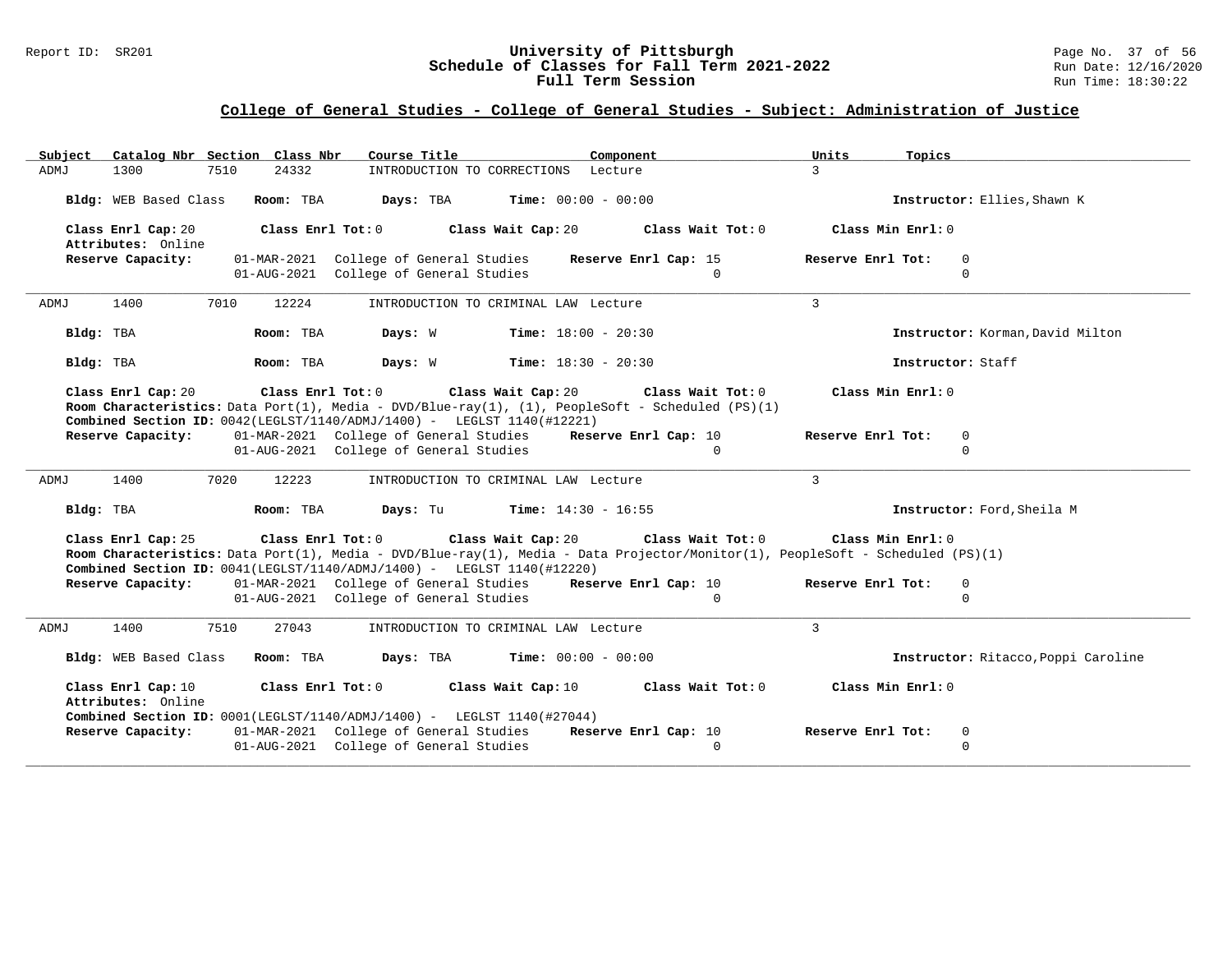### Report ID: SR201 **University of Pittsburgh University of Pittsburgh** Page No. 38 of 56<br>**Schedule of Classes for Fall Term 2021-2022** Run Date: 12/16/2020 **Schedule of Classes for Fall Term 2021-2022** Run Date: 12/16/2020 **Full Term Session Rundall Term Session Rundall Term Session**

| Catalog Nbr Section Class Nbr<br>Subject                                                                                                                                 | Course Title<br>Component                                                               | Units<br>Topics                     |
|--------------------------------------------------------------------------------------------------------------------------------------------------------------------------|-----------------------------------------------------------------------------------------|-------------------------------------|
| 7010<br>12227<br>ADMJ<br>1410                                                                                                                                            | INTRO TO CRIMINAL PROCEDURE<br>Lecture                                                  | 3                                   |
| Bldg: TBA<br>Room: TBA                                                                                                                                                   | Days: Tu<br><b>Time:</b> $18:00 - 20:30$                                                | Instructor: Cercone, David Stewart  |
| Class Enrl Cap: 25<br>Class Enrl Tot: 0                                                                                                                                  | Class Wait Cap: 20<br>Class Wait Tot: 0                                                 | Class Min Enrl: 0                   |
| <b>Room Characteristics:</b> Data Port(1), $(1)$ , PeopleSoft - Scheduled $(PS)(1)$<br><b>Combined Section ID:</b> $0040$ (LEGLTST/1141/ADMJ/1410) - LEGLST 1141(#12236) |                                                                                         |                                     |
| Reserve Capacity:                                                                                                                                                        | 01-MAR-2021 College of General Studies<br>Reserve Enrl Cap: 10                          | Reserve Enrl Tot:<br>$\overline{0}$ |
|                                                                                                                                                                          | 01-AUG-2021 College of General Studies<br>$\Omega$                                      | $\Omega$                            |
| 1425<br>7010<br>17019<br>ADMJ                                                                                                                                            | PRINCIPLES HOMELAND SECURITY Lecture                                                    | 3                                   |
| Bldg: TBA<br>Room: TBA                                                                                                                                                   | <b>Time:</b> $18:00 - 20:30$<br>Days: Tu                                                | Instructor: Bober, Mitchell S       |
| Class Enrl Cap: 25<br>Class Enrl Tot: 0                                                                                                                                  | Class Wait Cap: 20<br>Class Wait Tot: 0                                                 | Class Min Enrl: 0                   |
| Attributes: Global Studies                                                                                                                                               |                                                                                         |                                     |
| Combined Section ID: 0209(ADMJ 1425/PUBSRV 1425) - PUBSRV 1425(#17020)                                                                                                   | Room Characteristics: Media - Data Projector/Monitor(1), PeopleSoft - Scheduled (PS)(1) |                                     |
| Reserve Capacity:                                                                                                                                                        | 01-MAR-2021 College of General Studies<br>Reserve Enrl Cap: 10                          | Reserve Enrl Tot:<br>0              |
|                                                                                                                                                                          | 01-AUG-2021 College of General Studies<br>$\Omega$                                      | $\Omega$                            |
| 1450<br>7510<br>25496<br>ADMJ                                                                                                                                            | CRITICAL ISS IN CRIMNL JUSTICELecture                                                   | 3                                   |
| Bldg: WEB Based Class<br>Room: TBA                                                                                                                                       | Days: TBA<br><b>Time:</b> $00:00 - 00:00$                                               | Instructor: Hiers, Wesley Jonathan  |
| Class Enrl Cap: 20<br>Class Enrl Tot: 0<br>Attributes: Online                                                                                                            | Class Wait Tot: 0<br>Class Wait Cap: 20                                                 | Class Min Enrl: 0                   |
| Reserve Capacity:<br>01-MAR-2021                                                                                                                                         | College of General Studies<br>Reserve Enrl Cap: 15                                      | Reserve Enrl Tot:<br>0              |
| 01-AUG-2021                                                                                                                                                              | College of General Studies<br>$\mathbf{0}$                                              | $\mathbf 0$                         |
| 1901<br>7010<br>12218<br>ADMJ                                                                                                                                            | INDEPENDENT STUDY<br>Independent Study                                                  | $1 - 6$                             |
| Bldg: TO BE ARRANGED<br>Room: TBA                                                                                                                                        | Days: TBA<br><b>Time:</b> $00:00 - 00:00$                                               | Instructor: Hiers, Wesley Jonathan  |
| Class Enrl Cap: 25<br>Class Enrl Tot: 0                                                                                                                                  | Class Wait Cap: 20<br>Class Wait Tot: 0                                                 | Class Min $Enrl: 0$                 |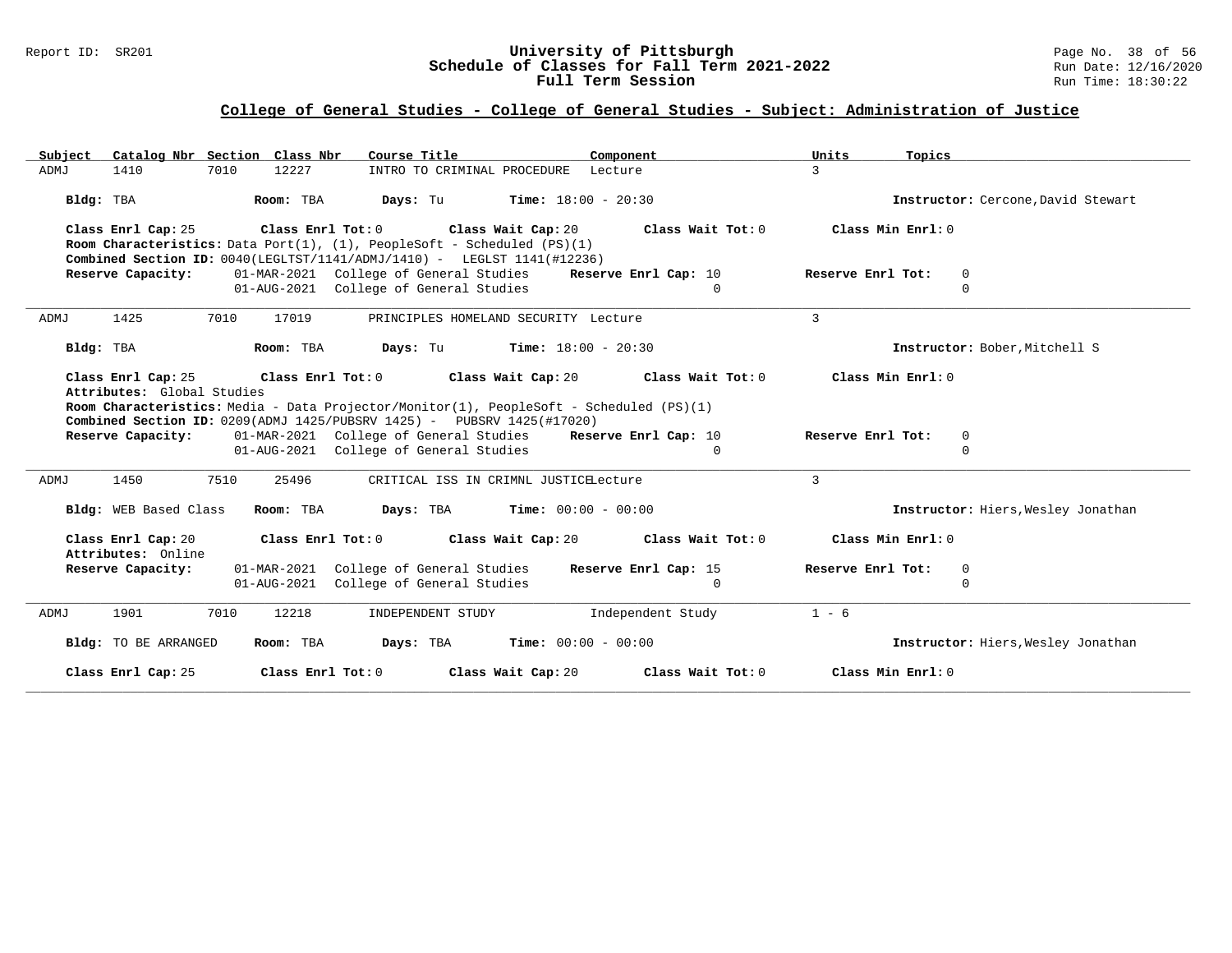#### Report ID: SR201 **1988 Constructed Supervisity of Pittsburgh** Page No. 39 of 56 **University of Pittsburgh** Page No. 39 of 56 **Schedule of Classes for Fall Term 2021-2022** Run Date: 12/16/2020 **Schedule of Classes for Fall Term 2021-2022** Run Date: 12/16/2021<br>**Full Term Session** Run Time: 18:30:22 Full Term Session

#### **College of General Studies - College of General Studies - Subject: College of General Studies**

| Subject | Catalog Nbr Section Class Nbr |      |                   | Course Title                                                                                          |                          | Component            | Units             | Topics            |
|---------|-------------------------------|------|-------------------|-------------------------------------------------------------------------------------------------------|--------------------------|----------------------|-------------------|-------------------|
| CGS     | 0092                          | 7710 | 22643             |                                                                                                       | MASTERING THE UNIVERSITY | Lecture              |                   |                   |
|         | Bldg: TBA                     |      | Room: TBA         | Days: TBA                                                                                             | Time: TBA                |                      |                   | Instructor: Staff |
|         | Class Enrl Cap: 20            |      | Class Enrl Tot: 0 |                                                                                                       | Class Wait Cap: 20       | Class Wait Tot: 0    |                   | Class Min Enrl: 0 |
|         | Attributes: Hybrid            |      |                   |                                                                                                       |                          |                      |                   |                   |
|         | Reserve Capacity:             |      |                   | <b>Room Characteristics:</b> PeopleSoft - Scheduled (PS)(1)<br>01-MAR-2021 College of General Studies |                          | Reserve Enrl Cap: 20 | Reserve Enrl Tot: | $\mathbf{0}$      |
|         |                               |      |                   |                                                                                                       |                          |                      |                   |                   |
| CGS     | 0092                          | 7720 | 28623             |                                                                                                       | MASTERING THE UNIVERSITY | Lecture              |                   |                   |
|         | Bldg: TBA                     |      | Room: TBA         | Days: TBA                                                                                             | Time: TBA                |                      |                   | Instructor: Staff |
|         | Class Enrl Cap: 20            |      | Class Enrl Tot: 0 |                                                                                                       | Class Wait Cap: 20       | Class Wait Tot: 0    |                   | Class Min Enrl: 0 |
|         | Attributes: Hybrid            |      |                   |                                                                                                       |                          |                      |                   |                   |
|         |                               |      |                   | Room Characteristics: Media - Data Projector/Monitor(1)                                               |                          |                      |                   |                   |

This course is designed to aid student veterans with their transition from military life into an academic setting. Students will explore strategies, techniques and ways of thought aimed at improving their personal knowledge base of resources for veterans, organizational skills, and communication skills. These elements will not only aid students in their academic pursuits, but career aspirations as well. Additionally, students will examine elements of university culture, peer networking, and community engagement to improve academic success and build a local support network. This course is ideal for veteran and active military students looking to engage with the military affiliated community and utilize available resources in order to enhance academic performance

| CGS | 1900                                     | 7710 | 22623             |                                                                       | CHOOSING YOUR PATH: INTERNSHIPInternship |                      | - 6                |                   |
|-----|------------------------------------------|------|-------------------|-----------------------------------------------------------------------|------------------------------------------|----------------------|--------------------|-------------------|
|     | Bldg: TBA                                |      | Room: TBA         | Days: TBA                                                             | Time: TBA                                |                      |                    | Instructor: Staff |
|     | Class Enrl Cap: 20<br>Attributes: Hybrid |      | Class Enrl Tot: 0 |                                                                       | Class Wait Cap: 20                       | Class Wait Tot: $0$  | Class Min $Enr1:0$ |                   |
|     |                                          |      |                   | <b>Room Characteristics:</b> $(1)$ , PeopleSoft - Scheduled $(PS)(1)$ |                                          |                      |                    |                   |
|     | Reserve Capacity:                        |      |                   | 01-MAR-2021 College of General Studies                                |                                          | Reserve Enrl Cap: 15 | Reserve Enrl Tot:  |                   |
|     |                                          |      | 01-AUG-2021       | College of General Studies                                            |                                          |                      |                    |                   |

The instructor must approve all internships, and a permission number is required to enroll. This is a CGS hybrid online course delivered through the CANVAS learning management system (LMS) and in-person/on-campus. This class section combines web-based interaction, and on-campus class meetings as outlined in the class syllabus and schedule. Students must have reliable internet access to take this course.

| CGS | 1901                 | 22644<br>7710 | INDEPENDENT STUDY                      | Independent Study                       | $1 - 6$                          |
|-----|----------------------|---------------|----------------------------------------|-----------------------------------------|----------------------------------|
|     | Bldg: TO BE ARRANGED | Room: TBA     | Days: TBA                              | <b>Time:</b> $00:00 - 00:00$            | Instructor: Burdsall, Mark David |
|     | Class Enrl Cap: 20   |               | Class Enrl Tot: 0                      | Class Wait Tot: 0<br>Class Wait Cap: 20 | Class Min Enrl: 0                |
|     | Reserve Capacity:    |               | 01-MAR-2021 College of General Studies | Reserve Enrl Cap: 10                    | Reserve Enrl Tot:<br>0           |
|     |                      |               | 01-AUG-2021 College of General Studies |                                         |                                  |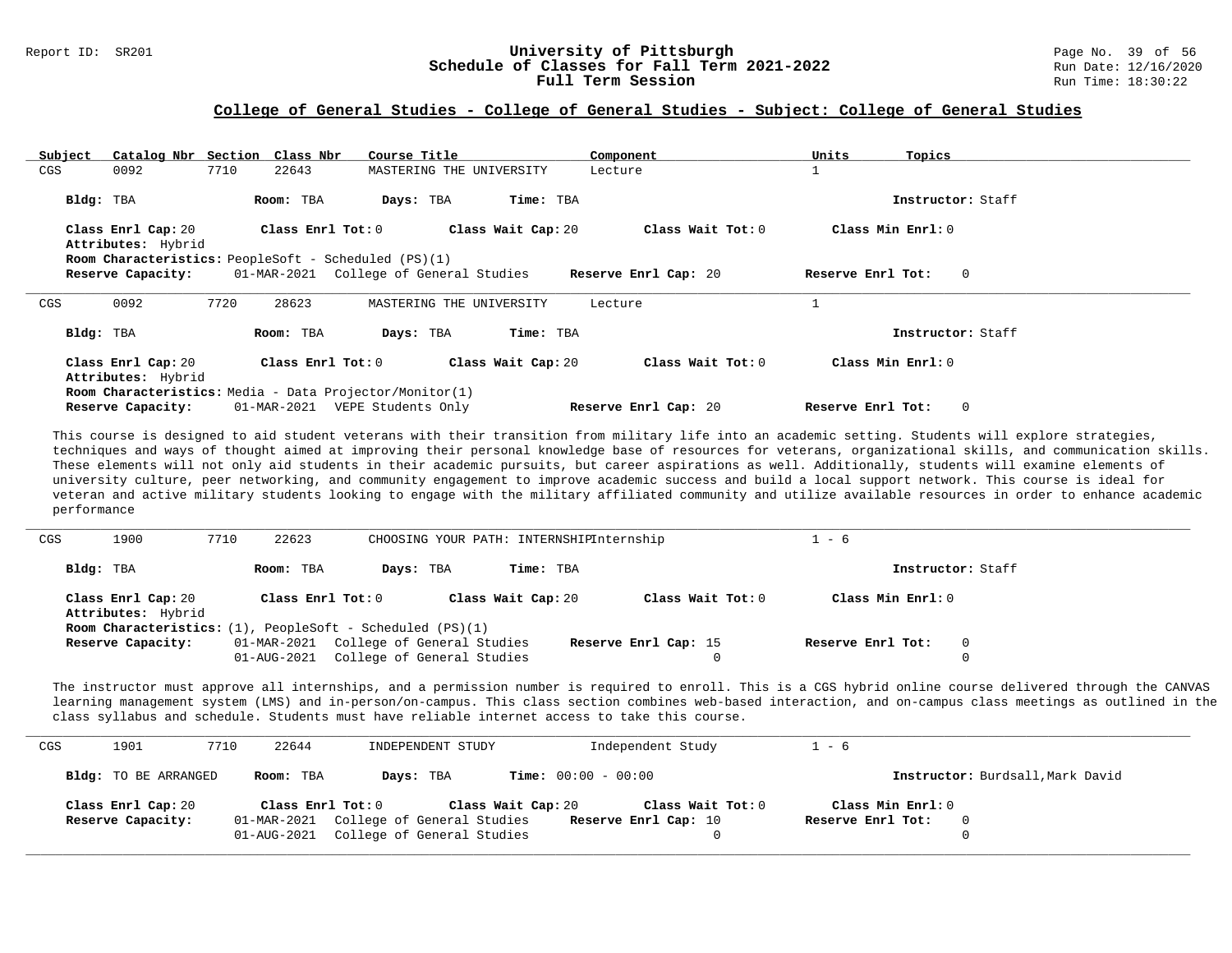### Report ID: SR201 **University of Pittsburgh** Page No. 40 of 56 **Schedule of Classes for Fall Term 2021-2022** Run Date: 12/16/2020 **Full Term Session Rundall Term Session Rundall Term Session**

### **College of General Studies - College of General Studies - Subject: Leadership**

| Subject   | Catalog Nbr Section Class Nbr |      |                   | Course Title                                                                      | Component                    | Units             | Topics                                 |
|-----------|-------------------------------|------|-------------------|-----------------------------------------------------------------------------------|------------------------------|-------------------|----------------------------------------|
| LDRSHP    | 1100                          | 7020 | 23665             | THEORIES OF LEADERSHIP                                                            | Lecture                      |                   |                                        |
| Bldg: TBA |                               |      | Room: TBA         | Days: M                                                                           | <b>Time:</b> $18:00 - 20:30$ |                   | Instructor: Ouarterman, Antonio Marcel |
|           | Class Enrl Cap: 30            |      | Class Enrl Tot: 0 | Class Wait Cap: 20<br><b>Room Characteristics:</b> PeopleSoft - Scheduled (PS)(1) | Class Wait Tot: 0            |                   | Class Min Enrl: 0                      |
|           | Reserve Capacity:             |      | 01-AUG-2021       | 01-MAR-2021 College of General Studies<br>College of General Studies              | Reserve Enrl Cap: 20         | Reserve Enrl Tot: | $\Omega$                               |
|           |                               |      |                   |                                                                                   |                              |                   |                                        |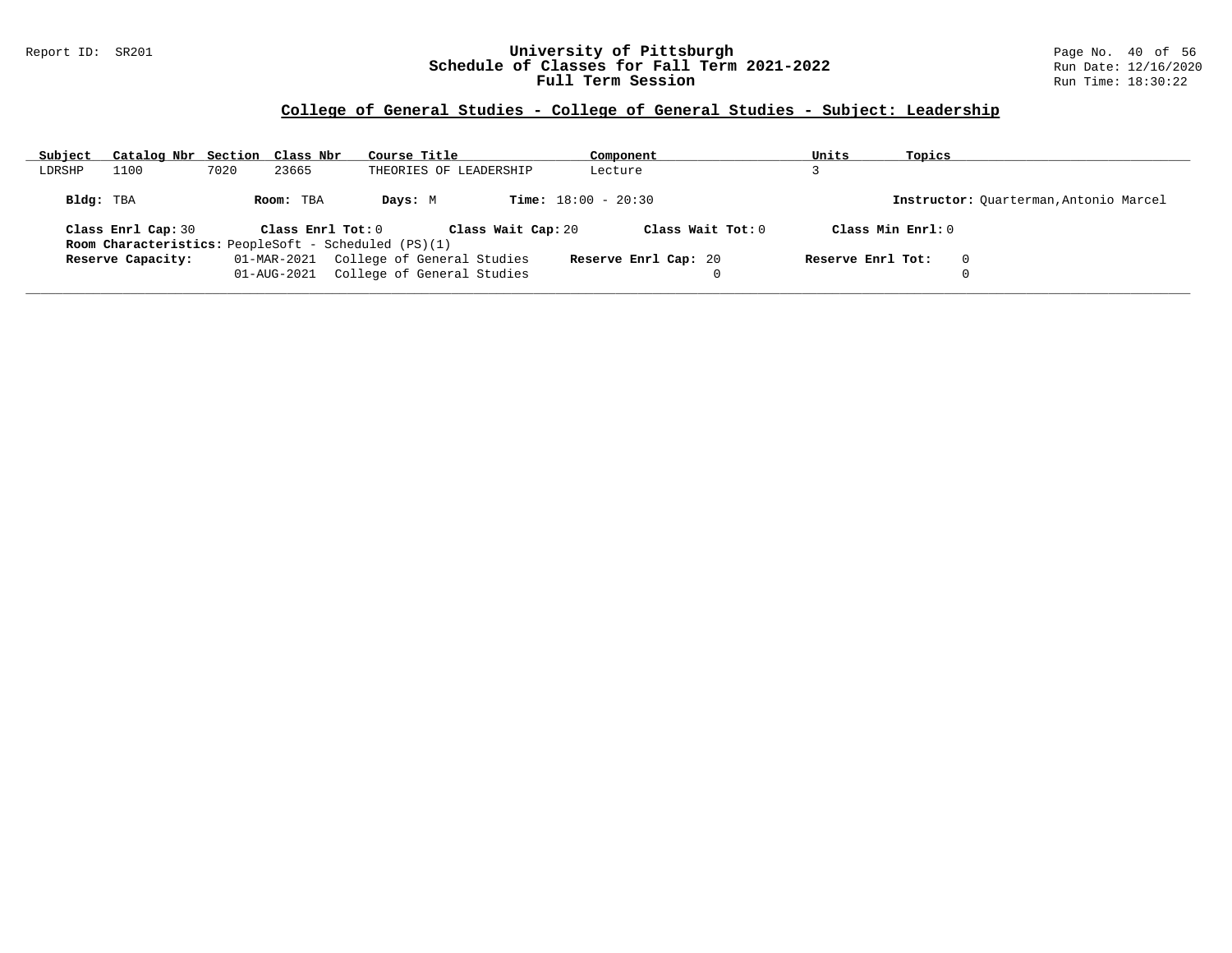### Report ID: SR201 **University of Pittsburgh** Page No. 41 of 56 **Schedule of Classes for Fall Term 2021-2022** Run Date: 12/16/2020 **Full Term Session Rundall Term Session Rundall Term Session**

# **College of General Studies - College of General Studies - Subject: Legal Studies**

| Subject Catalog Nbr Section Class Nbr                                                        | Course Title                           | Component                                                                                                                                        | Units<br>Topics                              |  |
|----------------------------------------------------------------------------------------------|----------------------------------------|--------------------------------------------------------------------------------------------------------------------------------------------------|----------------------------------------------|--|
| 7010<br>LEGLST<br>0080                                                                       | 12225                                  | INTRODUCTION TO LEGAL STUDIES Lecture                                                                                                            | $\mathcal{L}$                                |  |
| Bldg: TBA                                                                                    | Room: TBA<br>Days: Th                  | <b>Time:</b> $18:00 - 20:30$                                                                                                                     | Instructor: Cercone, David Stewart           |  |
| Class Enrl Cap: 50<br>Room Characteristics: (1), PeopleSoft - Scheduled (PS)(1)              | Class Enrl Tot: 0                      | Class Wait Cap: 20<br>Class Wait Tot: 0                                                                                                          | Class Min Enrl: 0                            |  |
| Reserve Capacity:                                                                            | 01-MAR-2021 College of General Studies | Reserve Enrl Cap: 20                                                                                                                             | Reserve Enrl Tot:<br>0                       |  |
|                                                                                              | 01-AUG-2021 College of General Studies | $\Omega$                                                                                                                                         | $\Omega$                                     |  |
| 0080<br>7020<br>LEGLST                                                                       | 12219                                  | INTRODUCTION TO LEGAL STUDIES Lecture                                                                                                            | $\mathbf{3}$                                 |  |
| Bldg: TBA                                                                                    | Room: TBA<br>Davs: Th                  | <b>Time:</b> $14:30 - 16:55$                                                                                                                     | Instructor: Firestone, Nathan                |  |
| Class Enrl Cap: 39                                                                           | Class Enrl Tot: 0                      | Class Wait Cap: 20<br>Class Wait Tot: 0<br>Room Characteristics: Data Port(1), Media - Data Projector/Monitor(1), PeopleSoft - Scheduled (PS)(1) | Class Min Enrl: 0                            |  |
| Reserve Capacity:                                                                            | 01-MAR-2021 College of General Studies | Reserve Enrl Cap: 20                                                                                                                             | Reserve Enrl Tot:<br>$\Omega$                |  |
|                                                                                              | 01-AUG-2021 College of General Studies | $\Omega$                                                                                                                                         | $\Omega$                                     |  |
| 0080<br>7030<br>LEGLST                                                                       | 28363                                  | INTRODUCTION TO LEGAL STUDIES Lecture                                                                                                            | 3                                            |  |
| Bldg: TBA                                                                                    | Days: Tu<br>Room: TBA                  | <b>Time:</b> $18:00 - 20:30$                                                                                                                     | Instructor: Epstein, Arnold                  |  |
| Class Enrl Cap: 50                                                                           | Class Enrl Tot: 0 Class Wait Cap: 20   | Class Wait Tot: 0                                                                                                                                | Class Min Enrl: 0                            |  |
|                                                                                              |                                        |                                                                                                                                                  |                                              |  |
|                                                                                              |                                        | Room Characteristics: Media - Data Projector/Monitor(1), PeopleSoft - Scheduled (PS)(1)                                                          |                                              |  |
| Reserve Capacity:                                                                            | 01-AUG-2021 College of General Studies | 01-MAR-2021 College of General Studies Reserve Enrl Cap: 20<br>$\Omega$                                                                          | Reserve Enrl Tot:<br>$\mathbf 0$<br>$\Omega$ |  |
|                                                                                              |                                        |                                                                                                                                                  |                                              |  |
| 0080<br>7510<br>LEGLST                                                                       | 26443                                  | INTRODUCTION TO LEGAL STUDIES Lecture                                                                                                            | $\mathbf{3}$                                 |  |
| Bldg: WEB Based Class                                                                        | Room: TBA<br>Days: TBA                 | <b>Time:</b> $00:00 - 00:00$                                                                                                                     | Instructor: Scahill, Meghan C                |  |
| Class Enrl Cap: 20                                                                           | Class Enrl Tot: 0                      | Class Wait Cap: 20<br>Class Wait Tot: 0                                                                                                          | Class Min Enrl: 0                            |  |
| Attributes: Online<br>Reserve Capacity:                                                      | 01-MAR-2021 College of General Studies | Reserve Enrl Cap: 20                                                                                                                             | Reserve Enrl Tot:<br>$\mathbf 0$             |  |
|                                                                                              | 01-AUG-2021 College of General Studies | $\Omega$                                                                                                                                         | $\Omega$                                     |  |
| 7010<br>1140<br>LEGLST                                                                       | 12221                                  | INTRODUCTION TO CRIMINAL LAW Lecture                                                                                                             | $\mathcal{E}$                                |  |
| Bldg: TBA                                                                                    | Days: W<br>Room: TBA                   | <b>Time:</b> $18:00 - 20:30$                                                                                                                     | Instructor: Korman, David Milton             |  |
| Bldg: TBA                                                                                    | Days: W<br>Room: TBA                   | <b>Time:</b> $18:30 - 20:30$                                                                                                                     | Instructor: Staff                            |  |
| Class Enrl Cap: 20                                                                           | Class Enrl Tot: 0                      | Class Wait Cap: 20<br>Class Wait Tot: 0<br>Room Characteristics: Data Port(1), Media - DVD/Blue-ray(1), (1), PeopleSoft - Scheduled (PS)(1)      | Class Min Enrl: 0                            |  |
| Combined Section ID: $0042$ (LEGLST/1140/ADMJ/1400) - ADMJ 1400(#12224)<br>Reserve Capacity: | 01-MAR-2021 College of General Studies | Reserve Enrl Cap: 10                                                                                                                             | Reserve Enrl Tot:<br>0                       |  |
|                                                                                              | 01-AUG-2021 College of General Studies | $\Omega$                                                                                                                                         | $\Omega$                                     |  |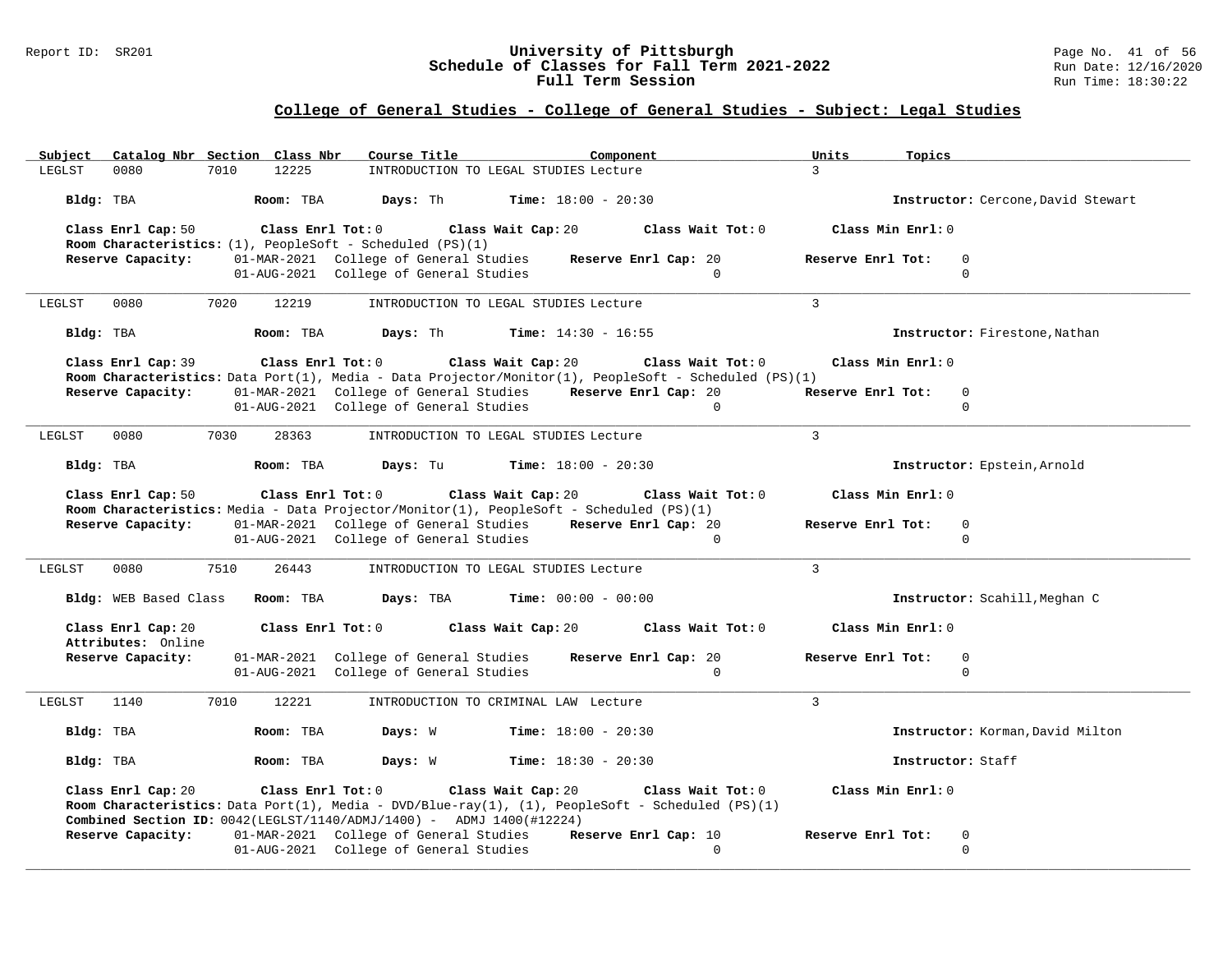| LEGLST<br>1140<br>7020<br>12220                                                              | INTRODUCTION TO CRIMINAL LAW Lecture                                                                                                                                                                                                | 3                                               |
|----------------------------------------------------------------------------------------------|-------------------------------------------------------------------------------------------------------------------------------------------------------------------------------------------------------------------------------------|-------------------------------------------------|
| Room: TBA<br>Bldg: TBA                                                                       | Days: Tu<br><b>Time:</b> $14:30 - 16:55$                                                                                                                                                                                            | Instructor: Ford, Sheila M                      |
| Class Enrl Cap: 25                                                                           | Class Wait Cap: 20<br>Class Enrl Tot: 0<br>Class Wait Tot: 0<br>Room Characteristics: Media - Data Projector/Monitor(1), PeopleSoft - Scheduled (PS)(1)<br>Combined Section ID: 0041(LEGLST/1140/ADMJ/1400) - ADMJ 1400(#12223)     | Class Min Enrl: 0                               |
| Reserve Capacity:                                                                            | 01-MAR-2021 College of General Studies<br>Reserve Enrl Cap: 10                                                                                                                                                                      | Reserve Enrl Tot:<br>0                          |
|                                                                                              | 01-AUG-2021 College of General Studies<br>$\Omega$                                                                                                                                                                                  | $\Omega$                                        |
|                                                                                              |                                                                                                                                                                                                                                     |                                                 |
| 1140<br>7510<br>27044<br>LEGLST                                                              | INTRODUCTION TO CRIMINAL LAW Lecture                                                                                                                                                                                                | 3                                               |
| Bldg: WEB Based Class<br>Room: TBA                                                           | Days: TBA<br><b>Time:</b> $00:00 - 00:00$                                                                                                                                                                                           | Instructor: Ritacco, Poppi Caroline             |
| Class Enrl Cap: 10                                                                           | Class Enrl Tot: 0<br>Class Wait Cap: 10<br>Class Wait Tot: 0                                                                                                                                                                        | Class Min Enrl: 0                               |
| Attributes: Online<br>Reserve Capacity:                                                      | <b>Combined Section ID:</b> $0001(LEGLST/1140/ADMJ/1400) -$ ADMJ 1400(#27043)<br>01-MAR-2021 College of General Studies<br>Reserve Enrl Cap: 10<br>01-AUG-2021 College of General Studies<br>$\Omega$                               | $\mathbf 0$<br>Reserve Enrl Tot:<br>$\mathbf 0$ |
| 7010<br>12236<br>LEGLST<br>1141                                                              | INTRO TO CRIMINAL PROCEDURE Lecture                                                                                                                                                                                                 | $\mathcal{L}$                                   |
| Bldg: TBA<br>Room: TBA                                                                       | <b>Time:</b> $18:00 - 20:30$<br>Days: Tu                                                                                                                                                                                            | Instructor: Cercone, David Stewart              |
| Class Enrl Cap: 25<br>Class Enrl Tot: 0                                                      | Class Wait Cap: 20<br>Class Wait Tot: 0<br>Room Characteristics: Data Port(1), (1), PeopleSoft - Scheduled (PS)(1)<br>Combined Section ID: 0040(LEGLTST/1141/ADMJ/1410) - ADMJ 1410(#12227)                                         | Class Min Enrl: 0                               |
| Reserve Capacity:                                                                            | 01-MAR-2021 College of General Studies<br>Reserve Enrl Cap: 10<br>01-AUG-2021 College of General Studies<br>$\Omega$                                                                                                                | Reserve Enrl Tot:<br>$\mathbf 0$<br>$\Omega$    |
|                                                                                              |                                                                                                                                                                                                                                     |                                                 |
| 7010<br>22176<br>LEGLST<br>1152                                                              | LEGAL ISSUES IN PUBLIC SERVICELecture                                                                                                                                                                                               | $\mathcal{L}$                                   |
| Bldg: TBA<br>Room: TBA                                                                       | Days: W<br><b>Time:</b> $18:00 - 20:30$                                                                                                                                                                                             | Instructor: Joyce, Richard J                    |
| Class Enrl Cap: 30                                                                           | Class Enrl Tot: 0<br>Class Wait Cap: 20<br>Class Wait Tot: 0<br>Room Characteristics: Media - Data Projector/Monitor(1), PeopleSoft - Scheduled (PS)(1)<br>Combined Section ID: 0276(LEGLST 1152/PUBSRV 1300) - PUBSRV 1300(#22177) | Class Min Enrl: 0                               |
| Reserve Capacity:                                                                            | Reserve Enrl Cap: 10<br>01-MAR-2021 College of General Studies<br>01-AUG-2021 College of General Studies<br>$\Omega$                                                                                                                | Reserve Enrl Tot:<br>$\mathbf 0$<br>$\mathbf 0$ |
| <b>LEGLST</b><br>1210<br>7010<br>28353                                                       | LAW AND POLITICS<br>Lecture                                                                                                                                                                                                         | 3                                               |
| Bldg: TBA<br>Room: TBA                                                                       | Days: W<br><b>Time:</b> $18:00 - 20:30$                                                                                                                                                                                             | Instructor: Ritacco, Poppi Caroline             |
|                                                                                              |                                                                                                                                                                                                                                     |                                                 |
| Class Enrl Cap: 25                                                                           | Class Wait Cap: 20<br>Class Enrl Tot: 0<br>Class Wait Tot: 0                                                                                                                                                                        | Class Min Enrl: 0                               |
|                                                                                              | Room Characteristics: Media - Data Projector/Monitor(1), PeopleSoft - Scheduled (PS)(1)                                                                                                                                             |                                                 |
| <b>Combined Section ID:</b> 0285(LEGLST 1210/PS 1213) - PS 1213(#28354)<br>Reserve Capacity: | 01-MAR-2021 College of General Studies<br>Reserve Enrl Cap: 10                                                                                                                                                                      | Reserve Enrl Tot:<br>$\mathbf 0$                |

Focusing on the United States, this course examines the relationship between law and politics both in general and with respect to specific substantive topics. Substantive topics will include civil liberties (freedom of religion, speech, press, the right to bear arms, the right to privacy), civil rights (equal protection, voting rights), and the rights of the criminally accused. Toward the end of the semester, we will examine in greater depth this last topic ¿ the rights of the criminally accused ¿ by delving into the nitty-gritty inner-workings of the New York lower court system. Through Yale Professor Issa Kohler-Hausmann¿s book Misdemeanorland, we will peer into the criminal justice experience of criminal defendants and the law and politics involved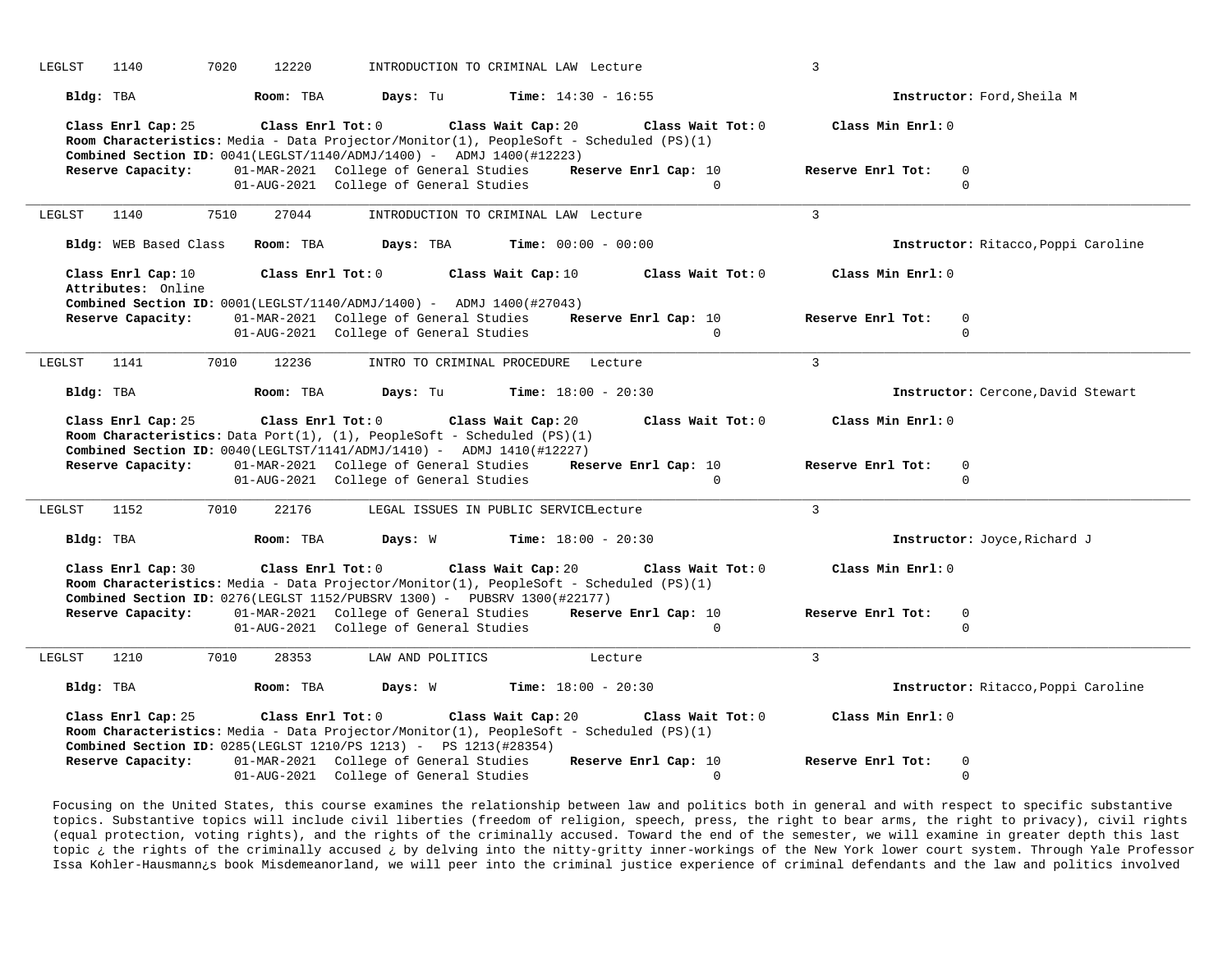therein. Following an initial introductory period on legal reasoning, each class will include student presentations of legal arguments using a courtroom format.

| 1230<br>7010<br>23463<br>LEGLST                      | PSYCHOLOGY AND LAW                                                                                                                               | Lecture                          | 3                                            |
|------------------------------------------------------|--------------------------------------------------------------------------------------------------------------------------------------------------|----------------------------------|----------------------------------------------|
|                                                      |                                                                                                                                                  |                                  |                                              |
| Bldg: TBA<br>Room: TBA                               | Days: W                                                                                                                                          | Time: $18:00 - 20:30$            | Instructor: Vallano, Jonathan P              |
| Class Enrl Cap: 50                                   | Class Enrl Tot: 0<br>Class Wait Cap: 20                                                                                                          | Class Wait Tot: 0                | Class Min Enrl: 0                            |
|                                                      | Room Characteristics: Media - Data Projector/Monitor(1), PeopleSoft - Scheduled (PS)(1)                                                          |                                  |                                              |
| Reserve Capacity:                                    | 01-MAR-2021 College of General Studies                                                                                                           | Reserve Enrl Cap: 20<br>$\Omega$ | Reserve Enrl Tot:<br>$\Omega$<br>$\mathbf 0$ |
|                                                      | 01-AUG-2021 College of General Studies                                                                                                           |                                  |                                              |
| LEGLST<br>1230<br>7210<br>22658                      | PSYCHOLOGY AND LAW                                                                                                                               | Lecture                          | $\overline{3}$                               |
| Bldg: TO BE ARRANGED<br>Room: TBA                    | Days: W                                                                                                                                          | <b>Time:</b> $18:00 - 20:30$     | Instructor: Casey, Patrick Michael           |
| Class Enrl Cap: 25                                   | Class Enrl Tot: 0<br>Class Wait Cap: 20                                                                                                          | Class Wait Tot: 0                | Class Min Enrl: 0                            |
| Reserve Capacity:                                    | 01-MAR-2021 College of General Studies                                                                                                           | Reserve Enrl Cap: 25             | Reserve Enrl Tot:<br>$\Omega$                |
| 1315<br>7010<br>LEGLST<br>14816                      | SEX, LAW AND MARRIAGE                                                                                                                            | Lecture                          | $\overline{3}$                               |
| Bldg: TBA<br>Room: TBA                               | Days: F                                                                                                                                          | Time: $12:00 - 14:25$            | Instructor: Defazio, David J                 |
| Class Enrl Cap: 50                                   | Class Enrl Tot: 0<br>Class Wait Cap: 20                                                                                                          | Class Wait Tot: 0                | Class Min Enrl: 0                            |
|                                                      | Room Characteristics: Data Port(1), Media - Data Projector/Monitor(1), PeopleSoft - Scheduled (PS)(1)                                            |                                  |                                              |
| Reserve Capacity:                                    | 01-MAR-2021 College of General Studies                                                                                                           | Reserve Enrl Cap: 20             | Reserve Enrl Tot:<br>$\Omega$                |
|                                                      | 01-AUG-2021 College of General Studies                                                                                                           | $\Omega$                         | $\mathbf 0$                                  |
| 7010<br>12228<br>1320<br>LEGLST                      | LAW AND ENVIRONMENT                                                                                                                              | Lecture                          | 3                                            |
|                                                      |                                                                                                                                                  |                                  |                                              |
| Bldg: TBA<br>Room: TBA                               | Days: Th                                                                                                                                         | <b>Time:</b> $18:00 - 20:30$     | Instructor: Casey, Patrick Michael           |
|                                                      |                                                                                                                                                  |                                  |                                              |
| Class Enrl Cap: 50                                   | Class Enrl Tot: 0<br>Class Wait Cap: 20                                                                                                          | Class Wait Tot: 0                | Class Min Enrl: 0                            |
|                                                      | Room Characteristics: Data Port(1), Media - Data Projector/Monitor(1), PeopleSoft - Scheduled (PS)(1)                                            |                                  |                                              |
| Reserve Capacity:                                    | 01-MAR-2021 College of General Studies                                                                                                           | Reserve Enrl Cap: 20             | Reserve Enrl Tot:<br>$\overline{0}$          |
|                                                      | 01-AUG-2021 College of General Studies                                                                                                           | $\Omega$                         | $\mathbf 0$                                  |
|                                                      |                                                                                                                                                  |                                  |                                              |
| 1327<br>7010<br>LEGLST<br>28687                      | INTERNATIONAL LAW                                                                                                                                | Lecture                          | 3                                            |
| Bldg: TBA<br>Room: TBA                               | Days: M                                                                                                                                          | <b>Time:</b> $18:00 - 20:30$     | Instructor: Ruggiero, Melissa R              |
| Class Enrl Cap: 50                                   | Class Enrl Tot: 0<br>Class Wait Cap: 20                                                                                                          | Class Wait Tot: 0                | Class Min Enrl: 0                            |
| Room Characteristics: PeopleSoft - Scheduled (PS)(1) |                                                                                                                                                  |                                  |                                              |
| Reserve Capacity:                                    | 01-MAR-2021 College of General Studies                                                                                                           | Reserve Enrl Cap: 20             | Reserve Enrl Tot:<br>$\mathbf 0$             |
|                                                      | 01-AUG-2021 College of General Studies                                                                                                           | $\Omega$                         | $\mathbf 0$                                  |
| LEGLST<br>1340<br>7010<br>12229                      | INTRODUCTION TO CIVIL RIGHTS Lecture                                                                                                             |                                  | $\mathbf{3}$                                 |
| Bldg: TBA<br>Room: TBA                               | Days: Tu                                                                                                                                         | <b>Time:</b> $18:00 - 20:30$     | Instructor: Korman, David Milton             |
|                                                      |                                                                                                                                                  | Class Wait Tot: 0                | Class Min Enrl: 0                            |
| Class Enrl Cap: 50                                   | Class Enrl Tot: 0<br>Class Wait Cap: 20<br>Room Characteristics: Data Port(1), Media - Data Projector/Monitor(1), PeopleSoft - Scheduled (PS)(1) |                                  |                                              |
| Reserve Capacity:                                    | 01-MAR-2021 College of General Studies                                                                                                           | Reserve Enrl Cap: 20             | Reserve Enrl Tot:<br>$\overline{0}$          |
|                                                      | 01-AUG-2021 College of General Studies                                                                                                           | $\Omega$                         | $\mathbf{0}$                                 |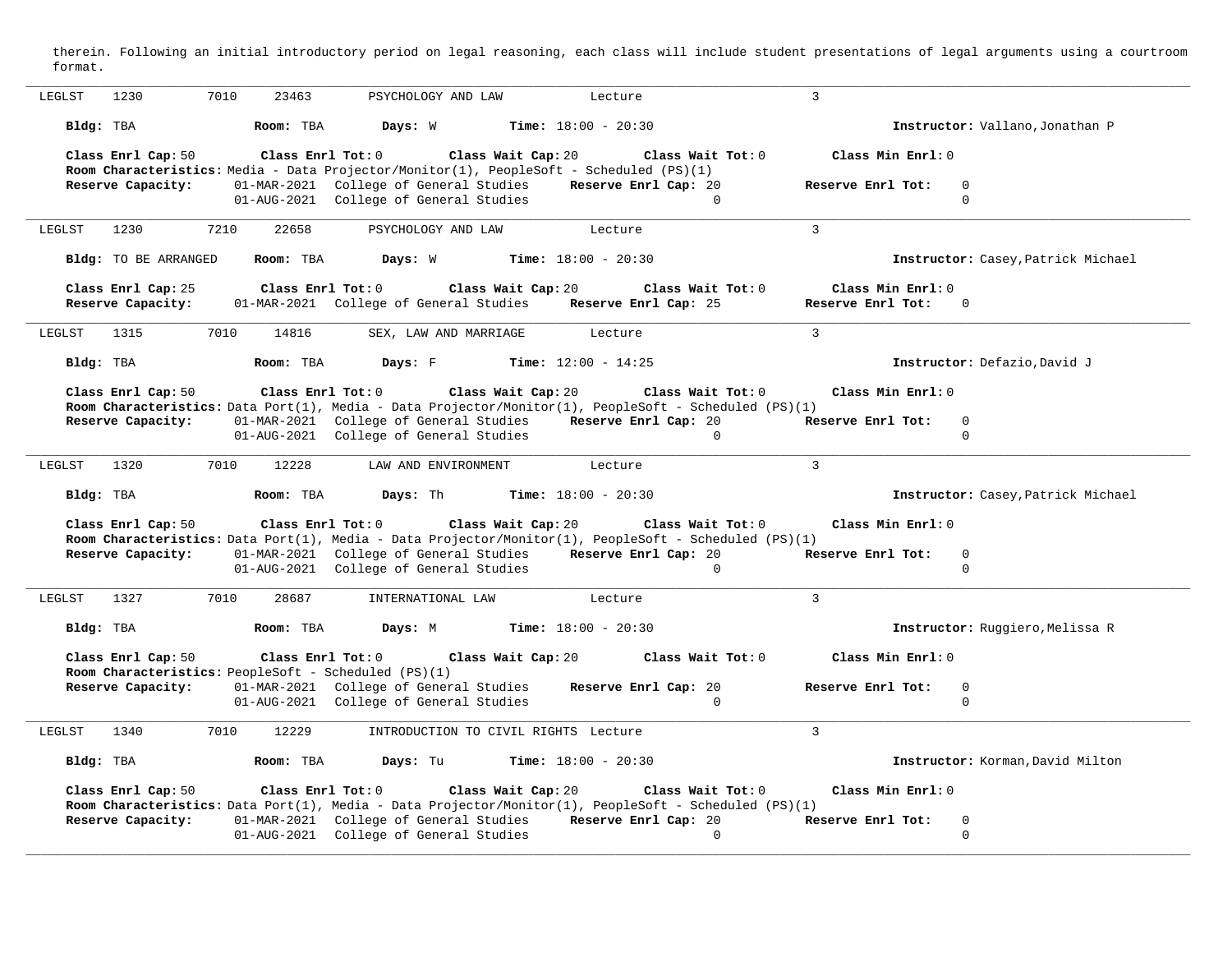### Report ID: SR201 **University of Pittsburgh** Page No. 44 of 56 **Schedule of Classes for Fall Term 2021-2022** Run Date: 12/16/2020 **Full Term Session Rundall Term Session Rundall Term Session**

# **College of General Studies - College of General Studies - Subject: Legal Studies**

| Subject Catalog Nbr Section Class Nbr                                                                         | Course Title                                                 | Units<br>Component           | Topics                                   |
|---------------------------------------------------------------------------------------------------------------|--------------------------------------------------------------|------------------------------|------------------------------------------|
| 7010<br>28364<br>1355<br>LEGLST                                                                               | EMERGING ISS LEGL & SOCL POLC Lecture                        | 3                            |                                          |
| Bldg: TBA<br>Room: TBA                                                                                        | <b>Days:</b> M <b>Time:</b> $14:30 - 16:55$                  |                              | Instructor: Wecht, David N               |
| Class Enrl Cap: 30<br>Room Characteristics: Media - Data Projector/Monitor(1), PeopleSoft - Scheduled (PS)(1) | Class Enrl Tot: $0$ Class Wait Cap: $20$ Class Wait Tot: $0$ |                              | Class Min Enrl: 0                        |
| Reserve Capacity:                                                                                             | 01-MAR-2021 College of General Studies Reserve Enrl Cap: 20  |                              | Reserve Enrl Tot:<br>$\circ$             |
|                                                                                                               | 01-AUG-2021 College of General Studies                       | $\mathbf{0}$                 |                                          |
| 7510<br>28854<br>1410<br>LEGLST                                                                               | INTRODUCTION TO LEGAL RESEARCHLecture                        | 3                            |                                          |
| Bldg: WEB Based Class<br>Room: TBA                                                                            | <b>Days:</b> TBA <b>Time:</b> $00:00 - 00:00$                |                              | Instructor: Fishman, Joel                |
| Class Enrl Cap: 20<br><b>Reserve Capacity:</b> 01-MAR-2021 College of General Studies Reserve Enrl Cap: 10    | Class Enrl Tot: $0$ Class Wait Cap: $20$ Class Wait Tot: $0$ |                              | Class Min Enrl: 0<br>Reserve Enrl Tot: 0 |
| 7010<br>12230<br>1901<br>LEGLST                                                                               | INDEPENDENT STUDY                                            | Independent Study<br>$1 - 6$ |                                          |
| Bldg: TO BE ARRANGED<br>Room: TBA                                                                             | <b>Days:</b> TBA <b>Time:</b> $00:00 - 00:00$                |                              | Instructor: Hiers, Wesley Jonathan       |
| Class Enrl Cap: 25                                                                                            | Class Enrl Tot: $0$ Class Wait Cap: $20$ Class Wait Tot: $0$ |                              | Class Min Enrl: 0                        |
| Reserve Capacity:                                                                                             | 01-MAR-2021 College of General Studies                       | <b>Reserve Enrl Cap:</b> 20  | Reserve Enrl Tot:<br>0                   |
| 01-AUG-2021                                                                                                   | College of General Studies                                   | $\Omega$                     | $\Omega$                                 |
|                                                                                                               |                                                              |                              |                                          |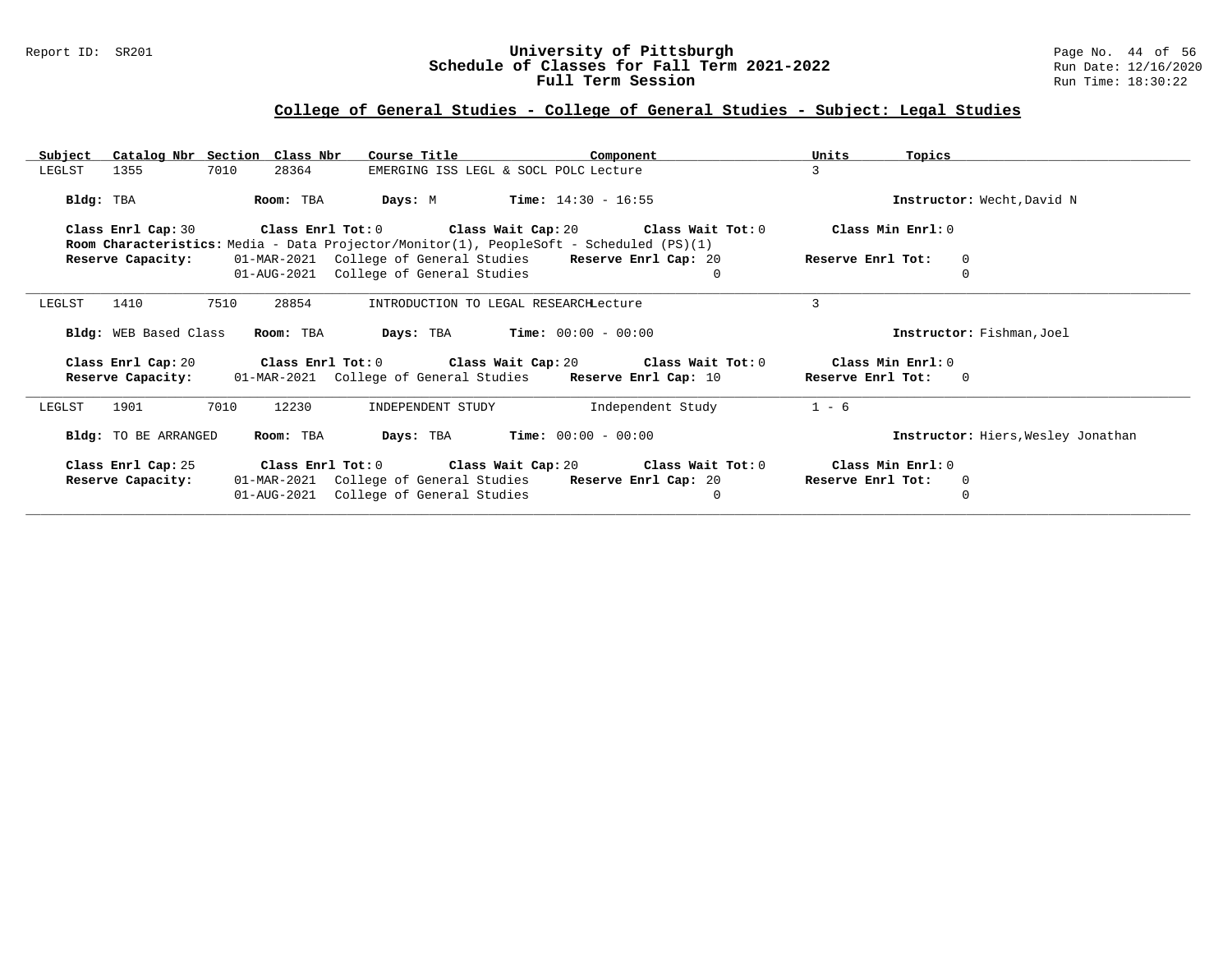#### Report ID: SR201 **1988 Mage 19: SR201 University of Pittsburgh** Page No. 45 of 56<br>**Schedule of Classes for Fall Term 2021-2022** 2011 Page No. 45 of 56 **Schedule of Classes for Fall Term 2021-2022** Run Date: 12/16/2021<br>**Full Term Session** Run Time: 18:30:22 Full Term Session

### **College of General Studies - College of General Studies - Subject: National Prep & Homeland Secur**

| Subject     | Catalog Nbr Section Class Nbr           |      |                   | Course Title                           | Component                                                                                                       | Units                                  | Topics                                                                                                                                                                                                                                                                                                                      |
|-------------|-----------------------------------------|------|-------------------|----------------------------------------|-----------------------------------------------------------------------------------------------------------------|----------------------------------------|-----------------------------------------------------------------------------------------------------------------------------------------------------------------------------------------------------------------------------------------------------------------------------------------------------------------------------|
| <b>NPHS</b> | 1520                                    | 7050 | 22639             |                                        | STATE/LOCAL FRMWRK EMRGY PREP Seminar                                                                           | 3                                      |                                                                                                                                                                                                                                                                                                                             |
| Bldg: TBA   |                                         |      | Room: TBA         | Days: W                                | <b>Time:</b> $18:00 - 20:30$                                                                                    |                                        | Instructor: Balaban, Carey                                                                                                                                                                                                                                                                                                  |
|             |                                         |      |                   |                                        |                                                                                                                 |                                        | Sochats, Kenneth M                                                                                                                                                                                                                                                                                                          |
|             | Class Enrl Cap: 20                      |      | Class Enrl Tot: 0 |                                        | Class Wait Cap: 20                                                                                              | Class Wait Tot: 0                      | Class Min Enrl: 0                                                                                                                                                                                                                                                                                                           |
|             | Reserve Capacity:                       |      |                   | 01-MAR-2021 College of General Studies | Room Characteristics: Media - Data Projector/Monitor(1), PeopleSoft - Scheduled (PS)(1)<br>Reserve Enrl Cap: 20 | Reserve Enrl Tot:                      | $\Omega$                                                                                                                                                                                                                                                                                                                    |
| <b>NPHS</b> | 1530                                    | 7050 | 22640             |                                        | ANAL/DEC TOOLS EMRGY PREPRDNS Seminar                                                                           | 3                                      |                                                                                                                                                                                                                                                                                                                             |
| Bldg: TBA   |                                         |      | Room: TBA         | Days: Th                               | <b>Time:</b> $18:00 - 20:30$                                                                                    |                                        | Instructor: Balaban, Carey                                                                                                                                                                                                                                                                                                  |
|             |                                         |      |                   |                                        |                                                                                                                 |                                        | Sochats, Kenneth M                                                                                                                                                                                                                                                                                                          |
|             | Class Enrl Cap: 20                      |      | Class Enrl Tot: 0 |                                        | Class Wait Cap: 20<br>Room Characteristics: Media - Data Projector/Monitor(1), PeopleSoft - Scheduled (PS)(1)   | Class Wait Tot: 0                      | Class Min Enrl: 0                                                                                                                                                                                                                                                                                                           |
|             | Reserve Capacity:                       |      |                   | 01-MAR-2021 College of General Studies | Reserve Enrl Cap: 20                                                                                            | Reserve Enrl Tot:                      | $\Omega$                                                                                                                                                                                                                                                                                                                    |
| <b>NPHS</b> | 1900                                    | 7010 | 22659             | INTERNSHIP                             | Internship                                                                                                      | $\overline{3}$                         |                                                                                                                                                                                                                                                                                                                             |
|             | Bldg: TO BE ARRANGED                    |      | Room: TBA         | Days: TBA                              | <b>Time:</b> $00:00 - 00:00$                                                                                    |                                        | Instructor: Balaban, Carey                                                                                                                                                                                                                                                                                                  |
|             |                                         |      |                   |                                        |                                                                                                                 |                                        | Sochats, Kenneth M                                                                                                                                                                                                                                                                                                          |
|             | Class Enrl Cap: 20<br>Reserve Capacity: |      | Class Enrl Tot: 0 | 01-MAR-2021 College of General Studies | Class Wait Cap: 20<br>Reserve Enrl Cap: 20                                                                      | Class Wait Tot: 0<br>Reserve Enrl Tot: | Class Min Enrl: 0<br>$\Omega$                                                                                                                                                                                                                                                                                               |
|             |                                         |      |                   |                                        | class syllabus and schedule. Students must have reliable internet access to take this course.                   |                                        | The instructor must approve all internships, and a permission number is required to enroll. This is a CGS hybrid online course delivered through the CANVAS<br>learning management system (LMS) and in-person/on-campus. This class section combines web-based interaction, and on-campus class meetings as outlined in the |
| <b>NPHS</b> | 1901                                    | 7010 | 22660             | INDEPENDENT STUDY                      | Internship                                                                                                      | 3                                      |                                                                                                                                                                                                                                                                                                                             |
|             | <b>Bldg:</b> TO BE ARRANGED             |      | Room: TBA         | Days: TBA                              | <b>Time:</b> $00:00 - 00:00$                                                                                    |                                        | Instructor: Balaban, Carey                                                                                                                                                                                                                                                                                                  |
|             |                                         |      |                   |                                        |                                                                                                                 |                                        | Sochats, Kenneth M                                                                                                                                                                                                                                                                                                          |
|             | Class Enrl Cap: 10<br>Reserve Capacity: |      | Class Enrl Tot: 0 | 01-MAR-2021 College of General Studies | Class Wait Cap: 10<br>Reserve Enrl Cap: 10                                                                      | Class Wait Tot: 0<br>Reserve Enrl Tot: | Class Min Enrl: 0<br>$\Omega$                                                                                                                                                                                                                                                                                               |

**\_\_\_\_\_\_\_\_\_\_\_\_\_\_\_\_\_\_\_\_\_\_\_\_\_\_\_\_\_\_\_\_\_\_\_\_\_\_\_\_\_\_\_\_\_\_\_\_\_\_\_\_\_\_\_\_\_\_\_\_\_\_\_\_\_\_\_\_\_\_\_\_\_\_\_\_\_\_\_\_\_\_\_\_\_\_\_\_\_\_\_\_\_\_\_\_\_\_\_\_\_\_\_\_\_\_\_\_\_\_\_\_\_\_\_\_\_\_\_\_\_\_\_\_\_\_\_\_\_\_\_\_\_\_\_\_\_\_\_\_\_\_\_\_\_\_\_\_\_\_\_\_\_\_\_\_**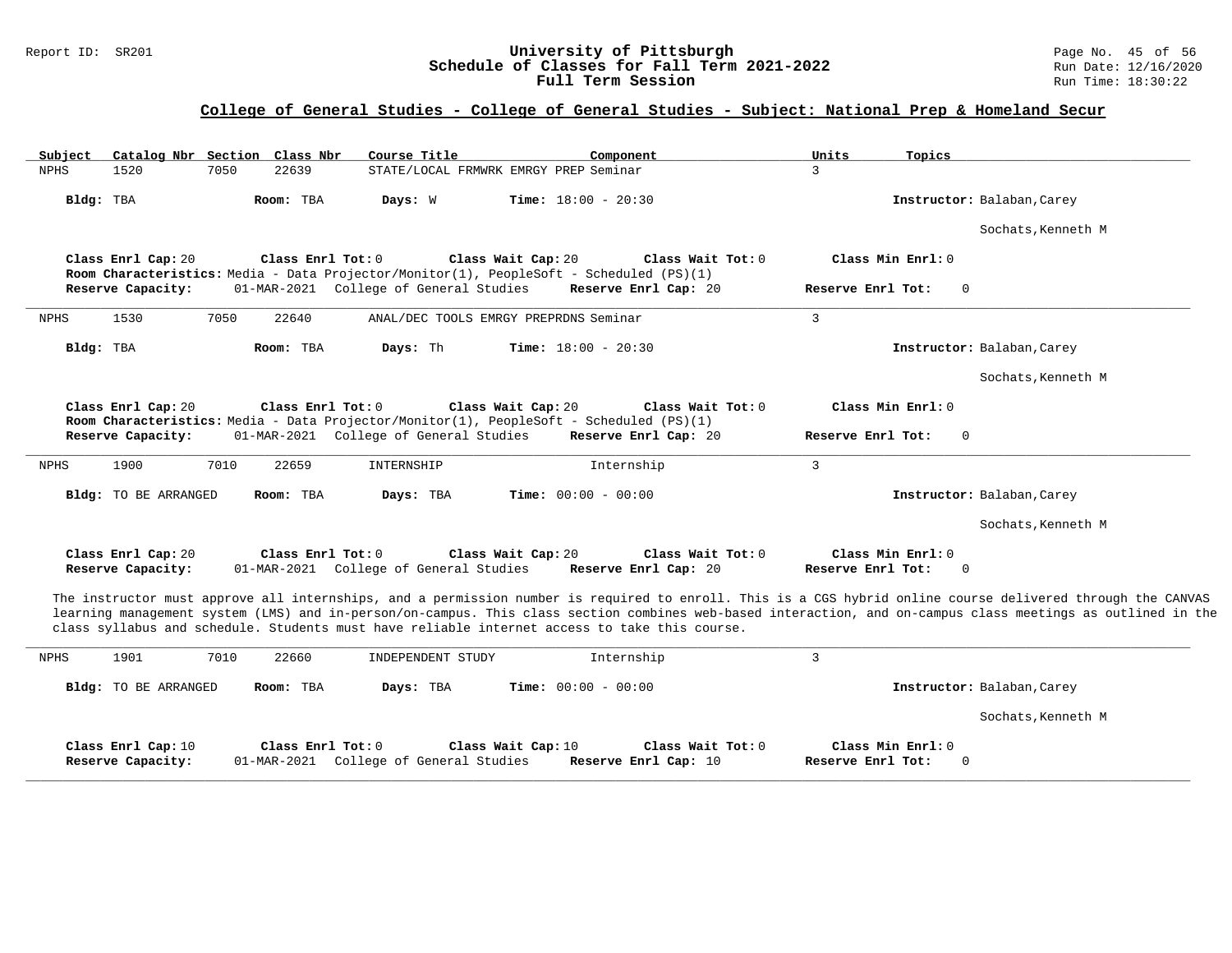### Report ID: SR201 **University of Pittsburgh** Page No. 46 of 56 **Schedule of Classes for Fall Term 2021-2022** Run Date: 12/16/2020 **Full Term Session Rundall Term Session Rundall Term Session**

# **College of General Studies - College of General Studies - Subject: Public Service**

| Catalog Nbr Section Class Nbr<br>Subject                      | Course Title                                                                     | Component                                                                                                                                        | Units<br>Topics                                 |
|---------------------------------------------------------------|----------------------------------------------------------------------------------|--------------------------------------------------------------------------------------------------------------------------------------------------|-------------------------------------------------|
| 0020<br>7510<br>PUBSRV                                        | 22664                                                                            | INTRODUCTION TO PUBLIC SERVICELecture                                                                                                            | $\overline{3}$                                  |
| Bldg: WEB Based Class                                         | Room: TBA<br>Days: TBA                                                           | <b>Time:</b> $00:00 - 00:00$                                                                                                                     | Instructor: Livingston, Jonathan E              |
| Class Enrl Cap: 20<br>Attributes: Online                      | Class Enrl Tot: 0                                                                | Class Wait Cap: 20<br>Class Wait Tot: 0                                                                                                          | Class Min Enrl: 0                               |
| Reserve Capacity:                                             | 01-MAR-2021 College of General Studies<br>01-AUG-2021 College of General Studies | Reserve Enrl Cap: 15<br>$\Omega$                                                                                                                 | Reserve Enrl Tot:<br>0<br>$\Omega$              |
| 0030<br>1020<br>PUBSRV                                        | 12242<br>PUBLIC POLICY PROCESS                                                   | Lecture                                                                                                                                          | $\mathbf{3}$                                    |
| Bldg: TBA                                                     | Room: TBA<br>Days: M                                                             | <b>Time:</b> $18:00 - 20:30$                                                                                                                     | Instructor: Idoko, Ronald                       |
| Class Enrl Cap: 35<br>Attributes: Undergraduate Global Health | Class Enrl Tot: 0                                                                | Class Wait Cap: 20<br>Class Wait Tot: 0                                                                                                          | Class Min Enrl: 0                               |
|                                                               |                                                                                  | Room Characteristics: Data Port(1), Media - Data Projector/Monitor(1), PeopleSoft - Scheduled (PS)(1)                                            |                                                 |
| 7510<br>0040<br>PUBSRV                                        | 24386                                                                            | PUBLIC SERVICE TECHNOLOGIES Lecture                                                                                                              | $\overline{3}$                                  |
| Bldg: WEB Based Class                                         | Room: TBA<br>Days: TBA                                                           | <b>Time:</b> $00:00 - 00:00$                                                                                                                     | Instructor: Laudato, Nicholas C                 |
|                                                               |                                                                                  |                                                                                                                                                  | DeSantis, Dennis J                              |
| Class Enrl Cap: 20<br>Attributes: Online                      | Class Enrl Tot: 0                                                                | Class Wait Cap: 20<br>Class Wait Tot: 0                                                                                                          | Class Min Enrl: 0                               |
| Reserve Capacity:                                             | 01-MAR-2021 College of General Studies<br>01-AUG-2021 College of General Studies | Reserve Enrl Cap: 15<br>$\mathbf 0$                                                                                                              | Reserve Enrl Tot:<br>$\mathbf 0$<br>$\mathbf 0$ |
| 1070<br>1100<br>PUBSRV                                        | 12245                                                                            | PRACTICES IN PUBLIC ADMINSTRTNLecture                                                                                                            | $\mathbf{3}$                                    |
| Bldg: TBA                                                     | Days: Th<br>Room: TBA                                                            | <b>Time:</b> $18:00 - 20:30$                                                                                                                     | Instructor: Elliott, Joseph T                   |
| Class Enrl Cap: 35                                            | Class Enrl Tot: 0                                                                | Class Wait Cap: 20<br>Class Wait Tot: 0<br>Room Characteristics: Data Port(1), Media - Data Projector/Monitor(1), PeopleSoft - Scheduled (PS)(1) | Class Min Enrl: 0                               |
| 1120<br>PUBSRV<br>1010                                        | 25216                                                                            | HUMN RESOURCS MGT PUBLC SECTORLecture                                                                                                            | 3                                               |
| Bldg: TBA                                                     | Room: TBA<br>Days: W                                                             | <b>Time:</b> $18:00 - 20:30$                                                                                                                     | Instructor: Antonella, Gary Richard             |
| Class Enrl Cap: 35                                            | Class Enrl Tot: 0                                                                | Class Wait Cap: 20<br>Class Wait Tot: 0<br>Room Characteristics: Media - Data Projector/Monitor(1), PeopleSoft - Scheduled (PS)(1)               | Class Min Enrl: 0                               |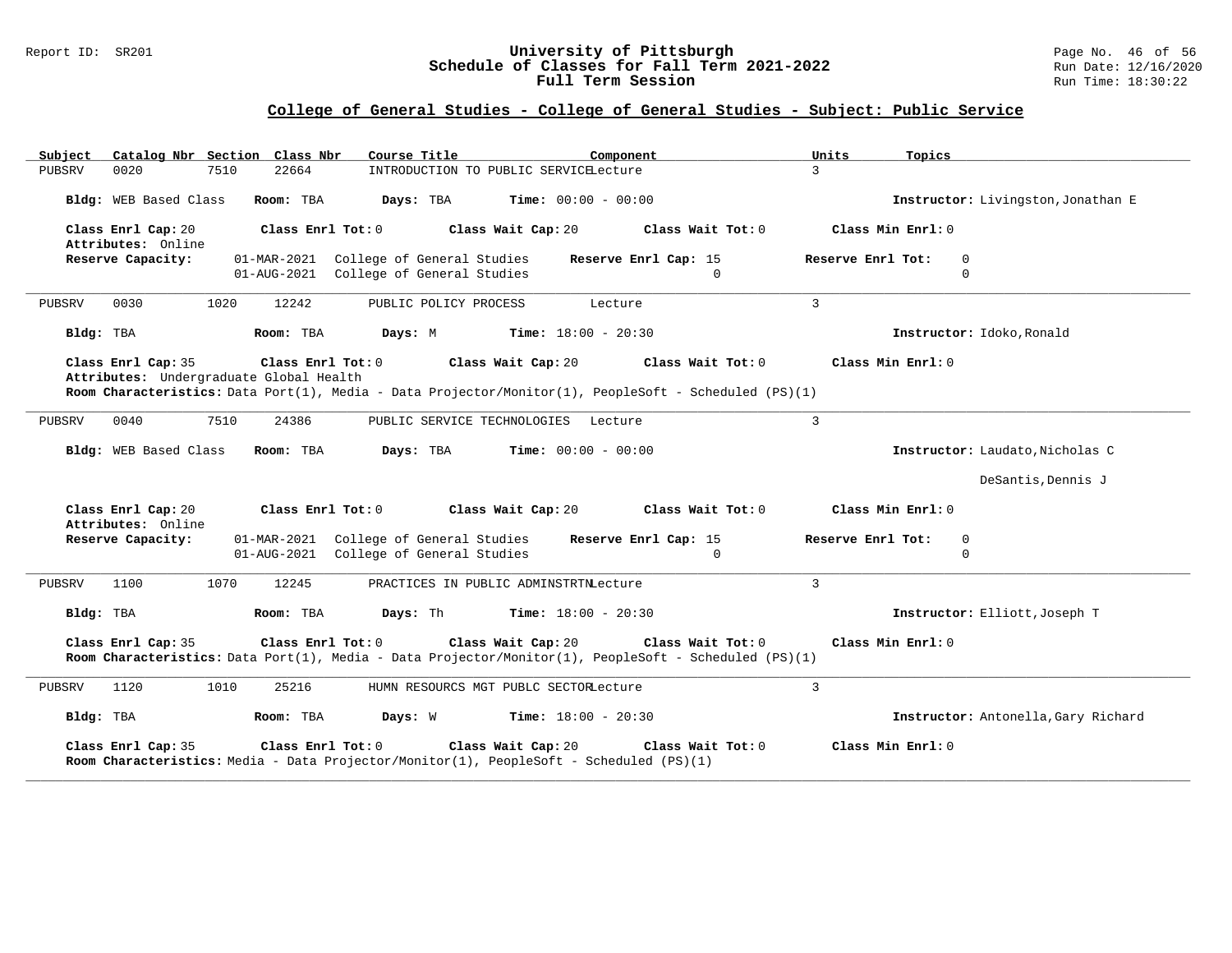### Report ID: SR201 **University of Pittsburgh** Page No. 47 of 56 **Schedule of Classes for Fall Term 2021-2022** Run Date: 12/16/2020 **Full Term Session Rundall Term Session Rundall Term Session**

# **College of General Studies - College of General Studies - Subject: Public Service**

| Catalog Nbr Section Class Nbr<br>Subject                                                        | Course Title <b>Sourse In the Search</b><br>Component                                                                                                                       | Units<br>Topics                     |
|-------------------------------------------------------------------------------------------------|-----------------------------------------------------------------------------------------------------------------------------------------------------------------------------|-------------------------------------|
| 1200<br>7810<br>22665<br>PUBSRV                                                                 | PRACTICES OF NON-PROFIT MGMNT Lecture                                                                                                                                       | $\overline{3}$                      |
| Room: TBA<br>Bldg: TBA                                                                          | <b>Days:</b> Sa <b>Time:</b> $09:30 - 11:55$                                                                                                                                | Instructor: Brown, Sherry Miller    |
| Class Enrl Cap: 30<br>Class Enrl Tot: 0<br>Room Characteristics: PeopleSoft - Scheduled (PS)(1) | Class Wait Cap: 20<br>Class Wait Tot: 0                                                                                                                                     | Class Min Enrl: 0                   |
| Reserve Capacity:                                                                               | 01-MAR-2021 College of General Studies<br>Reserve Enrl Cap: 15                                                                                                              | Reserve Enrl Tot:<br>0              |
|                                                                                                 | 01-AUG-2021 College of General Studies<br>$\Omega$                                                                                                                          | $\Omega$                            |
| 12246<br>PUBSRV<br>1210<br>1030                                                                 | FINANCIAL MGT NON-PROFIT ORGNSLecture                                                                                                                                       | $\mathbf{3}$                        |
| Bldg: TBA<br>Room: TBA                                                                          | Days: W<br><b>Time:</b> $18:00 - 20:30$                                                                                                                                     | Instructor: Gardner, Evelyn Kathryn |
| Class Enrl Cap: 35                                                                              | $Class$ $Enrl$ $Tot: 0$<br>Class Wait Cap: 20<br>Class Wait Tot: 0<br>Room Characteristics: Data Port(1), Media - Data Projector/Monitor(1), PeopleSoft - Scheduled (PS)(1) | Class Min Enrl: 0                   |
| 1230<br>1070<br>12247<br>PUBSRV                                                                 | FUNDRAISNG FOR NON-PROFT ORGNSLecture                                                                                                                                       | $\mathbf{3}$                        |
| Room: TBA<br>Bldg: TBA                                                                          | <b>Days:</b> Th <b>Time:</b> $18:00 - 20:30$                                                                                                                                | Instructor: Coplan, David A         |
| Class Enrl Cap: 35                                                                              | $Class$ $Enr1$ $Tot: 0$<br>Class Wait Cap: 20<br>Class Wait Tot: 0<br>Room Characteristics: Data Port(1), Media - Data Projector/Monitor(1), PeopleSoft - Scheduled (PS)(1) | Class Min Enrl: 0                   |
| 7010<br>PUBSRV<br>1300<br>22177                                                                 | LEGAL ISSUES IN PUBLIC SERVICELecture                                                                                                                                       | $\mathbf{3}$                        |
| Room: TBA<br>Bldg: TBA                                                                          | <b>Days:</b> W <b>Time:</b> $18:00 - 20:30$                                                                                                                                 | Instructor: Joyce, Richard J        |
| Class Enrl Cap: 20<br>Combined Section ID: 0276(LEGLST 1152/PUBSRV 1300) - LEGLST 1152(#22176)  | Class Enrl Tot: 0<br>Class Wait Cap: 20 Class Wait Tot: 0<br>Room Characteristics: Media - Data Projector/Monitor(1), PeopleSoft - Scheduled (PS)(1)                        | Class Min Enrl: 0                   |
| Reserve Capacity:                                                                               | 01-MAR-2021 College of General Studies Reserve Enrl Cap: 10                                                                                                                 | Reserve Enrl Tot:<br>0              |
|                                                                                                 | 01-AUG-2021 College of General Studies<br>$\Omega$                                                                                                                          | $\Omega$                            |
| 1305<br>7510<br>22666<br>PUBSRV                                                                 | HEALTH, LAW AND ETHICS<br>Lecture                                                                                                                                           | $\overline{3}$                      |
| Bldg: WEB Based Class Room: TBA                                                                 | Days: TBA<br><b>Time:</b> $00:00 - 00:00$                                                                                                                                   | Instructor: McCarthy, Cynthia       |
| Class Enrl Cap: 20<br>Class Enrl Tot: 0                                                         | Class Wait Cap: 20<br>Class Wait Tot: 0                                                                                                                                     | Class Min Enrl: 0                   |
| Attributes: Online, Global Studies, Undergraduate Global Health<br>Reserve Capacity:            | 01-MAR-2021 RESERVED FOR CGS HLTH OR MEDIA Reserve Enrl Cap: 20                                                                                                             | Reserve Enrl Tot:<br>0              |
|                                                                                                 | $\Omega$<br>01-AUG-2021 College of General Studies                                                                                                                          | $\mathbf 0$                         |
|                                                                                                 |                                                                                                                                                                             |                                     |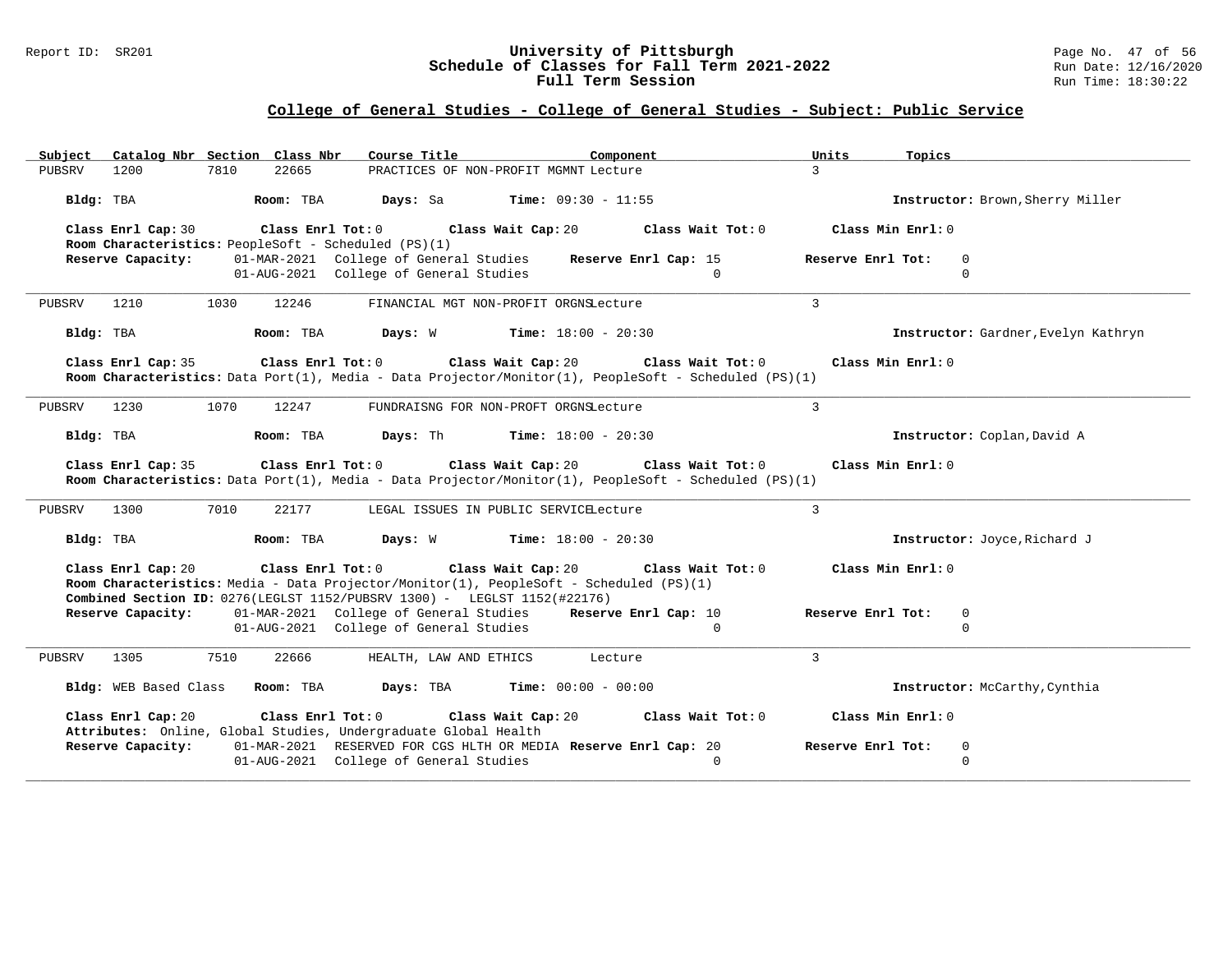#### Report ID: SR201 **University of Pittsburgh** Page No. 48 of 56 **Schedule of Classes for Fall Term 2021-2022** Run Date: 12/16/2020 **Full Term Session Rundall Term Session Rundall Term Session**

# **College of General Studies - College of General Studies - Subject: Public Service**

| Subject                                                                   | Catalog Nbr Section Class Nbr          | Course Title                                                                                                                                                     | Component                                                                                                                                                             | Units<br>Topics                           |
|---------------------------------------------------------------------------|----------------------------------------|------------------------------------------------------------------------------------------------------------------------------------------------------------------|-----------------------------------------------------------------------------------------------------------------------------------------------------------------------|-------------------------------------------|
| PUBSRV<br>1305                                                            | 7520<br>24333                          | HEALTH, LAW AND ETHICS                                                                                                                                           | Lecture                                                                                                                                                               | $\mathcal{R}$                             |
|                                                                           |                                        | <b>Bldg:</b> WEB Based Class <b>Room:</b> TBA <b>Days:</b> TBA <b>Time:</b> 00:00 - 00:00                                                                        |                                                                                                                                                                       | Instructor: McCarthy, Cynthia             |
| Class Enrl Cap: 20                                                        |                                        | Class Enrl Tot: $0$ Class Wait Cap: $20$<br>Attributes: Online, Global Studies, Undergraduate Global Health                                                      | Class Wait Tot: 0                                                                                                                                                     | Class Min Enrl: 0                         |
| Reserve Capacity:                                                         |                                        | 01-MAR-2021 RESERVED CGS HLTH&MEDIA CR1 Reserve Enrl Cap: 20                                                                                                     |                                                                                                                                                                       | Reserve Enrl Tot:<br>$\Omega$             |
|                                                                           |                                        | 01-AUG-2021 College of General Studies                                                                                                                           | $\Omega$                                                                                                                                                              | $\Omega$                                  |
| 1315<br>PUBSRV                                                            | 1020<br>12241                          | MANAGING PROJECTS & CONTRACTS Lecture                                                                                                                            |                                                                                                                                                                       | $\mathcal{L}$                             |
| Bldg: TBA                                                                 |                                        | <b>Room:</b> TBA <b>Days:</b> M <b>Time:</b> 18:00 - 20:30                                                                                                       |                                                                                                                                                                       | Instructor: Bogovich, Richard G           |
| Class Enrl Cap: 35                                                        |                                        |                                                                                                                                                                  | Class Enrl Tot: $0$ Class Wait Cap: $20$ Class Wait Tot: $0$<br>Room Characteristics: Data Port(1), Media - Data Projector/Monitor(1), PeopleSoft - Scheduled (PS)(1) | Class Min Enrl: 0                         |
| 1390<br>PUBSRV                                                            | 1010<br>23666                          | THEORIES OF LEADERSHIP                                                                                                                                           | Lecture                                                                                                                                                               | $\mathcal{L}$                             |
| Bldg: TBA                                                                 | Room: TBA Days: M                      |                                                                                                                                                                  | <b>Time:</b> $18:00 - 20:30$                                                                                                                                          | Instructor: Buck, George Paul             |
| Class Enrl Cap: 35                                                        |                                        |                                                                                                                                                                  | Class Enrl Tot: $0$ Class Wait Cap: $20$ Class Wait Tot: $0$                                                                                                          | Class Min Enrl: 0                         |
| Room Characteristics: PeopleSoft - Scheduled (PS)(1)                      |                                        |                                                                                                                                                                  |                                                                                                                                                                       |                                           |
|                                                                           |                                        | Reserve Capacity: 01-MAR-2021 College of General Studies Reserve Enrl Cap: 5                                                                                     | $\Omega$                                                                                                                                                              | Reserve Enrl Tot:<br>$\Omega$<br>$\Omega$ |
|                                                                           |                                        |                                                                                                                                                                  |                                                                                                                                                                       |                                           |
|                                                                           | 01-AUG-2021 College of General Studies |                                                                                                                                                                  |                                                                                                                                                                       |                                           |
| PUBSRV 1425                                                               | 7010<br>17020                          | PRINCIPLES HOMELAND SECURITY Lecture                                                                                                                             |                                                                                                                                                                       | $\mathcal{E}$                             |
| Bldg: TBA                                                                 | Room: TBA                              | Days: Tu                                                                                                                                                         | <b>Time:</b> $18:00 - 20:30$                                                                                                                                          | Instructor: Bober, Mitchell S             |
| Class Enrl Cap: 25                                                        |                                        | Class Enrl Tot: 0 Class Wait Cap: 20                                                                                                                             | Class Wait Tot: 0                                                                                                                                                     | Class Min Enrl: 0                         |
| Attributes: Global Studies                                                |                                        |                                                                                                                                                                  |                                                                                                                                                                       |                                           |
| Room Characteristics: PeopleSoft - Scheduled (PS)(1)                      |                                        |                                                                                                                                                                  |                                                                                                                                                                       |                                           |
|                                                                           |                                        | <b>Combined Section ID:</b> $0209(ADMJ 1425/PUBSRV 1425) -$ ADMJ $1425(#17019)$<br>Reserve Capacity: 01-MAR-2021 College of General Studies Reserve Enrl Cap: 10 |                                                                                                                                                                       | Reserve Enrl Tot:<br>0                    |
|                                                                           |                                        | 01-AUG-2021 College of General Studies                                                                                                                           | $\overline{0}$                                                                                                                                                        | $\Omega$                                  |
| PUBSRV 1455                                                               | 7010<br>22638                          | LAW ETHCS PBLC POLC MASS MEDIALecture                                                                                                                            |                                                                                                                                                                       | $\mathcal{L}$                             |
| Bldg: TBA                                                                 | Room: TBA                              | <b>Days:</b> Th $\frac{18:00 - 20:30}{1000}$                                                                                                                     |                                                                                                                                                                       | Instructor: Salisbury, Abigail            |
| Class Enrl Cap: 35                                                        |                                        | Class Enrl Tot: 0 Class Wait Cap: 20                                                                                                                             | Class Wait Tot: 0                                                                                                                                                     | Class Min Enrl: 0                         |
| Room Characteristics: PeopleSoft - Scheduled (PS)(1)<br>Reserve Capacity: |                                        | 01-MAR-2021 College of General Studies                                                                                                                           | Reserve Enrl Cap: 15                                                                                                                                                  | Reserve Enrl Tot:<br>$\mathbf 0$          |
|                                                                           |                                        | 01-AUG-2021 College of General Studies                                                                                                                           | $\Omega$                                                                                                                                                              | $\Omega$                                  |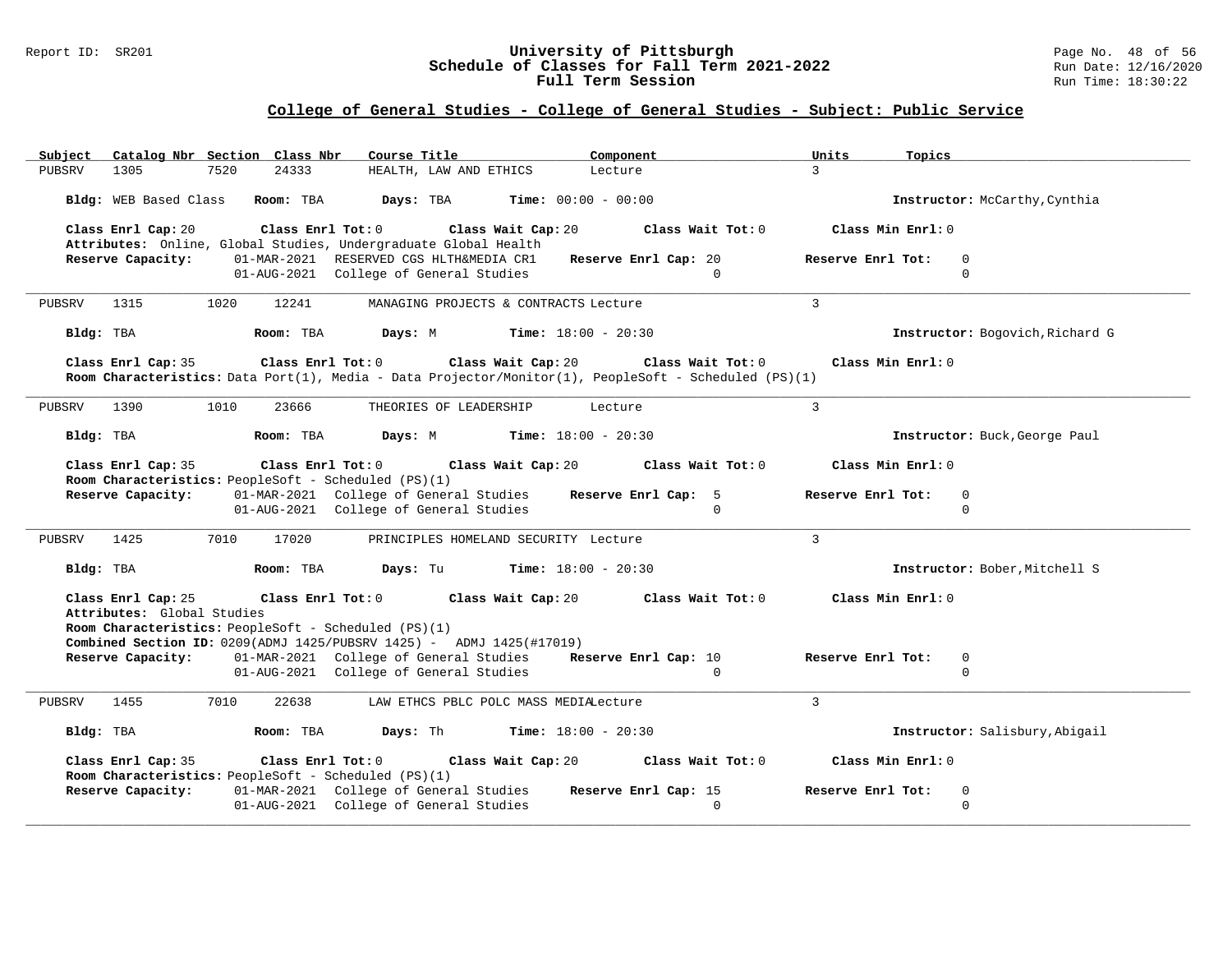### Report ID: SR201 **University of Pittsburgh University of Pittsburgh** Page No. 49 of 56<br>**Schedule of Classes for Fall Term 2021-2022** Run Date: 12/16/2020 **Schedule of Classes for Fall Term 2021-2022** Run Date: 12/16/2020 **Full Term Session Rundall Term Session Rundall Term Session**

# **College of General Studies - College of General Studies - Subject: Public Service**

| Subject                                  | Catalog Nbr Section Class Nbr                                            | Course Title                                                                                  | Component                                                | Units<br>Topics   |                                                                                                                                                                                                                                                                                                                             |
|------------------------------------------|--------------------------------------------------------------------------|-----------------------------------------------------------------------------------------------|----------------------------------------------------------|-------------------|-----------------------------------------------------------------------------------------------------------------------------------------------------------------------------------------------------------------------------------------------------------------------------------------------------------------------------|
| PUBSRV<br>1900                           | 7710<br>25507                                                            | INTERNSHIP SEMINAR                                                                            | Internship                                               | $1 - 6$           |                                                                                                                                                                                                                                                                                                                             |
| Bldg: TBA                                | Room: TBA                                                                | Time: TBA<br>Days: TBA                                                                        |                                                          |                   | Instructor: Staff                                                                                                                                                                                                                                                                                                           |
| Class Enrl Cap: 20<br>Attributes: Hybrid | Class Enrl Tot: 0                                                        | Class Wait Cap: 20                                                                            | Class Wait Tot: 0                                        | Class Min Enrl: 0 |                                                                                                                                                                                                                                                                                                                             |
| Reserve Capacity:                        | Room Characteristics: PeopleSoft - Scheduled (PS)(1)                     | 01-MAR-2021 College of General Studies<br>01-AUG-2021 College of General Studies              | Reserve Enrl Cap: 15<br>0                                | Reserve Enrl Tot: | 0<br>0                                                                                                                                                                                                                                                                                                                      |
|                                          |                                                                          | class syllabus and schedule. Students must have reliable internet access to take this course. |                                                          |                   | The instructor must approve all internships, and a permission number is required to enroll. This is a CGS hybrid online course delivered through the CANVAS<br>learning management system (LMS) and in-person/on-campus. This class section combines web-based interaction, and on-campus class meetings as outlined in the |
| PUBSRV<br>1910                           | 1070<br>12248                                                            | INSTIT OF POLITICS INTSHP/SEM Seminar                                                         |                                                          | 4                 |                                                                                                                                                                                                                                                                                                                             |
| Bldg: TO BE ARRANGED                     | Room: OCTBA                                                              | Days: Th                                                                                      | Time: $16:00 - 17:55$                                    |                   | Instructor: Giorgetti, Nello Orlando                                                                                                                                                                                                                                                                                        |
|                                          |                                                                          |                                                                                               |                                                          |                   | McManus, Dennis P                                                                                                                                                                                                                                                                                                           |
|                                          |                                                                          |                                                                                               |                                                          |                   | Mavero, Meredith Leigh                                                                                                                                                                                                                                                                                                      |
| Class Enrl Cap: 25                       | Class Enrl Tot: $0$<br>Combined Section ID: 0026(ARTSC/PS/PUBSRV/1910) - | Class Wait Cap: 20                                                                            | Class Wait Tot: 0<br>ARTSC 1910(#10543), PS 1910(#10601) | Class Min Enrl: 0 |                                                                                                                                                                                                                                                                                                                             |
| 1901<br>PUBSRV                           | 1080<br>12231                                                            | INDEPENDENT STUDY                                                                             | Independent Study                                        | $1 - 6$           |                                                                                                                                                                                                                                                                                                                             |
| Bldg: TO BE ARRANGED                     | Room: TBA                                                                | Days: TBA                                                                                     | <b>Time:</b> $00:00 - 00:00$                             | Instructor:       | Mckinney, Jerome                                                                                                                                                                                                                                                                                                            |
|                                          |                                                                          |                                                                                               |                                                          |                   | Dougherty Juni, George William                                                                                                                                                                                                                                                                                              |

**\_\_\_\_\_\_\_\_\_\_\_\_\_\_\_\_\_\_\_\_\_\_\_\_\_\_\_\_\_\_\_\_\_\_\_\_\_\_\_\_\_\_\_\_\_\_\_\_\_\_\_\_\_\_\_\_\_\_\_\_\_\_\_\_\_\_\_\_\_\_\_\_\_\_\_\_\_\_\_\_\_\_\_\_\_\_\_\_\_\_\_\_\_\_\_\_\_\_\_\_\_\_\_\_\_\_\_\_\_\_\_\_\_\_\_\_\_\_\_\_\_\_\_\_\_\_\_\_\_\_\_\_\_\_\_\_\_\_\_\_\_\_\_\_\_\_\_\_\_\_\_\_\_\_\_\_**

**Class Enrl Cap:** 25 **Class Enrl Tot:** 0 **Class Wait Cap:** 20 **Class Wait Tot:** 0 **Class Min Enrl:** 0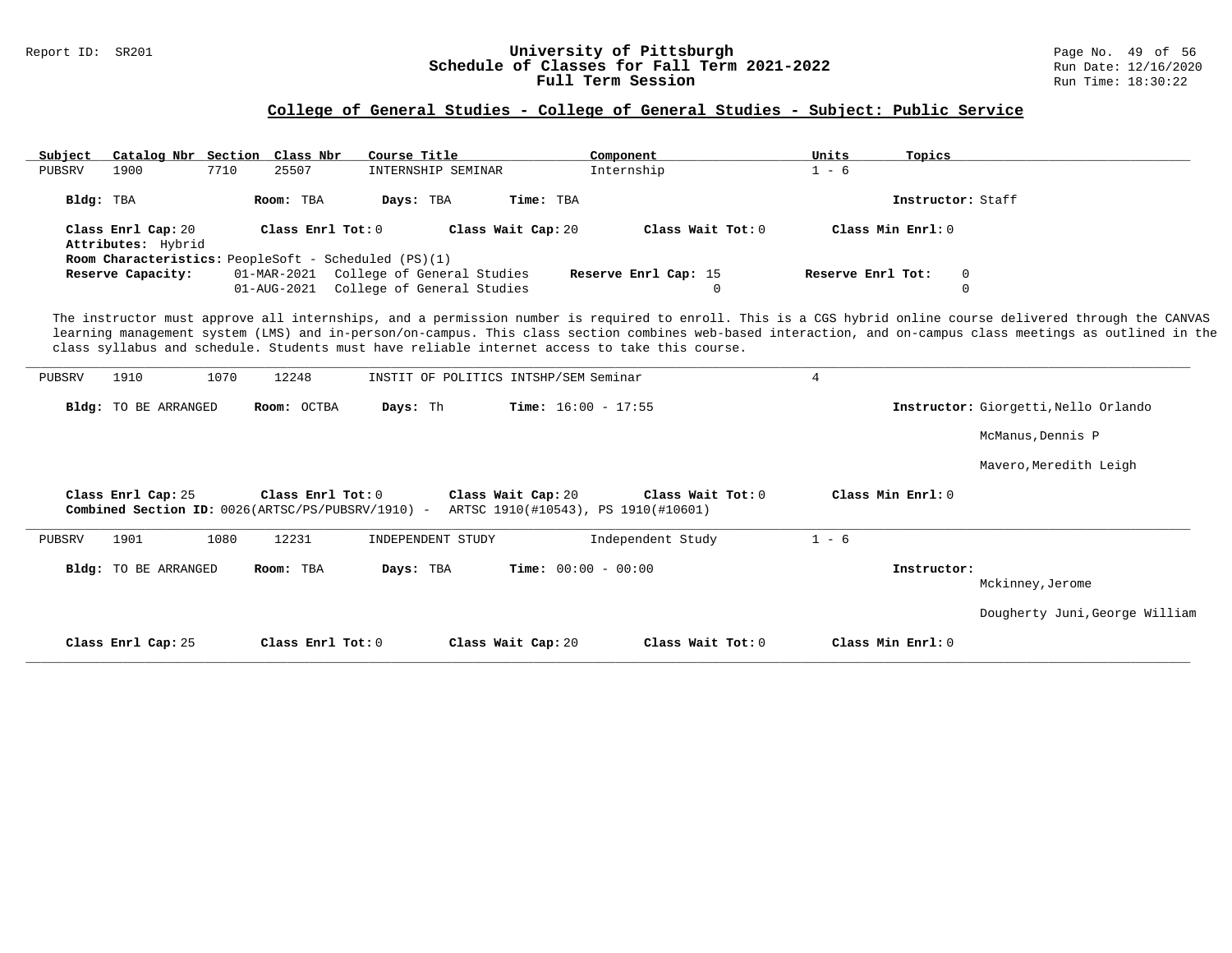### Report ID: SR201 **University of Pittsburgh** Page No. 50 of 56 **Schedule of Classes for Fall Term 2021-2022** Run Date: 12/16/2020 **Full Term Session Rundall Term Session Rundall Term Session**

### **College of General Studies - Certificate Programs - Subject: Career Development Accounting**

| Subject   |                    |      | Catalog Nbr Section Class Nbr                        | Course Title                                                                                |                                       | Component                                                                               | Units             | Topics                        |
|-----------|--------------------|------|------------------------------------------------------|---------------------------------------------------------------------------------------------|---------------------------------------|-----------------------------------------------------------------------------------------|-------------------|-------------------------------|
| CDACCT    | 6030               | 1030 | 12237                                                | FINANCIAL ACCOUNTING                                                                        |                                       | Lecture                                                                                 | 3                 |                               |
| Bldg: TBA |                    |      | Room: TBA                                            | Days: M                                                                                     | <b>Time:</b> $18:30 - 21:00$          |                                                                                         |                   | Instructor: Carlin, Jocelyn D |
|           | Class Enrl Cap: 8  |      | Class Enrl Tot: 0                                    |                                                                                             | Class Wait Cap: 8                     | Class Wait Tot: 0                                                                       | Class Min Enrl: 0 |                               |
|           |                    |      | Room Characteristics: PeopleSoft - Scheduled (PS)(1) |                                                                                             |                                       |                                                                                         |                   |                               |
|           |                    |      |                                                      | <b>Combined Section ID:</b> $0055(BUSACC/0030/CDACCT/6030)$ - BUSACC $0030(\text{\#12109})$ |                                       |                                                                                         |                   |                               |
| CDACCT    | 6030               | 1040 | 12238                                                | FINANCIAL ACCOUNTING                                                                        |                                       | Recitation                                                                              | 3                 |                               |
| Bldg: TBA |                    |      | Room: TBA                                            | Days: M                                                                                     | <b>Time:</b> $21:05 - 21:55$          |                                                                                         |                   | Instructor: Carlin, Jocelyn D |
|           | Class Enrl Cap: 8  |      | Class Enrl Tot: 0                                    |                                                                                             | Class Wait Cap: 8                     | Class Wait Tot: 0                                                                       | Class Min Enrl: 0 |                               |
|           |                    |      | Room Characteristics: PeopleSoft - Scheduled (PS)(1) |                                                                                             |                                       |                                                                                         |                   |                               |
|           |                    |      |                                                      | Combined Section ID: 0056(BUSACC/0030/CDACCT/6030) - BUSACC 0030(#12162)                    |                                       |                                                                                         |                   |                               |
| CDACCT    | 6040               | 1060 | 23739                                                | MANAGERIAL ACCOUNTING                                                                       |                                       | Lecture                                                                                 | $\overline{3}$    |                               |
| Bldg: TBA |                    |      | Room: TBA                                            | Days: W                                                                                     | <b>Time:</b> $18:30 - 21:00$          |                                                                                         |                   | Instructor: Bannon, Dennis F  |
|           | Class Enrl Cap: 5  |      | Class Enrl Tot: 0                                    |                                                                                             | Class Wait Cap: 5                     | Class Wait Tot: 0                                                                       | Class Min Enrl: 0 |                               |
|           |                    |      | Room Characteristics: PeopleSoft - Scheduled (PS)(1) |                                                                                             |                                       |                                                                                         |                   |                               |
|           |                    |      |                                                      | Combined Section ID: 0290(BUSACC 0040/CDACCT 6040) - BUSACC 0040(#23144)                    |                                       |                                                                                         |                   |                               |
| CDACCT    | 6040               | 1365 | 24127                                                | MANAGERIAL ACCOUNTING                                                                       |                                       | Recitation                                                                              | $\mathbf{3}$      |                               |
| Bldg: TBA |                    |      | Room: TBA                                            | Days: W                                                                                     | $Time: 21:05 - 21:50$                 |                                                                                         |                   | Instructor: Staff             |
|           | Class Enrl Cap: 10 |      | Class Enrl Tot: 0                                    |                                                                                             | Class Wait Cap: 10                    | Class Wait Tot: 0                                                                       |                   | Class Min Enrl: 0             |
|           |                    |      | Room Characteristics: PeopleSoft - Scheduled (PS)(1) |                                                                                             |                                       |                                                                                         |                   |                               |
|           |                    |      |                                                      | <b>Combined Section ID:</b> $0018(BUSACC/0040/CDACCT/6040)$ - BUSACC $0040(\#23145)$        |                                       |                                                                                         |                   |                               |
| CDACCT    | 6204               | 1060 | 15736                                                |                                                                                             | INTERMEDT FINANCL REPORTING 1 Lecture |                                                                                         | $\mathbf{3}$      |                               |
| Bldg: TBA |                    |      | Room: TBA                                            | Days: Tu                                                                                    | <b>Time:</b> $18:30 - 21:00$          |                                                                                         |                   | Instructor: Hogan, Brian      |
|           | Class Enrl Cap: 10 |      | Class Enrl Tot: 0                                    |                                                                                             | Class Wait Cap: 10                    | Class Wait Tot: 0                                                                       |                   | Class Min Enrl: 0             |
|           |                    |      |                                                      |                                                                                             |                                       | Room Characteristics: Media - Data Projector/Monitor(1), PeopleSoft - Scheduled (PS)(1) |                   |                               |
|           |                    |      |                                                      | Combined Section ID: 0179(BUSACC/1204/CDACCT/6204) - BUSACC 1204(#12178)                    |                                       |                                                                                         |                   |                               |
| CDACCT    | 6205               | 1070 | 12239                                                |                                                                                             | INTERMEDT FINANCL REPORTING 2 Lecture |                                                                                         | $\mathbf{3}$      |                               |
| Bldg: TBA |                    |      | Room: TBA                                            | Days: W                                                                                     | <b>Time:</b> $18:30 - 21:00$          |                                                                                         |                   | Instructor: Cohen, Brian      |
|           | Class Enrl Cap: 10 |      | Class Enrl Tot: 0                                    |                                                                                             | Class Wait Cap: 10                    | Class Wait Tot: 0                                                                       |                   | Class Min Enrl: 0             |
|           |                    |      |                                                      | Room Characteristics: $(1)$ , PeopleSoft - Scheduled $(PS)(1)$                              |                                       |                                                                                         |                   |                               |
|           |                    |      |                                                      | <b>Combined Section ID:</b> $0060(BUSACC/1205/CDACCT/6205)$ - BUSACC 1205(#12125)           |                                       |                                                                                         |                   |                               |
|           |                    |      |                                                      |                                                                                             |                                       |                                                                                         |                   |                               |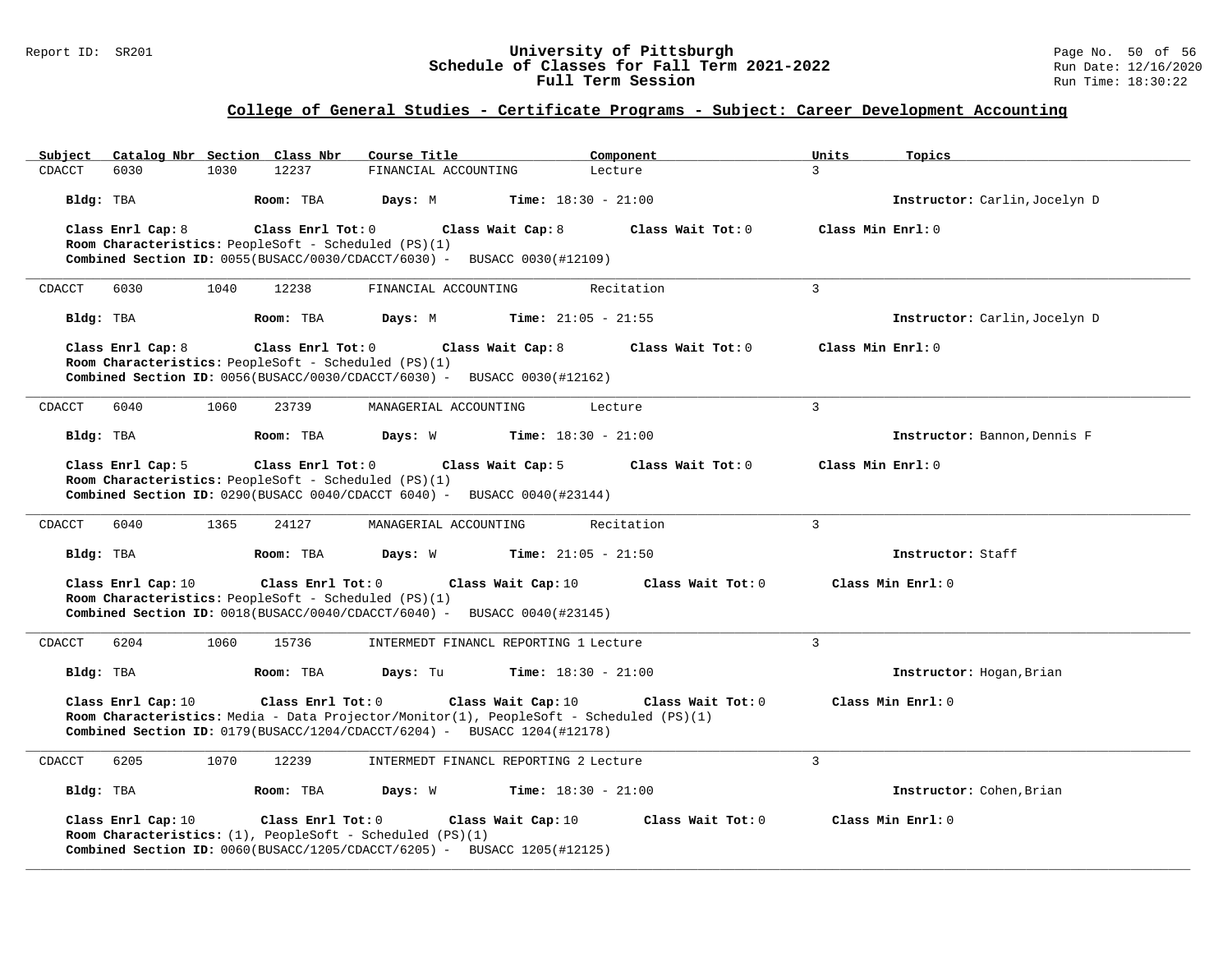| CDACCT<br>6216     | 1070 | 17744                                                                                              |                                                                                           | ADVANCED FINANCIAL ACCOUNTING Lecture                                                          |                                                             |                                   |
|--------------------|------|----------------------------------------------------------------------------------------------------|-------------------------------------------------------------------------------------------|------------------------------------------------------------------------------------------------|-------------------------------------------------------------|-----------------------------------|
| Bldg: TBA          |      | Room: TBA                                                                                          | Days: W                                                                                   | $Time: 18:30 - 21:00$                                                                          |                                                             | Instructor: Hogan, Brian          |
| Class Enrl Cap: 10 |      | <b>Room Characteristics:</b> PeopleSoft - Scheduled (PS)(1)                                        | Class Enrl Tot: 0 Class Wait Cap: 10                                                      | <b>Combined Section ID:</b> $0065(BUSACC1216/CDACCT/6216/BACC225)$ - BUSACC 1216(#17697)       | Class Wait Tot: 0                                           | Class Min Enrl: 0                 |
| 6238<br>CDACCT     | 1070 | 18536                                                                                              | AUDITING                                                                                  |                                                                                                | Lecture                                                     | 3                                 |
| Bldg: TBA          |      | Room: TBA                                                                                          | Days: Th                                                                                  | $Time: 18:30 - 21:00$                                                                          |                                                             | Instructor: Mendes, Peter Anthony |
| Class Enrl Cap: 5  |      |                                                                                                    | <b>Combined Section ID:</b> $0258(BUSACC/1238/CDACCT/6238)$ - BUSACC 1238(#25583)         | <b>Room Characteristics:</b> Media - Data Projector/Monitor(1), PeopleSoft - Scheduled (PS)(1) | Class Enrl Tot: $0$ Class Wait Cap: $5$ Class Wait Tot: $0$ | Class Min Enrl: 0                 |
| 6242<br>CDACCT     | 1030 | 25607                                                                                              |                                                                                           | INDIVIDUAL TAX ACCT & PLNNG Lecture                                                            |                                                             | 3                                 |
| Bldg: TBA          |      | Room: TBA                                                                                          | Days: Th                                                                                  | $Time: 18:30 - 21:00$                                                                          |                                                             | Instructor: Burchell, Ralph R     |
|                    |      | Class Enrl Cap: 4 Class Enrl Tot: 0<br><b>Room Characteristics:</b> PeopleSoft - Scheduled (PS)(1) | Combined Section ID: 0196(BACC/2559/BUSACC/1242) - BUSACC 1242(#24558), BACC 2559(#24581) | Class Wait Cap: 4                                                                              | Class Wait Tot: 0                                           | Class Min Enrl: 0                 |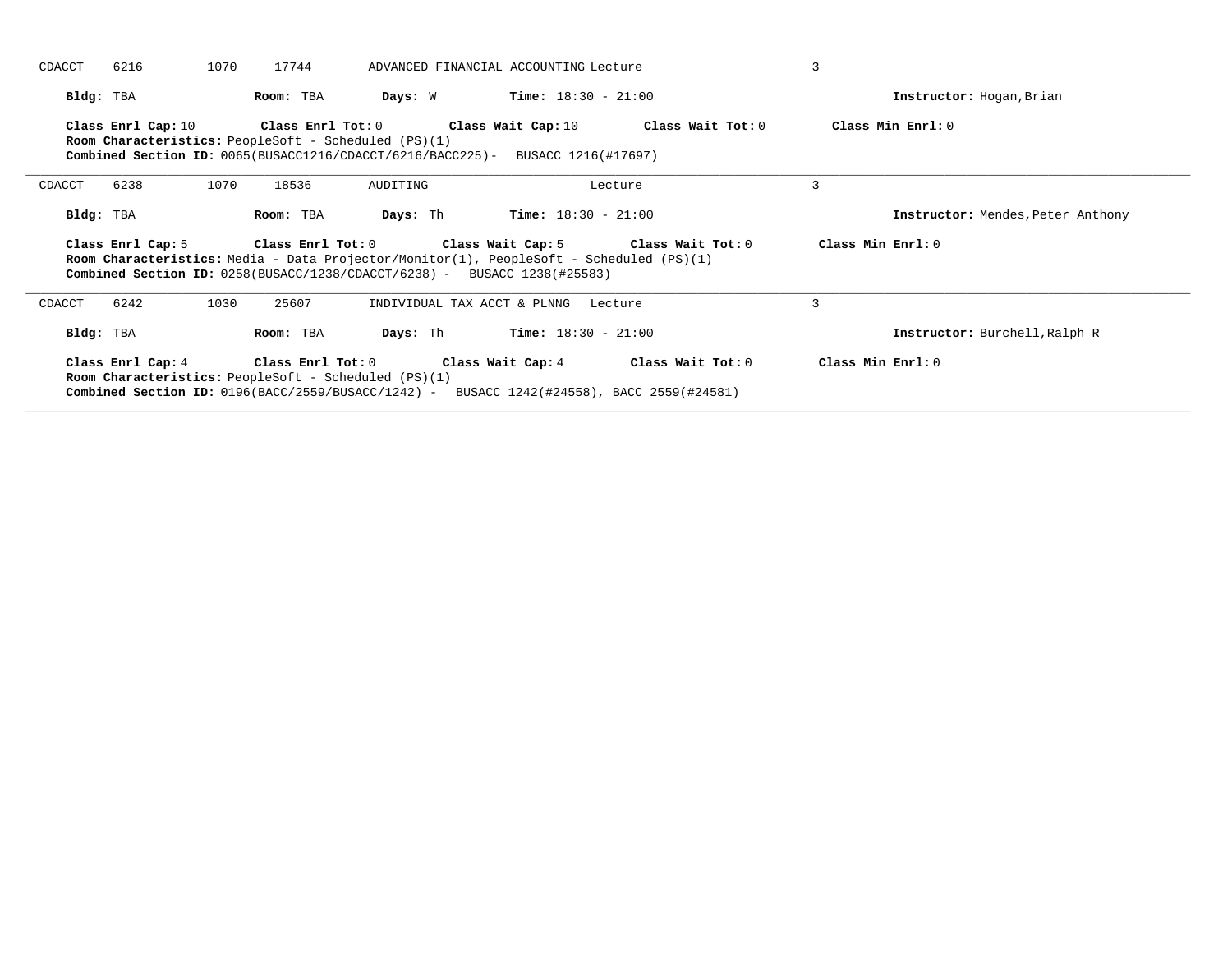### Report ID: SR201 **University of Pittsburgh** Page No. 52 of 56 **Schedule of Classes for Fall Term 2021-2022** Run Date: 12/16/2020 **Full Term Session Rundall Term Session Rundall Term Session**

# **School of Dental Medicine - College of General Studies - Subject: Dental Hygiene**

| Subject | Catalog Nbr Section Class Nbr            |      |                            | Course Title |                                                          | Component                    | Units             | Topics                        |
|---------|------------------------------------------|------|----------------------------|--------------|----------------------------------------------------------|------------------------------|-------------------|-------------------------------|
| DENHYG  | 1901                                     | 7510 | 25212                      |              | ALLIED HEALTH EDUCATION                                  | Lecture                      |                   |                               |
|         | <b>Bldg:</b> WEB Based Class             |      | Room: TBA                  |              | Days: TBA                                                | <b>Time:</b> $00:00 - 00:00$ |                   | Instructor: Washburn, Carol A |
|         | Class Enrl Cap: 20<br>Attributes: Online |      | Class Enrl Tot: 0          |              | Class Wait Cap: 20                                       | Class Wait Tot: $0$          |                   | Class Min Enrl: 0             |
|         | Reserve Capacity:                        |      | 01-MAR-2021<br>01-AUG-2021 |              | College of General Studies<br>College of General Studies | Reserve Enrl Cap: 10         | Reserve Enrl Tot: | $\mathbf{0}$<br>$\Omega$      |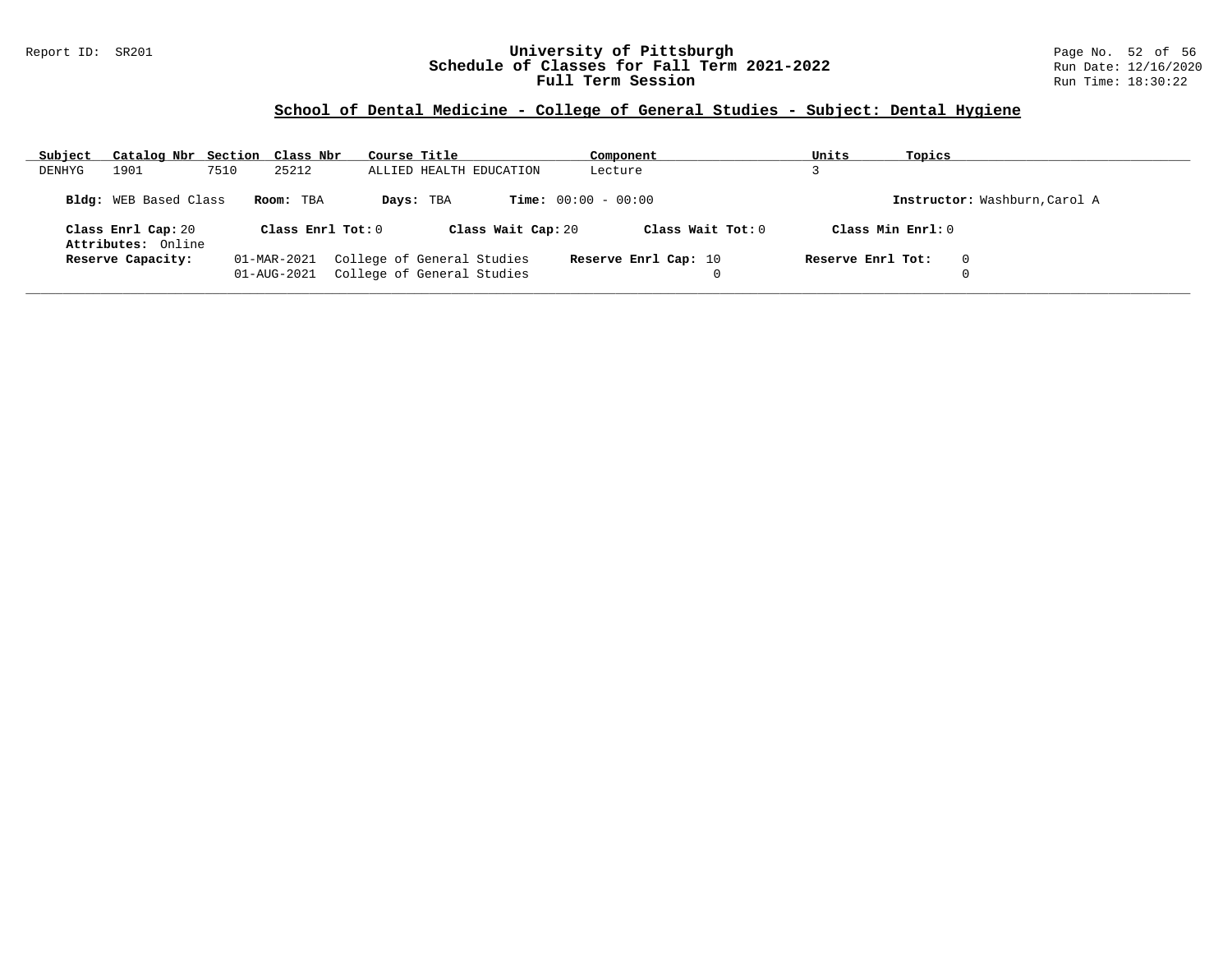### Report ID: SR201 **University of Pittsburgh** Page No. 53 of 56 **Schedule of Classes for Fall Term 2021-2022** Run Date: 12/16/2020 **Full Term Session Rundall Term Session Rundall Term Session**

### **School of Nursing - College of General Studies - Subject: Nursing**

| Subject | Catalog Nbr Section Class Nbr       |                                                                                                                                      | Course Title                             | Component                    | Units<br>Topics                                                                                                                                    |
|---------|-------------------------------------|--------------------------------------------------------------------------------------------------------------------------------------|------------------------------------------|------------------------------|----------------------------------------------------------------------------------------------------------------------------------------------------|
| NUR     | 7510<br>1765                        | 22661                                                                                                                                | RISK FACTORS AND HEALTH                  | Lecture                      | 3                                                                                                                                                  |
|         | Bldg: WEB Based Class               | Room: TBA                                                                                                                            | Days: TBA                                | <b>Time:</b> $00:00 - 00:00$ | Instructor: Beach, Michael D                                                                                                                       |
|         | Class Enrl Cap: 25                  | Class Enrl Tot: 0                                                                                                                    | Class Wait Cap: 20                       | Class Wait Tot: 0            | Class Min Enrl: 0                                                                                                                                  |
|         |                                     | Attributes: Online, Undergraduate Global Health                                                                                      |                                          |                              |                                                                                                                                                    |
|         | Reserve Capacity:                   | 01-MAR-2021                                                                                                                          | RESERVED CGS HLTH MAJ & CRT1             | Reserve Enrl Cap: 25         | Reserve Enrl Tot:<br>$\Omega$                                                                                                                      |
|         |                                     | 01-AUG-2021                                                                                                                          | RESERVED CGS HLTH MAJ & CRT1             | $\mathbf{0}$                 |                                                                                                                                                    |
| NUR     | 1829<br>7010                        | 27579                                                                                                                                | CONTEM ISSUES CROS CULTL HLTH Lecture    |                              | 3                                                                                                                                                  |
|         | Bldg: Victoria Building Room: 00115 |                                                                                                                                      | Days: M                                  | $Time: 15:00 - 17:25$        | Instructor: Mitchell, Ann M.                                                                                                                       |
|         | Class Enrl Cap: 25                  | Class Enrl Tot: 0<br>Attributes: Global Studies, Undergraduate Global Health<br>Room Characteristics: PeopleSoft - Scheduled (PS)(1) | Class Wait Cap: 20                       | Class Wait Tot: 0            | Class Min Enrl: 0                                                                                                                                  |
|         | Reserve Capacity:                   |                                                                                                                                      | 01-MAR-2021 RESERVED CGS HLTH MAJ & CRT1 | Reserve Enrl Cap: 25         | $\Omega$<br>Reserve Enrl Tot:                                                                                                                      |
|         |                                     |                                                                                                                                      |                                          |                              | This is a face-to-face class that meets in alternating weeks and includes independent student work during the weeks students do not meet in class. |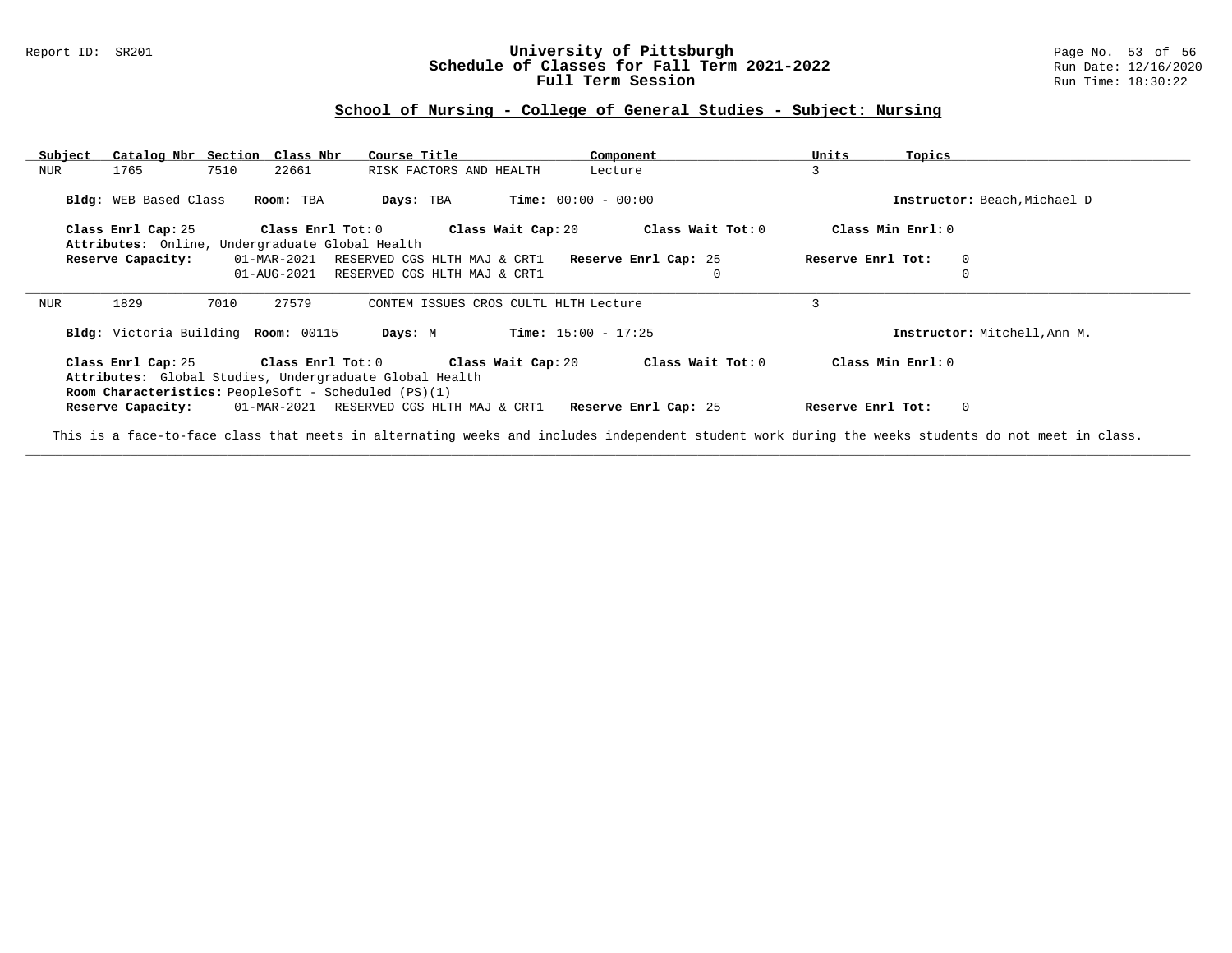### Report ID: SR201 **University of Pittsburgh** Page No. 54 of 56 **Schedule of Classes for Fall Term 2021-2022** Run Date: 12/16/2020 **Full Term Session Rundall Term Session Rundall Term Session**

### **Sch Computing and Information - College of General Studies - Subject: Computer Science**

| Subject | Catalog Nbr Section Class Nbr |      |             | Course Title                                                                                                                      |                                          | Component                                                    | Units<br>Topics   |                                      |
|---------|-------------------------------|------|-------------|-----------------------------------------------------------------------------------------------------------------------------------|------------------------------------------|--------------------------------------------------------------|-------------------|--------------------------------------|
| CS      | 0008                          | 7010 | 28358       |                                                                                                                                   | INT COMPUTER PRGMG WITH PYTHONLecture    |                                                              | 3                 |                                      |
|         | Bldg: TBA                     |      | Room: TBA   | Days: Tu                                                                                                                          | <b>Time:</b> $18:00 - 20:30$             |                                                              |                   | Instructor: De Lima Barbosa, Matheus |
|         | Class Enrl Cap: 33            |      |             | Attributes: DSAS Quant.-Formal Reason General Ed. Requirement                                                                     |                                          | Class Enrl Tot: $0$ Class Wait Cap: $20$ Class Wait Tot: $0$ | Class Min Enrl: 0 |                                      |
|         | Reserve Capacity:             |      |             | Room Characteristics: Media - Data Projector/Monitor(1), PeopleSoft - Scheduled (PS)(1)<br>01-MAR-2021 College of General Studies |                                          | Reserve Enrl Cap: 10                                         | Reserve Enrl Tot: | 0                                    |
|         |                               |      | 01-MAR-2021 | SCI First-year students                                                                                                           |                                          |                                                              |                   |                                      |
|         |                               |      | 01-MAR-2021 | First-Year A&S Students                                                                                                           |                                          |                                                              |                   |                                      |
|         |                               |      | 07-AUG-2021 | College of General Studies                                                                                                        |                                          |                                                              |                   |                                      |
| CS      | 0008                          | 7015 | 29063       |                                                                                                                                   | INT COMPUTER PRGMG WITH PYTHONRecitation |                                                              | 3                 |                                      |
|         | Bldg: TBA                     |      | Room: TBA   | Days: Th                                                                                                                          | Time: $17:00 - 17:55$                    |                                                              |                   | Instructor: De Lima Barbosa, Matheus |
|         | Bldg: TBA                     |      | Room: TBA   | Days: Tu                                                                                                                          | <b>Time:</b> $17:00 - 17:55$             |                                                              |                   | Instructor: De Lima Barbosa, Matheus |
|         | Class Enrl Cap: 33            |      |             | Class Enrl Tot: 0 Class Wait Cap: 20<br>Room Characteristics: PeopleSoft - Scheduled (PS)(1)                                      |                                          | Class Wait Tot: 0                                            | Class Min Enrl: 0 |                                      |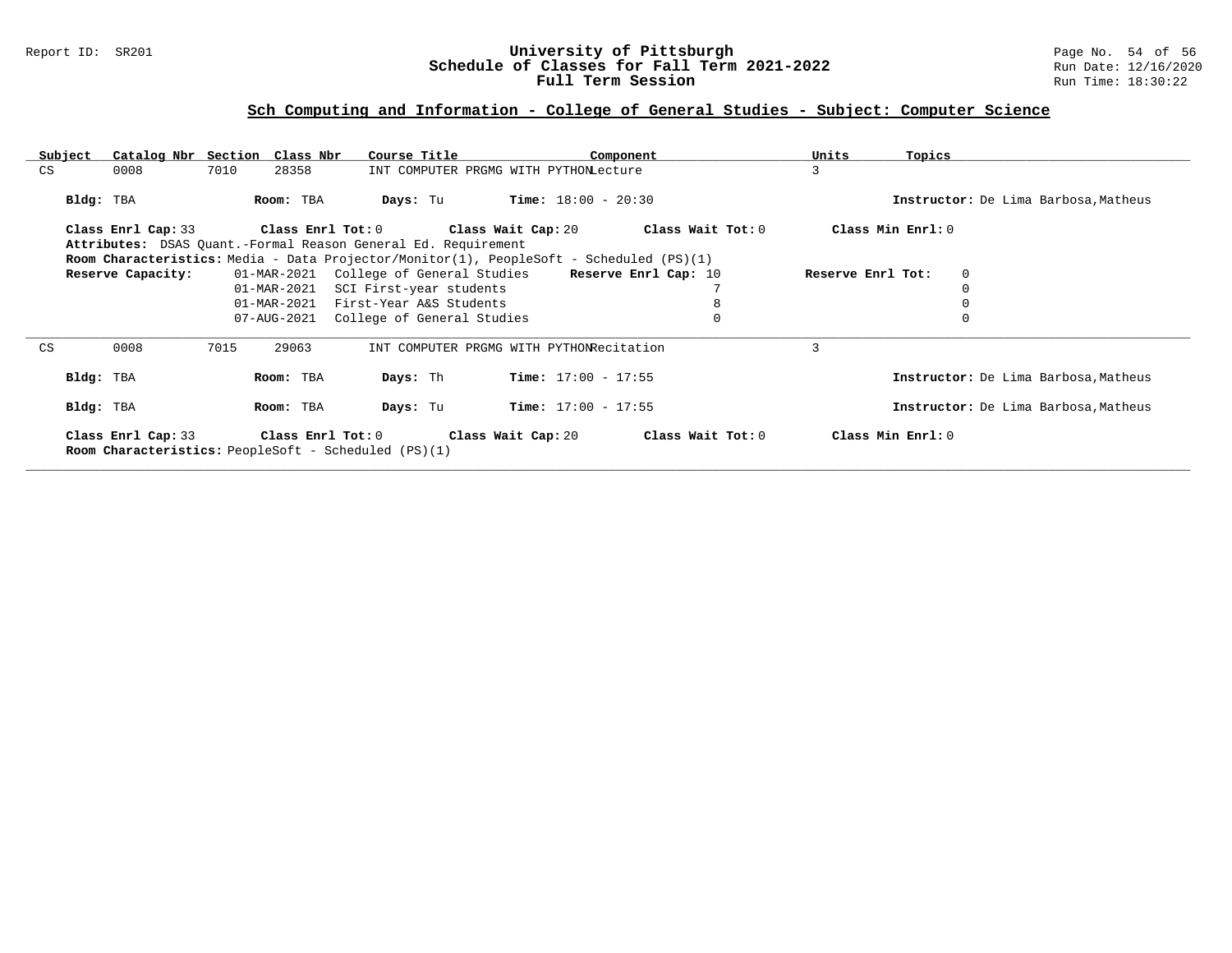### Report ID: SR201 **University of Pittsburgh** Page No. 55 of 56 **Schedule of Classes for Fall Term 2021-2022** Run Date: 12/16/2020 **Full Term Session Rundall Term Session Rundall Term Session**

### **Sch Computing and Information - College of General Studies - Subject: Information Science**

| Subject |                                          | Catalog Nbr Section Class Nbr | Course Title                                             |                                       | Component            | Units             | Topics                      |
|---------|------------------------------------------|-------------------------------|----------------------------------------------------------|---------------------------------------|----------------------|-------------------|-----------------------------|
| INFSCI  | 1044                                     | 7510<br>22657                 |                                                          | HUMAN FACTORS IN SYSTEM DESIGNLecture |                      |                   |                             |
|         | <b>Bldg:</b> WEB Based Class             | Room: TBA                     | Days: TBA                                                | <b>Time:</b> $00:00 - 00:00$          |                      |                   | Instructor: Chung, Wen-Ting |
|         | Class Enrl Cap: 20<br>Attributes: Online |                               | Class Enrl Tot: $0$                                      | Class Wait Cap: 20                    | Class Wait Tot: 0    | Class Min Enrl: 0 |                             |
|         | Reserve Capacity:                        | 01-MAR-2021<br>01-AUG-2021    | College of General Studies<br>College of General Studies |                                       | Reserve Enrl Cap: 10 | Reserve Enrl Tot: | 0                           |
|         |                                          |                               |                                                          |                                       |                      |                   |                             |